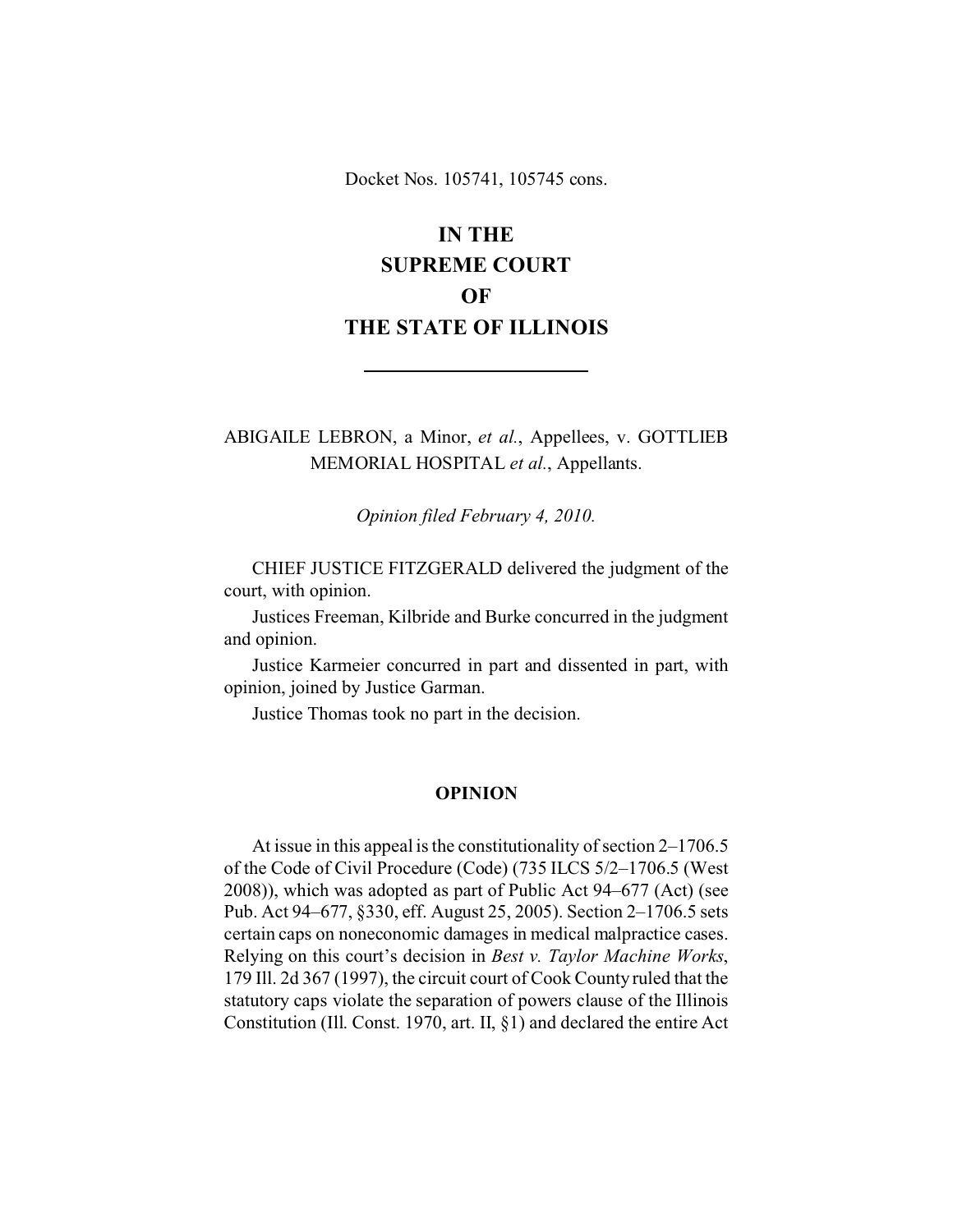invalid, pursuant to its inseverability provision (Pub. Act 94–677, §995, eff. August 25, 2005).

For the reasons discussed below, we affirm in part and reverse in part the judgment of the circuit court, and remand this matter for further proceedings.

## BACKGROUND

In November 2006, plaintiffs Abigaile Lebron (Abigaile), a minor, and her mother, Frances Lebron (Lebron), filed a medical malpractice and declaratory judgment action in the Cook County circuit court against defendants Gottlieb Memorial Hospital, Roberto Levi-D'Ancona, M.D., and Florence Martinoz, R.N. According to the five-count amended complaint, Lebron was under the care of Dr. Levi-D'Ancona during her pregnancy. On October 31, 2005, Lebron was admitted to Gottlieb, where Dr. Levi-D'Ancona delivered Abigaile by Caesarean section. Martinoz assisted in the delivery and provided the principal nursing care from the time of Lebron's admission. In counts I through IV, plaintiffs alleged that as the direct and proximate result of certain acts and omissions by defendants, Abigaile sustained numerous permanent injuries including, but not limited to, "severe brain injury, cerebral palsy, cognitive mental impairment, inability to be fed normally such that she must be fed by a gastronomy tube, and inability to develop normal neurological function."

In count V, relevant to this appeal, plaintiffs sought a judicial determination of their rights with respect to Public Act 94–677 and a declaration that certain provisions of the Act, applicable to plaintiffs' cause of action, violate the Illinois Constitution. Although plaintiffs challenged several provisions of the Act, at issue here is plaintiffs' challenge to the caps on noneconomic damages set forth in section 2-1706.5 of the Code.<sup>1</sup> Plaintiffs alleged that Abigaile "has

<sup>1</sup>Plaintiffs also challenged the Act's amendment of section 2–622 of the Code that changed the certificate of merit requirements for medical malpractice actions; the Act's adoption of section 2–1704.5 that, *inter alia*, permits future medical expenses and costs of life care to be paid through purchase of an annuity; the Act's amendment of section 8–1901 that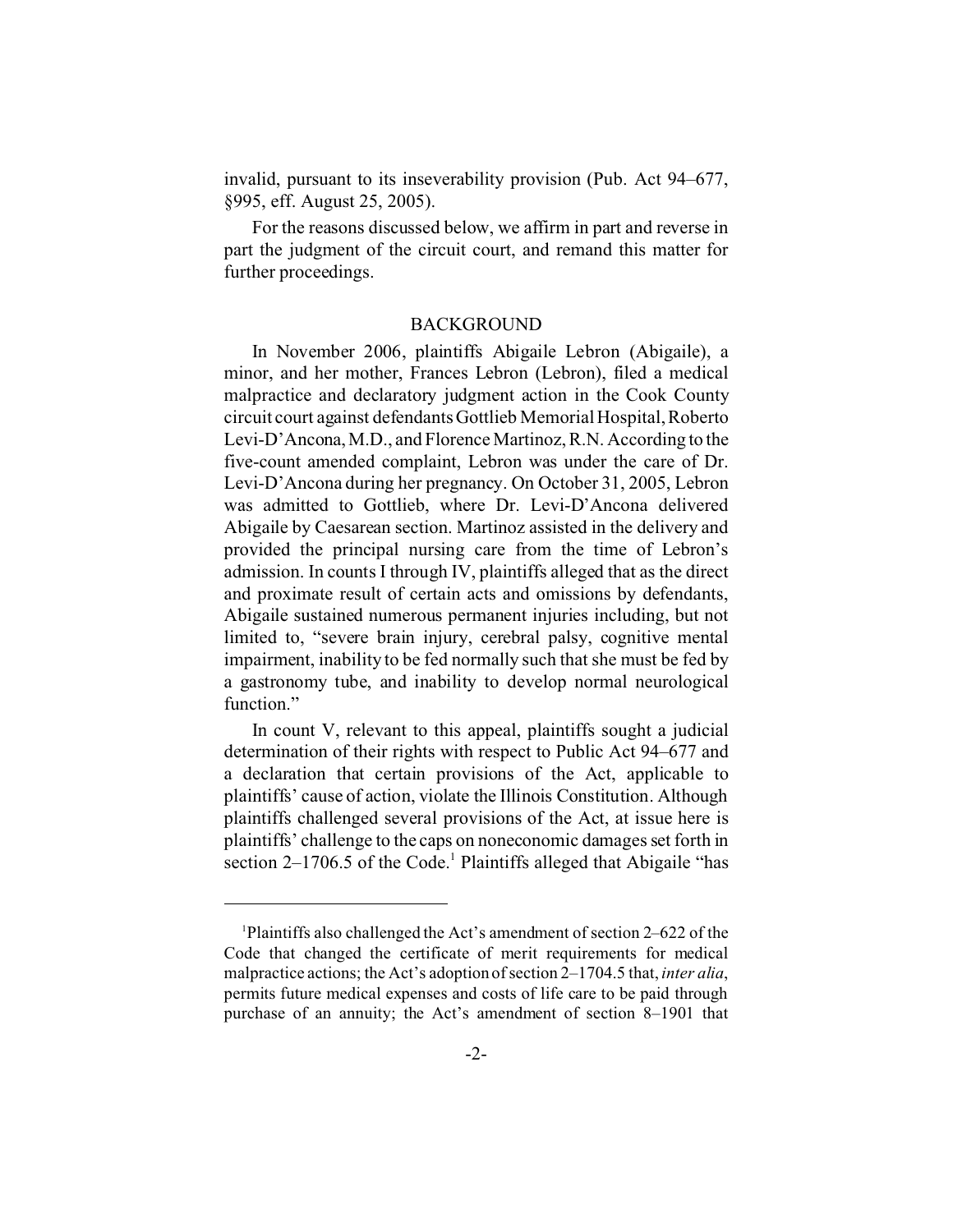sustained disability, disfigurement, pain and suffering to the extent that damages for those injuries will greatly exceed the applicable limitations on noneconomic damages under Public Act 94–677." Citing *Best*, plaintiffs alleged that the limitation on damages violates the separation of powers clause of the Illinois Constitution (Ill. Const. 1970, art. II, §1) by permitting the General Assembly to supplant the judiciary's authority in determining whether a remittitur is appropriate under the facts of the case. Again citing to *Best*, plaintiffs further alleged that the limitation on non-economic damages constitutes improper special legislation (Ill. Const. 1970, art. IV, §13) in that "the restrictions on noneconomic damages grant limited liability specially and without just cause to a select group of health care provider[s]." Plaintiffs additionally alleged that the damages caps violate Abigaile's right to a trial by jury (Ill. Const. 1970, art. I, §13), due process (Ill. Const. 1970, art. I, §2), equal protection (Ill. Const. 1970, art. I, §2), and a certain and complete remedy (Ill. Const. 1970, art. I,  $$12$ ).<sup>2</sup>

Plaintiffs filed a motion for partial judgment on the pleadings as to count V, and Gottlieb and Martinoz countered with a motion for partial summary judgment on count V. Dr. Levi-D'Ancona moved for judgment on the pleadings as to his counterclaim seeking a declaration that the challenged statutory provisions do not violate the Illinois Constitution. After briefing and oral argument, the circuit court granted plaintiffs' motion for partial judgment on the pleadings,

established an evidentiary rule concerning a health-care provider's admission of liability; and the Act's amendment of section 8–2501 that changed the expert witness standards in medical malpractice actions. See Pub. Act 94–677, §330, eff. August 25, 2005, amending 735 ILCS 5/2–622, 8–1901, 8–2501, and adding 735 ILCS 5/2–1704.5.

<sup>&</sup>lt;sup>2</sup> Anticipating other challenges to Public Act 94–677, the presiding judge of the Law Division of the Cook County circuit court ordered that all pending and subsequently filed motions in any case challenging the constitutionality of the Act be consolidated before the same judge presiding over plaintiffs' case. Thus, Lebron v. Gottlieb became the lead case. The record identifies two other cases pending in Cook County in which a party challenged the constitutionality of the Act: Alexander v. Nacopoulos, No. 07– L–2207, and Zago v. Resurrection Medical Center, No. 07–L–1720.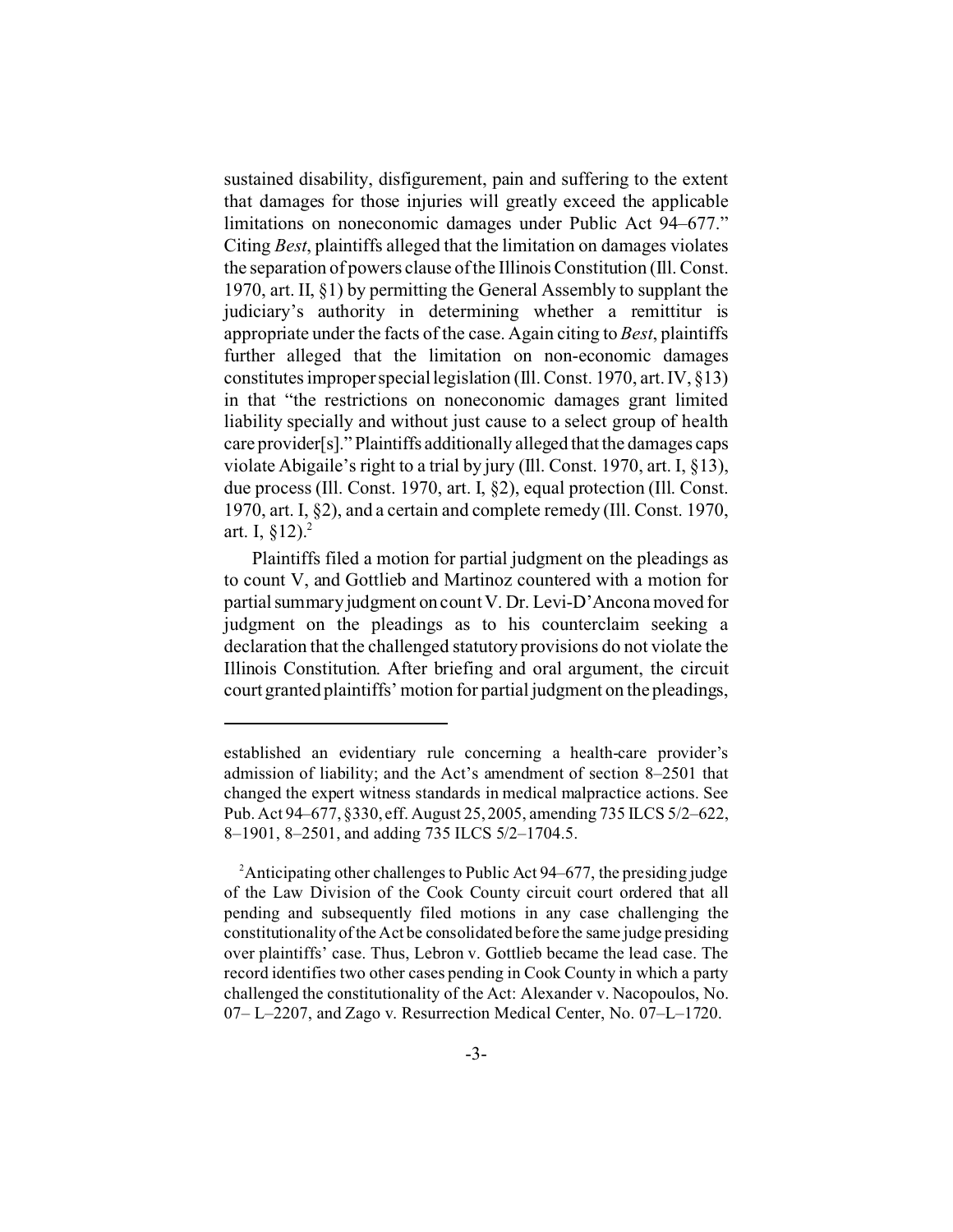and denied Dr. Levi-D'Ancona's motion for judgment on the pleadings as to his counterclaim to the extent it sought a declaration that the damages caps are consistent with the separation of powers clause. The circuit court did not expressly deny the motion for partial summary judgment as to count V filed by Gottlieb and Martinoz.

The circuit court determined that the statutory cap on noneconomic damages in section 2–1706.5, like the statutory damages cap at issue in *Best*, operates as a legislative remittitur in violation of the separation of powers clause of the Illinois Constitution (Ill. Const. 1970, art. II, §1). Based on the Act's inseverability provision (Pub. Act 94–677, §995, eff. August 25, 2005), the circuit court invalidated the Act in its entirety. The circuit court declined to consider plaintiffs' other constitutional challenges to the Act. The circuit court later amended its order to add the findings required by Supreme Court Rule 18 (210 Ill. 2d R. 18) and, on the motion of Gottlieb and Martinoz, made a Rule 304(a) finding of appealability  $(210 \text{ III. } 2d \text{ R. } 304(a))$ .

Pursuant to Supreme Court Rule 302(a) (210 Ill. 2d R. 302(a)), Gottlieb and Martinoz, and Dr. Levi-D'Ancona, filed appeals directly with this court. We consolidated these appeals for review, and allowed the Illinois Attorney General to intervene to defend the constitutionality of the Act. See 210 Ill. 2d R. 19. We also allowed numerous individuals and organizations to file briefs *amicus curiae*. See 210 Ill. 2d R. 345.<sup>3</sup>

<sup>3</sup>*Amicus curiae* briefs in support of plaintiffs were received from the American Bar Association; Chicago Bar Association and Illinois State Bar Association; Citizen Action/Illinois and Illinois Alliance for Retired Americans; Illinois AFL-CIO and the Chicago Federation of Labor; Illinois Trial Lawyers Association; National Association for the Advancement of Colored People andCook County Bar Association; Professors Neil Vidmar, Tom Baker, Ralph L. Brill, Martha Chamallas, Stephen Daniels, Thomas A. Eaton, Theodore Eisenberg, Neal Feigenson, Lucinda M. Finley, Marc Galanter, Valerie P. Hans, Michael Heise, Edward J. Kionka, Thomas H. Koenig, Herbert M. Kritzer, David I. Levine, Nancy S. Marder, Joanne Martin, Frank M. McClellan, Deborah Jones Merritt, Philip G. Peters, Jr., James T. Richardson, Charles Silver, and Richard W. Wright; and the Women's Bar Association of Illinois. *Amicus curiae* briefs in support of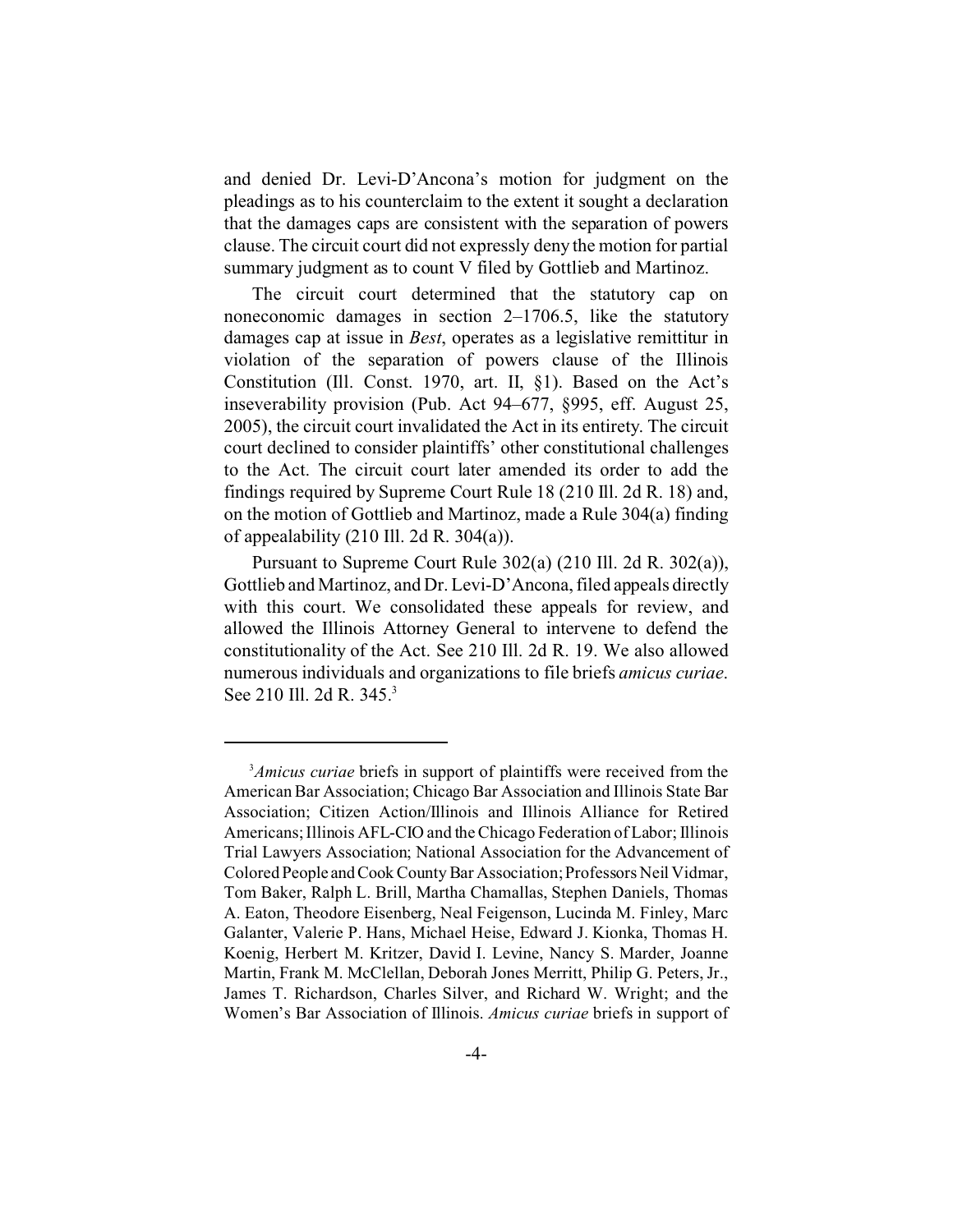## ANALYSIS

I

This case comes to us following the grant of plaintiffs' motion for judgment on the pleadings. See 735 ILCS 5/2–615(e) (West 2008). " '[A] motion for judgment on the pleadings is like a motion for summary judgment limited to the pleadings.' " *Employers Insurance of Wausau v. Ehlco Liquidating Trust*, 186 Ill. 2d 127, 138 (1999), quoting 3 R. Michael, Illinois Practice §27.2, at 494 (1989), citing *Tompkins v. France*, 21 Ill. App. 2d 227 (1959). Judgment on the pleadings is proper if the pleadings disclose no genuine issue of material fact and that the movant is entitled to judgment as a matter of law. *M.A.K. v. Rush-Presbyterian-St. Luke's Medical Center*, 198 Ill. 2d 249, 255 (2001); *Employers Insurance of Wausau*, 186 Ill. 2d at 138. We review the grant of judgment on the pleadings *de novo*. *Gillen v. State Farm Mutual Automobile Insurance Co.*, 215 Ill. 2d 381, 385 (2005).

*De novo* review is also appropriate because the circuit court's grant of judgment on the pleadings rests on its determination that section 2–1706.5 of the Code violates the Illinois Constitution. Whether a statute is unconstitutional is a question of law subject to *de novo* review. *People v. Johnson*, 225 Ill. 2d 573, 584 (2007). We are mindful that section 2–1796.5, like every statute, enjoys a strong presumption of constitutionality and that the burden of rebutting this presumption rests with the party challenging the statute–here, plaintiffs. *In re Marriage of Miller*, 227 Ill. 2d 185, 195 (2007); *In re Estate of Jolliff*, 199 Ill. 2d 510, 517 (2002).

The circuit court ruled that section 2–1706.5 is unconstitutional both on its face and as applied to plaintiffs. A statute is facially invalid only if no set of circumstances exists under which the statute would be valid. *Napleton v. Village of Hinsdale*, 229 Ill. 2d 296, 306

defendants were received from Advocate Health and Hospitals Corporation; American Medical Association and Illinois State Medical Society; the Cook County State's Attorney; Illinois Hospital Association, American Hospital Association, Illinois Catholic Health Association, and Illinois Rural Health Association; and Loyola University Medical Center and Loyola University Physician Foundation.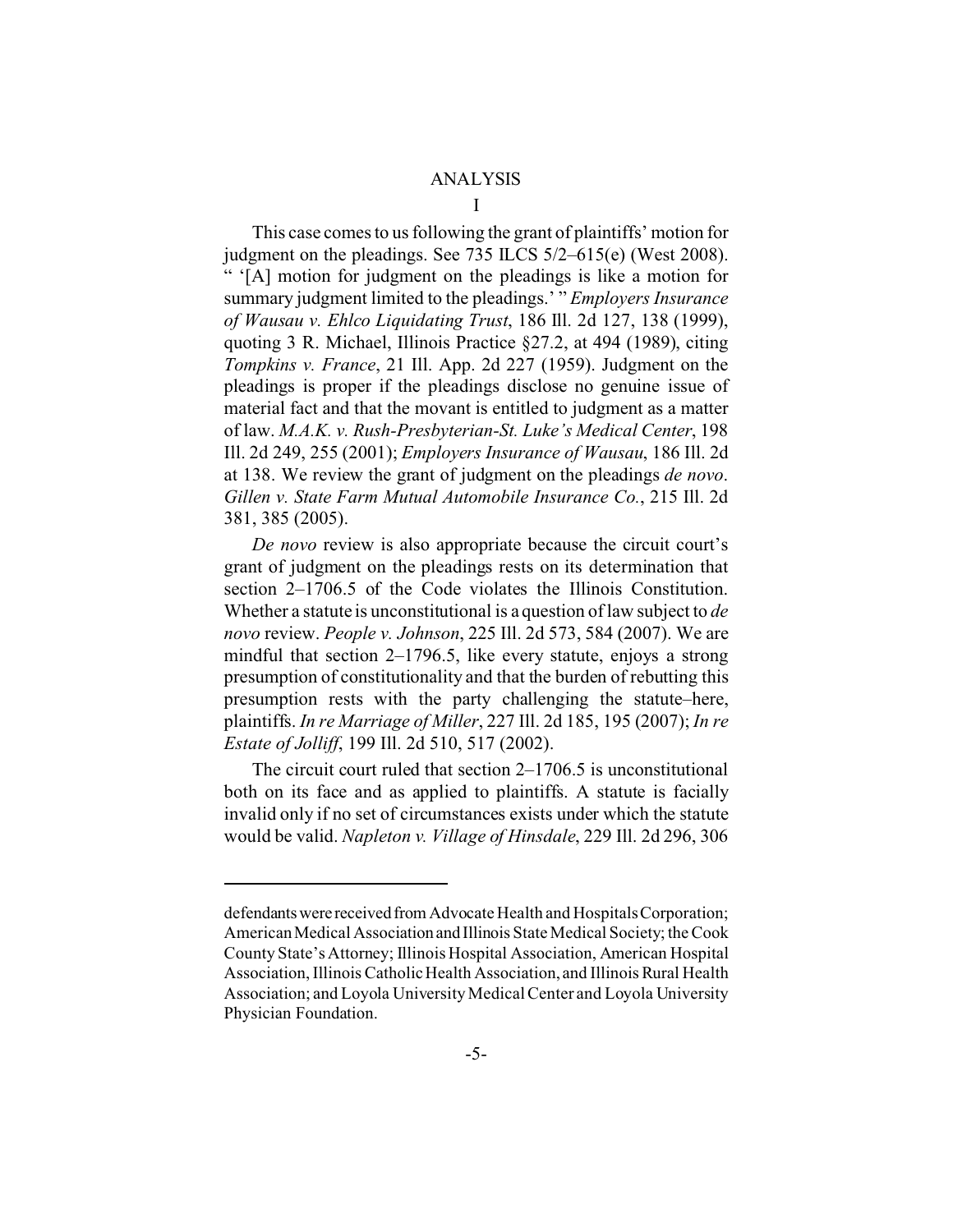(2008). Therefore, the circuit court's ruling that the statute is facially invalid negates any notion that the statute could be validly applied to these plaintiffs and the court's "as applied" ruling was unnecessary. Moreover, when there has been no evidentiary hearing and no findings of fact, the constitutional challenge must be facial. *In re Parentage of John M.*, 212 Ill. 2d 253, 268 (2004), citing *Reno v. Flores*, 507 U.S. 292, 300-01, 123 L. Ed. 2d 1, 15-16, 113 S. Ct. 1439, 1446 (1993). Accordingly, we reverse the circuit court's "as applied" ruling and limit our review to whether section  $2-1706.5$  is facially invalid. See *John M.*, 212 Ill. 2d at 268. We turn now to the statute, itself.

Section 2–1706.5 provides in relevant part:

"(a) In any medical malpractice action or wrongful death action based on medical malpractice in which economic and non-economic damages may be awarded, the following standards shall apply:

(1) In a case of an award against a hospital and its personnel or hospital affiliates, as defined in Section 10.8 of the Hospital Licensing Act, the total amount of noneconomic damages shall not exceed \$1,000,000 awarded to all plaintiffs in any civil action arising out of the care.

(2) In a case of an award against a physician and the physician's business or corporate entity and personnel or health care professional, the total amount of noneconomic damages shall not exceed \$500,000 awarded to all plaintiffs in any civil action arising out of the care.

(3) In awarding damages in a medical malpractice case, the finder of fact shall render verdicts with a specific award of damages for economic loss, if any, and a specific award of damages for non-economic loss, if any.

The trier of fact shall not be informed of the provisions of items (1) and (2) of this subsection (a)." 735 ILCS 5/2–1706.5 (West 2008).

The limitation on noneconomic damages set forth in section 2–1706.5 is one of several "significant reforms" to the civil justice system the General Assembly adopted in response to a "health-care crisis" in this state. Pub. Act 94–677, §101(4), eff. August 25, 2005.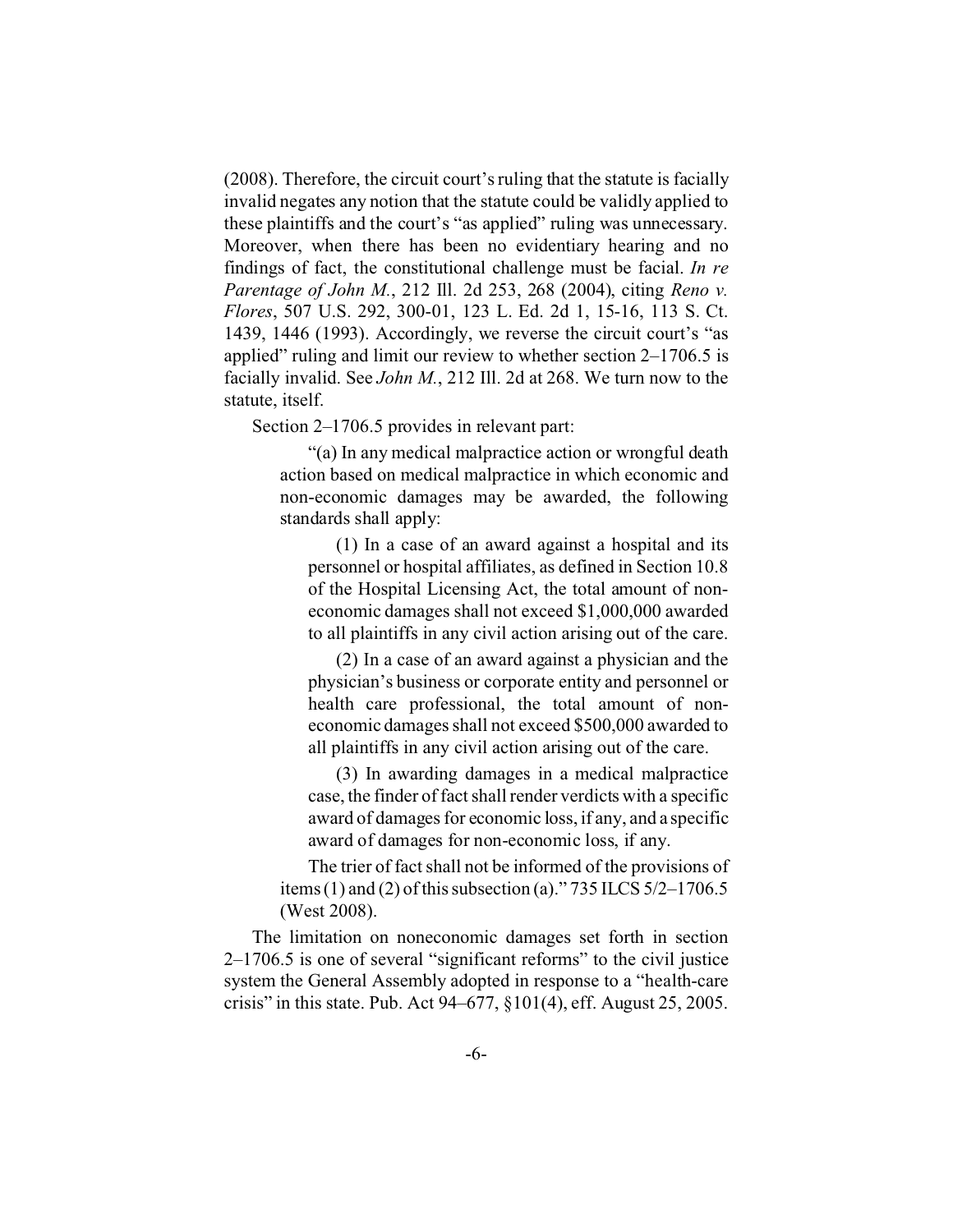According to the legislative findings set forth in the Act, the rising cost of medical liability insurance increases the financial burdens on physicians and hospitals and is believed to have contributed to a reduction of available medical care in portions of Illinois. Pub. Act 94–677, §§101(1), (2), eff. August 25, 2005. The General Assembly determined:

> "[T]he current medical malpractice situation requires reforms that enhance the State's oversight of physicians and ability to discipline physicians, that increase the State's oversight of medical liability insurance carriers, that reduce the number of nonmeritorious healing art malpractice actions, that limit non-economic damages in healing art malpractice actions, that encourage physicians to provide voluntary services at free medical clinics, that encourage physicians and hospitals to continue providing health care services in Illinois, and that encourage physicians to practice in medical care shortage areas." Pub. Act 94–677, §101(5), eff. August 25, 2005.

In addition to the caps on noneconomic damages, the reforms adopted by the legislature included changes to the Illinois Insurance Code (Pub. Act 94–677, §310, eff. August 25, 2005), the Medical Practice Act of 1987 (Pub. Act 94–677, §315, eff. August 25, 2005), and the Good Samaritan Act (Pub. Act 94–677, §340, eff. August 25, 2005), as well as other changes to the Code (Pub. Act 94–677, §330, eff. August 25, 2005), and new legislation known as the "Sorry Works! Pilot Program Act" (Pub. Act 94–677, art. 4, eff. August 25, 2005). We need not delve into the details of these reforms because the focus of this appeal is one particular reform: the limitation on noneconomic damages codified in section 2–1706.5.

The circuit court invalidated the statute for the sole reason that, pursuant to our decision in *Best*, the limitation on noneconomic damages in section 2–1706.5 violates the separation of powers clause of the Illinois Constitution (Ill. Const. 1970, art. II, §1). Defendants argue that the statute at issue in *Best* is distinguishable from the present statute and that the circuit court's ruling represents an unjustified expansion of *Best*. Defendants maintain that the damages provision in section 2–1706.5 constitutes a valid exercise of the General Assembly's police power in response to a public threat, as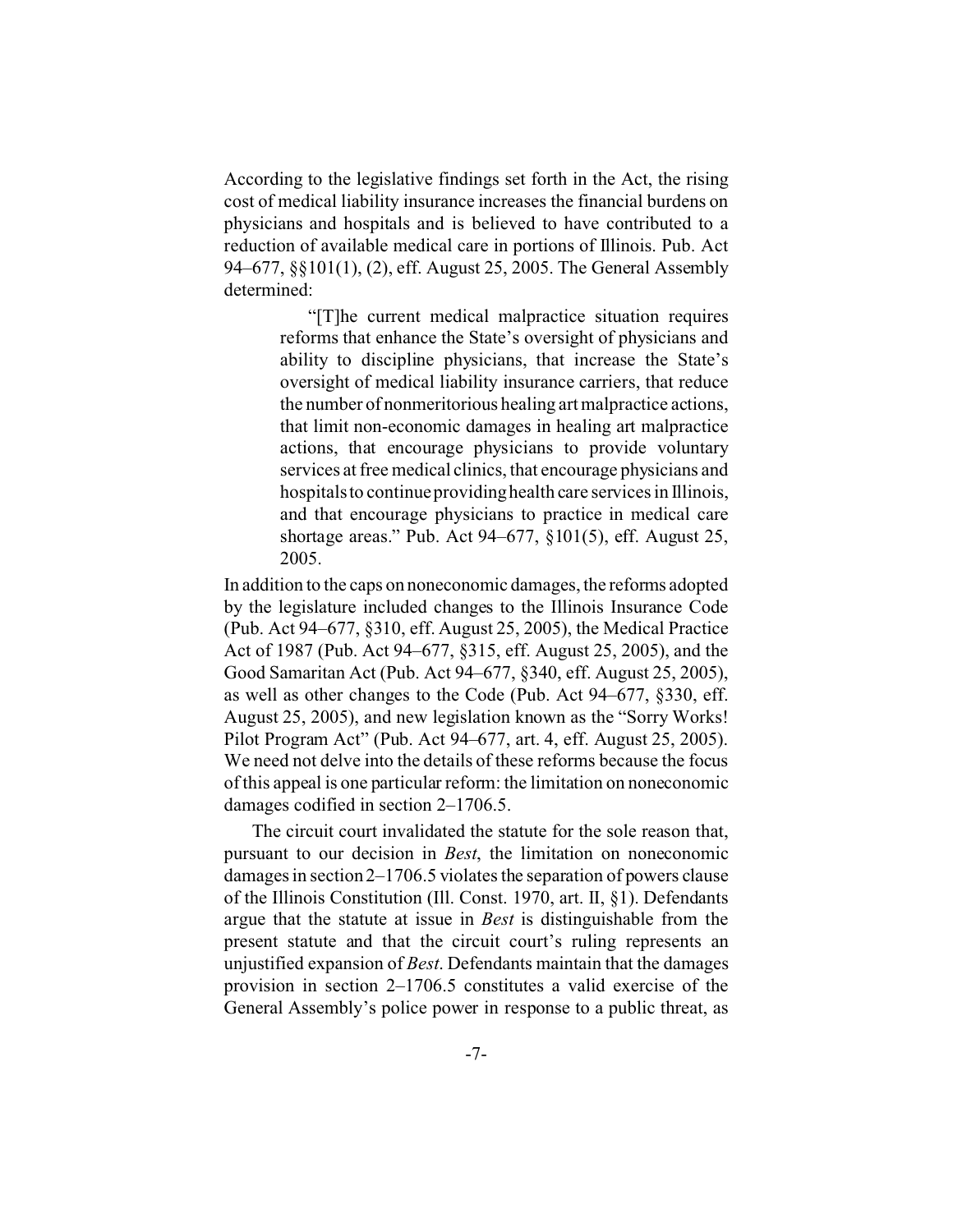reflected in the legislative findings, and that under our precedents, the statute does not offend separation of powers principles. Plaintiffs continue to argue that *Best* is controlling and that neither this court's precedents, nor the legislative findings on which defendants rely, can save the statute. We consider the *Best* decision in detail.

In *Best*, this court considered constitutional challenges to several provisions of Public Act 89–7, commonly referred to as the Tort Reform Act of 1995 or the Civil Justice Reform Amendments of 1995. Pub. Act 89–7, eff. March 9, 1995. Among the challenged provisions was a \$500,000 cap on noneconomic damages. Codified at section 2–1115.1(a) of the Code, this provision stated:

> "In all common law, statutory or other actions that seek damages on account of death, bodily injury, or physical damage to property based on negligence, or product liability based on any theory or doctrine, recovery of non-economic damages shall be limited to \$500,000 per plaintiff. There shall be no recovery for hedonic damages." 735 ILCS 5/2–1115.1(a) (West 1996).

The statute defined "non-economic damages" as "damages which are intangible, including but not limited to damages for pain and suffering, disability, disfigurement, loss of consortium, and loss of society." 735 ILCS 5/2–1115.2(b) (West 1996). The statute defined "economic damages," which were not capped, as "all damages which are tangible, such as damages for past and future medical expenses, loss of income or earnings and other property loss." 735 ILCS 5/2–1115.2(a) (West 1996). The sum of noneconomic and economic damages constituted "compensatory damages." 735 ILCS 5/2–1115.2(c) (West 1996). Thus, damages which were intended to make a person whole were limited by section 2–1115.1. *Best*, 179 Ill. 2d at 384.

Before considering the specific constitutional challenges to this provision, we noted that the cap on noneconomic damages was supported by several legislative findings which, as we later recognized, were entitled to "great deference." *Best*, 179 Ill. 2d at 389. These findings declared that:

> "(1) limiting noneconomic damages will improve health care in rural Illinois, (2) more than 20 states limit noneconomic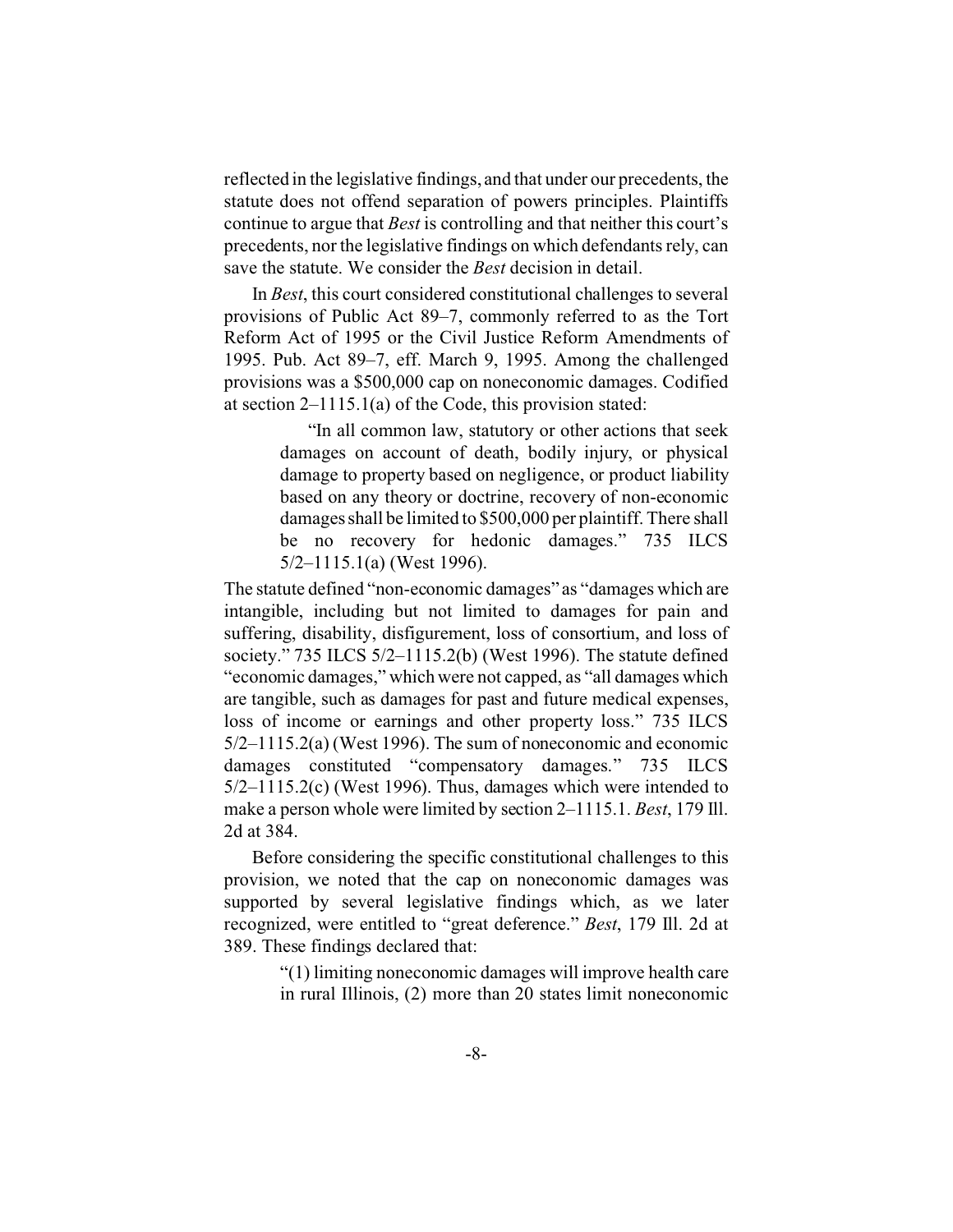damages, (3) the cost of health care has decreased in those states, (4) noneconomic losses have no monetary dimension, and no objective criteria or jurisprudence exists for assessing or reviewing noneconomic damages awards, (5) such awards are highly erratic and depend on subjective preferences of the trier of fact, (6) highly erratic noneconomic damages awards subvert the credibility of such awards and undercut the deterrent function of tort law, (7) such awards must be limited to provide consistency and stability for all parties and society and (8) \*\*\* limiting noneconomic damages was the most effective step toward legislative reform of tort law because it reduces litigation costs and expedites settlement." *Best*, 179 Ill. 2d at 385.

We further noted that the preamble to Public Act 89–7 identified several "purposes" of the damages cap: reducing the cost of health care, increasing accessibility to health care, promoting consistency in awards, reestablishing the credibility of the civil justice system, establishing parameters for noneconomic damages, protecting the economic health of the state by decreasing systemic costs, and ensuring the affordability of insurance. *Best*, 179 Ill. 2d at 385.

Proceeding from the premise that our task was to determine the constitutionality of the statute, and not its wisdom (*Best*, 179 Ill. 2d at 390), we first considered the plaintiffs' special legislation challenge (Ill. Const. 1970, art. IV, §13). We observed that the purpose of the special legislation clause "is to prevent arbitrary legislative classifications that discriminate in favor of a select group without a sound, reasonable basis." *Best*, 179 Ill. 2d at 391. The plaintiffs argued that the statute impermissibly penalized the most severely injured persons whose award for noneconomic damages would likely exceed \$500,000, but for the statutory cap, and that the statute arbitrarily benefitted certain tortfeasors by relieving them of liability for fully compensating injured persons. The plaintiffs relied on *Wright v. Central Du Page Hospital Ass'n*, 63 Ill. 2d 313 (1976) (holding that a \$500,000 limit on compensatory damages in medical malpractice actions was arbitrary and violated the special legislation clause), *Grace v. Howlett*, 51 Ill. 2d 478 (1972) (holding that a statute that limited recovery for certain automobile accident victims was an arbitrary and unreasonable classification in violation of the special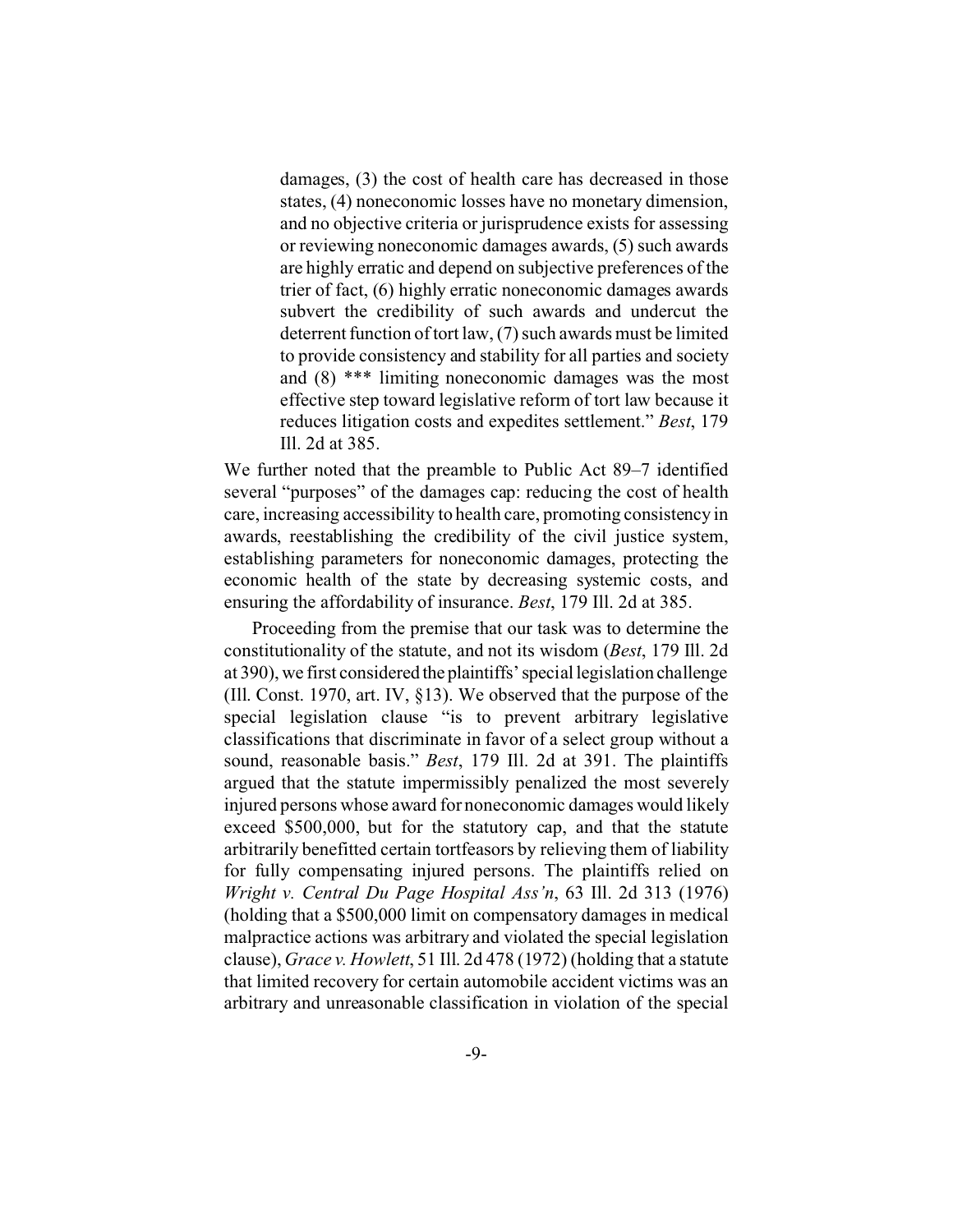legislation clause), and*Grasse v. Dealer's Transport Co.*, 412 Ill. 179 (1952) (holding that a workers' compensation provision violated the special legislation clause by creating unreasonable classifications in which the plaintiff's ability to recover complete compensation was determined by fortuitous events).

We agreed with the plaintiffs that under *Wright*, *Grace* and *Grasse* the automatic \$500,000 limit on noneconomic damages was arbitrary and violated the special legislation clause. *Best*, 179 Ill. 2d at 406. Although agreeing with the defendants that noneconomic injuries are difficult to assess, we determined that such difficulty was not alleviated by imposing an arbitrary damages limitation in all cases, without regard to the facts or circumstances. *Best*, 179 Ill. 2d at 406. Indeed, we determined that the damages limitation actually undermined the statute's stated goal of providing consistency and rationality to the civil justice system. *Best*, 179 Ill. 2d at 406. We also rejected the defendants' argument that the legislature's interest in reducing the systemic costs of tort liability was sufficient to overcome the plaintiffs' special legislation challenge, noting that the entire burden of any cost savings would impermissibly rest on one class of injured plaintiffs. *Best*, 179 Ill. 2d at 407.

We continued our analysis of section 2–1115.1 by considering the plaintiffs' argument that section 2–1115.1 alsoviolated the separation of powers clause (Ill. Const. 1970, art. II, §1). The plaintiffs argued that the statute invaded the province of the judiciary to assess, on a case-by-case basis, whether a jury's award is excessive, by imposing a one-size-fits-alllegislative remittitur. The defendants countered that the statutory cap simply set an outer parameter by which subjective damages were limited and did not displace traditional judicial functions.

We explained that the purpose of the separation of powers clause " 'is to ensure that the whole power of two or more branches of government shall not reside in the same hands.' " *Best*, 179 Ill. 2d at 410, quoting *People v. Walker*, 119 Ill. 2d 465, 473 (1988). "Each branch of government has its own unique sphere of authority that cannot be exercised by another branch." *Best*, 179 Ill. 2d at 410. Thus, "the legislature is prohibited from enacting laws that unduly infringe upon the inherent powers of judges." *Best*, 179 Ill. 2d at 411. Though recognizing that the separation between the three branches of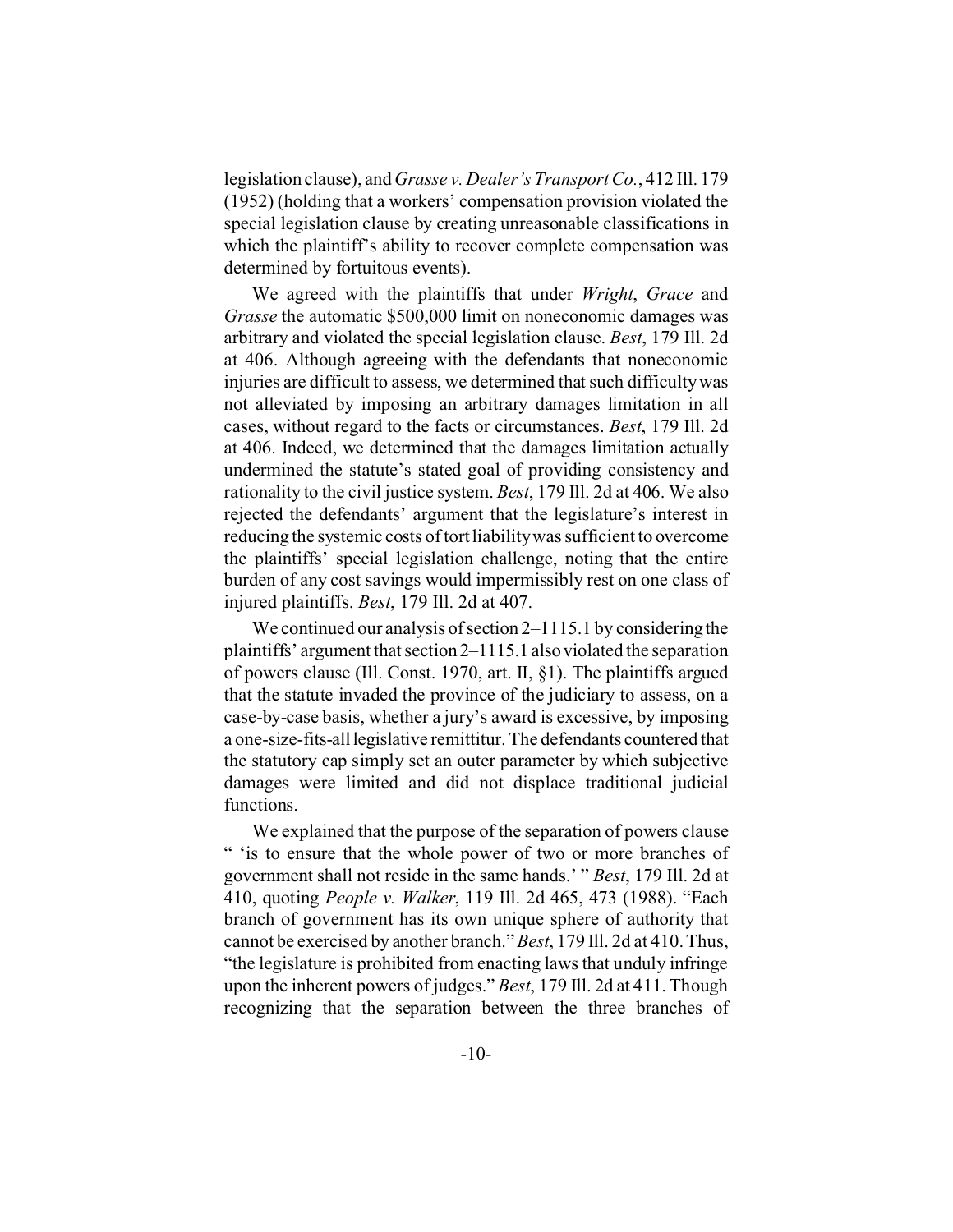government is "not absolute and unyielding" and may "overlap," we emphasized that the determination of whether a statute violates the separation of powers clause rests with the judiciary. *Best*, 179 Ill. 2d at 411.

We also reviewed the doctrine of remittitur, which has long been recognized as a part of Illinois law. *Best*, 179 Ill. 2d at 412. We noted that, for over a century, application of this doctrine has been a traditional and inherent power of the judicial branch, to be exercised in appropriate circumstances to correct an excessive jury verdict, and that its application presents a question of law for the court. *Best*, 179 Ill. 2d at 411-12. Where a jury verdict " 'falls outside the range of fair and reasonable compensation or results from passion or prejudice, or if it is so large that it shocks the judicial conscience,' " a court has a duty to correct the verdict by ordering a remittitur, with the plaintiff's consent. *Best*, 179 Ill. 2d at 412, quoting *Richardson v. Chapman*, 175 Ill. 2d 98, 113 (1997). If consent is not given, the court has a duty to order a new trial. *Best*, 179 Ill. 2d at 413. Whether a remittitur should be ordered is necessarily considered on a case-by-case basis. That is, the court must carefully examine the particular evidence and circumstances of the case to determine whether it must override the jury's verdict. *Best*, 179 Ill. 2d at 413.

In *Best*, we concluded that, although the legislature may limit certain types of damages, such as damages recoverable in statutory causes of action (*Best*, 179 Ill. 2d at 415), the limitation on damages in section 2–1115.1 violated the separation of powers clause:

> "[S]ection 2–1115.1 undercuts the power, and obligation, of the judiciary to reduce excessive verdicts. In our view, section 2–1115.1 functions as a 'legislative remittitur.' Unlike the traditional remittitur power of the judiciary, the legislative remittitur of section 2–1115.1 disregards the jury's careful deliberative process in determining damages that will fairly compensate injured plaintiffs who have proven their causes of action. The cap on damages is mandatory and operates wholly apart from the specific circumstances of a particular plaintiff's noneconomic injuries. Therefore, section 2–1115.1 unduly encroaches upon the fundamentally judicial prerogative of determining whether a jury's assessment of damages is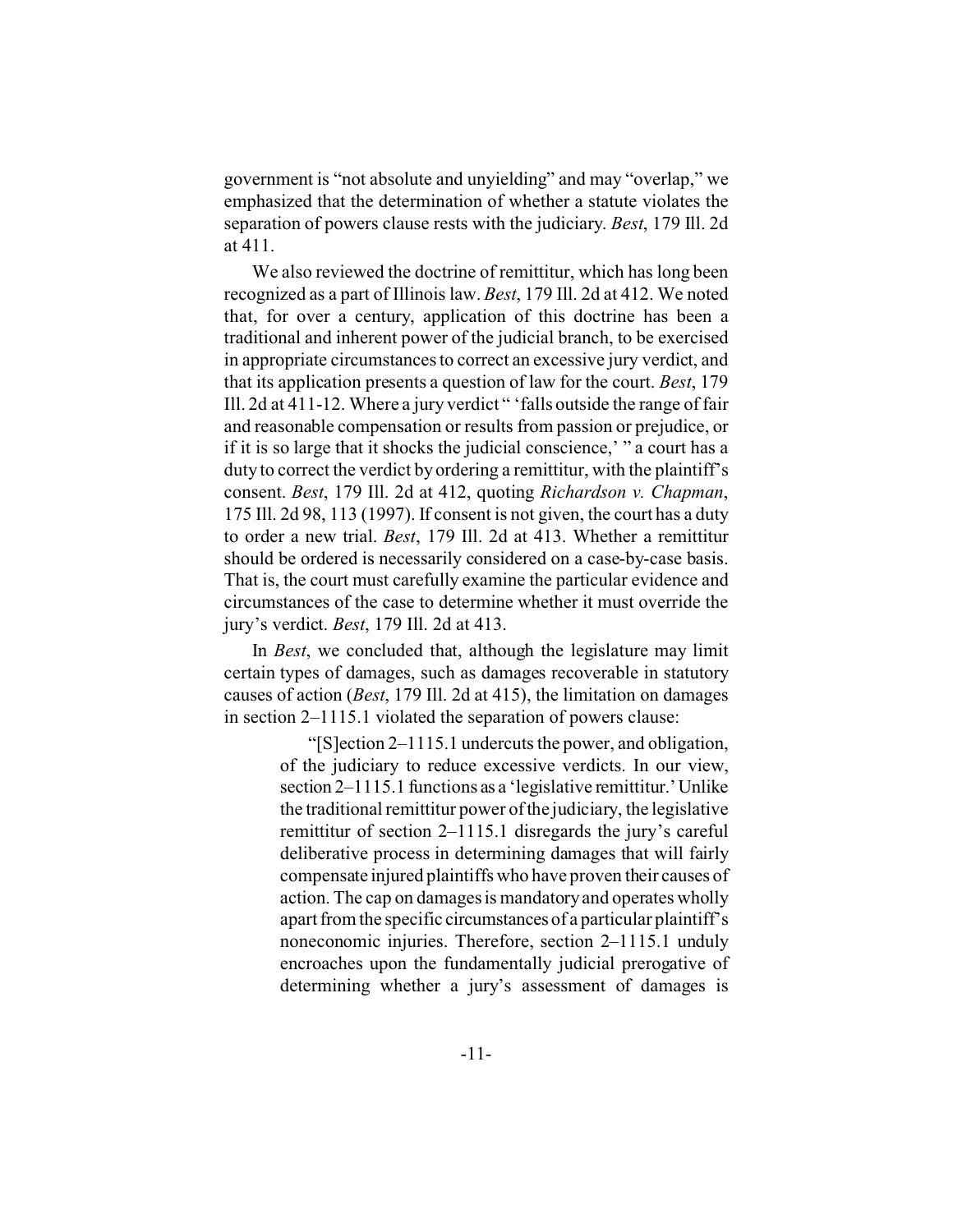excessive within the meaning of the law." *Best*, 179 Ill. 2d at 413-14.

We also concluded that section 2–1115.1 unduly expanded the remittitur doctrine by forcing a successful plaintiff to forgo part of the jury award, "in clear violation of the well-settled principle that a trial court does not have authority to reduce a damages award by entry of a remittitur if the plaintiff objects or does not consent." *Best*, 179 Ill. 2d at 414.

After considering constitutional challenges to other portions of Public Act 89–7 and invalidating several provisions (*Best*, 179 Ill. 2d at 459), we ultimately held the act void in its entirety (*Best*, 179 Ill. 2d at 467). We concluded that what remained of Public Act 89–7 could not be independently enforced. *Best*, 179 Ill. 2d at 467. In the course of our analysis, we noted that the General Assembly considered the cap on noneconomic damages essential to the tort reform scheme. *Best*, 179 Ill. 2d at 465.

Before turning to the parties' arguments regarding the applicability of *Best* to the present litigation, we consider defendants' contention that the separation of powers analysis in *Best* was unnecessary to the disposition of that case and is therefore *dicta* entitled to little weight. See *Best*, 179 Ill. 2d at 471 (Bilandic, J., specially concurring) (declining to join the separation of powers analysis because it was "wholly unnecessary and constitutes *dicta*"); *Best* 179 Ill. 2d at 481 (Miller, J., concurring in part and dissenting in part) (stating that the separation of powers analysis "is entirely unnecessary, given the majority's prior holding that the same measure is invalid special legislation").

We agree that the separation of powers analysis in *Best* was not necessary to our decision. The court had already determined that section 2–1115.1 violated the special legislation clause; a further reason for finding the statute unconstitutional was not required. We disagree, however, that our opinion on this matter is mere *dicta* entitled to little weight. As this court has explained, *dictum* is of two types: *obiter dictum* and judicial *dictum*. *People v. Williams*, 204 Ill. 2d 191, 206 (2003). "*Obiter dictum*," frequently referred to as simply "*dictum*," is a remark or opinion that a court uttered as an aside. *Exelon Corp. v. Department of Revenue*, 234 Ill. 2d 266, 277 (2009); *Cates v. Cates*, 156 Ill. 2d 76, 80 (1993). *Obiter dictum* is not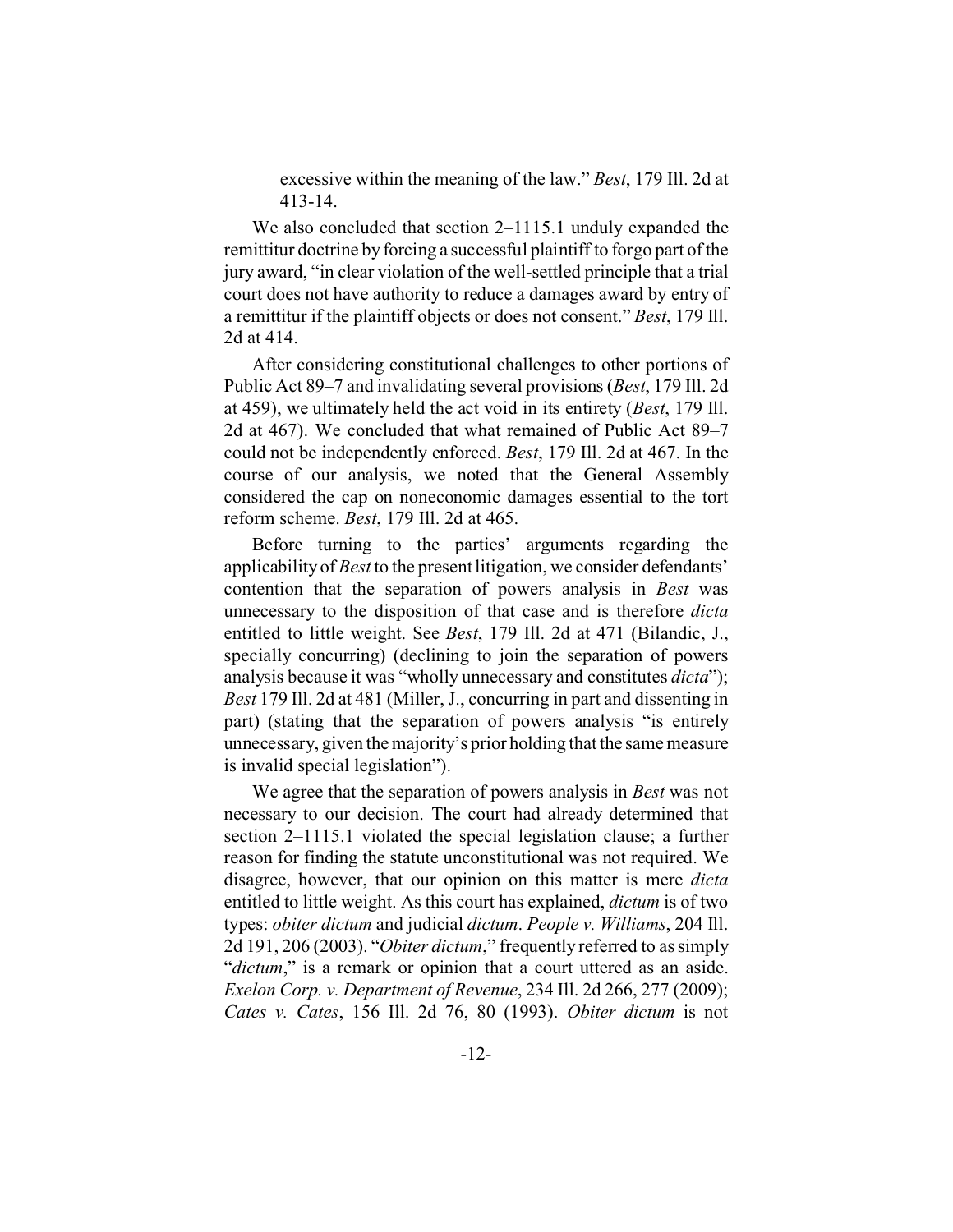essential to the outcome of the case, is not an integral part of the opinion, and is generally not binding authority or precedent within the *stare decisis* rule. *Exelon*, 234 Ill. 2d at 277. "In contrast, 'an expression of opinion upon a point in a case argued by counsel *and deliberately passed upon by the court*, though not essential to the disposition of the cause, if *dictum*, is a judicial *dictum*. [Citation.] \*\*\* [A] judicial *dictum* is entitled to much weight, and should be followed unless found to be erroneous.' (Emphasis added.)" *Exelon*, 234 Ill. 2d at 277-78, quoting *Cates*, 156 Ill. 2d at 80. See also *Woods v. Interstate Realty Co.*, 337 U.S. 535, 537, 69 S. Ct. 1235, 1237, 93 L. Ed. 1524, 1526 (1949) ("where a decision rests on two or more grounds, none can be relegated to the category of *obiter dictum*").

Although the separation of powers discussion in *Best* was not essential to our disposition, the issue was briefed by the parties and "deliberately passed upon" by this court. Our analysis, summarized above, examined the nature of the separation of powers doctrine and the interplay between the three branches of government; the contours of the remittitur doctrine and its place in Illinois law; and the effect of the statutory cap on the trial court's inherent authority to correct excessive verdicts. Further, our conclusion was expressed as a holding. *Best*, 179 Ill. 2d at 415; see also *Unzicker v. Kraft Food Ingredients Corp.*, 203 Ill. 2d 64, 93 (2002) (stating that in *Best*, we "held" that section 2–1115.1 of the Code was an unconstitutional legislative remittitur). Our opinion on this matter can hardly be considered an "aside" and, if a *dictum*, is a judicial *dictum*. Accordingly, it is entitled to much weight and should be followed unless found to be erroneous. See *Exelon*, 234 Ill. 2d at 278.

 Defendants do not argue that the separation of powers analysis in *Best* is necessarily erroneous. Rather, they argue that the statute at issue here, section 2–1706.5, is distinguishable from the statute invalidated in *Best*, section 2–1115.1. Defendants maintain that while section 2–1115.1 was part of a broad-based effort to reduce systemwide litigation costs, section 2–1706.5 is narrowly tailored to address a specific issue: the health-care crisis. Based on this distinction, defendants argue that *Best* is not controlling and section 2–1706.5 does not unduly encroach upon the judiciary.

We agree with defendants that the scope of the statute at issue in *Best* was much broader than the statute we examine here. The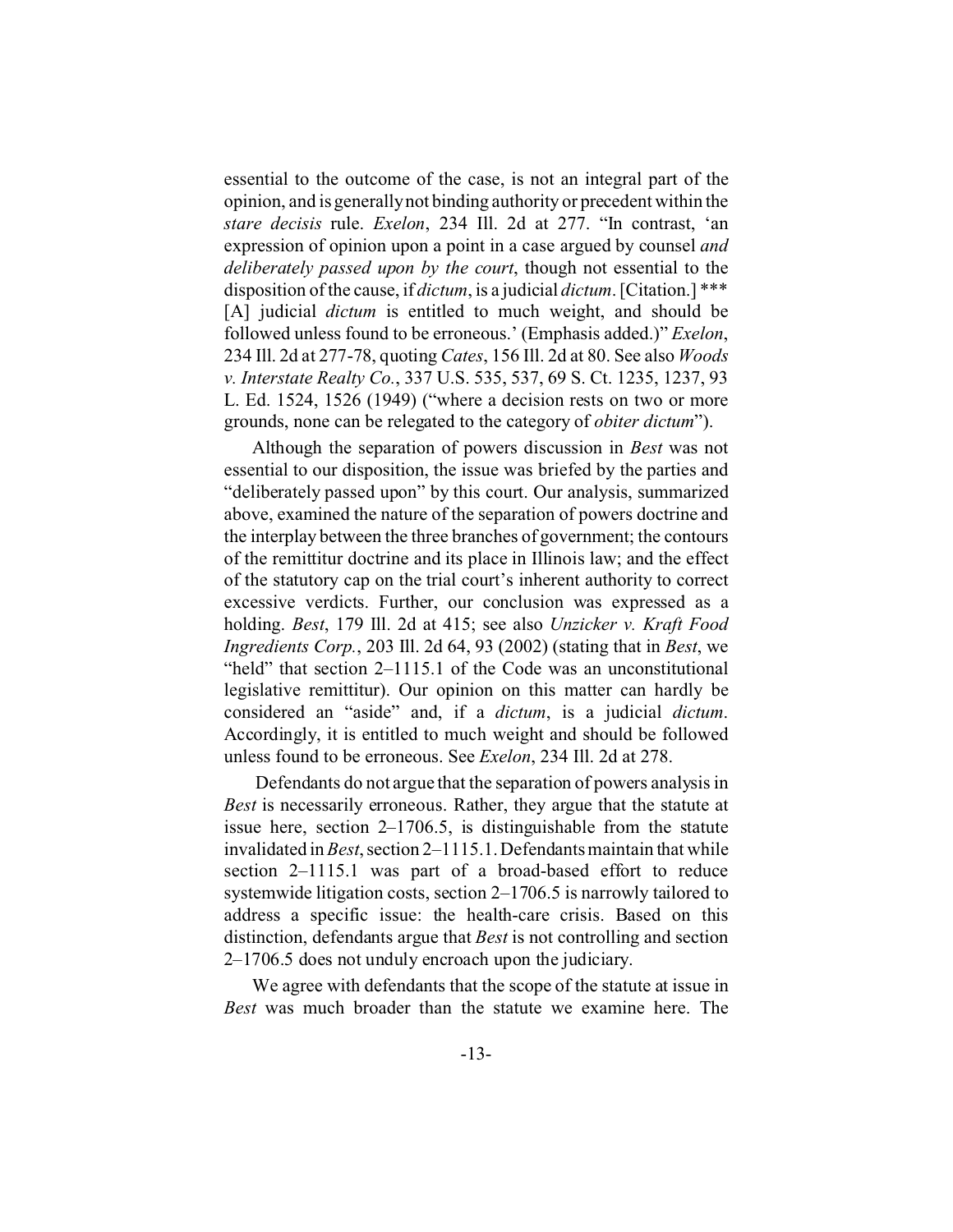damages cap in section 2–1115.1 applied to all actions, whether based on the common law or statute, that sought damages "on account of death, bodily injury, or physical damage to property based on negligence, or product liability based on any theory or doctrine." 735 ILCS 5/2–1115.1(a) (West 1996). In contrast, the damages cap in section 2–1706.5 applies to "any medical malpractice action or wrongful death action based on medical malpractice." 735 ILCS 5/2–1706.5(a) (West 2008). Notwithstanding this difference, the encroachment upon the inherent power of the judiciary is the same in the instant case as it was in *Best*.

Under section 2–1706.5, the court is required to override the jury's deliberative process and reduce any noneconomic damages in excess of the statutory cap, irrespective of the particular facts and circumstances, and without the plaintiff's consent. Section 2–1706.5 thus violates the separation of powers clause because it "unduly encroaches upon the fundamentally judicial prerogative of determining whether a jury's assessment of damages is excessive within the meaning of the law." *Best*, 179 Ill. 2d at 414. Section 2–1706.5, like section 2–1115.1, effects an unconstitutional legislative remittitur. The fact that the legislative remittitur operates in perhaps fewer cases under section 2–1706.5 than it would have under section 2–1115.1 does not extinguish the constitutional violation.

The Attorney General argues, however, that the damages cap at issue in *Best* was found by this court to be "arbitrary" and "not rationally related to a legitimate government interest" (*Best*, 179 Ill. 2d at 408), whereas the present damages cap is rationally related to the Act's narrow aim of addressing the mounting crisis in access to health care by stemming the cost of malpractice insurance. See Pub. Act 94–677, §101(4), eff. August 25, 2005 (identifying the limitation on noneconomic damages as one of the significant reforms to the civil justice system designed to combat the health-care crisis). This argument conflates our special legislation analysis in *Best* and our separation of powers analysis in that case.

In *Best*, we first considered the plaintiffs' special legislation challenge and determined that the rational basis test was appropriate. *Best*, 179 Ill. 2d at 393. Under this test, " 'a court must determine whether the statutory classification is rationally related to a legitimate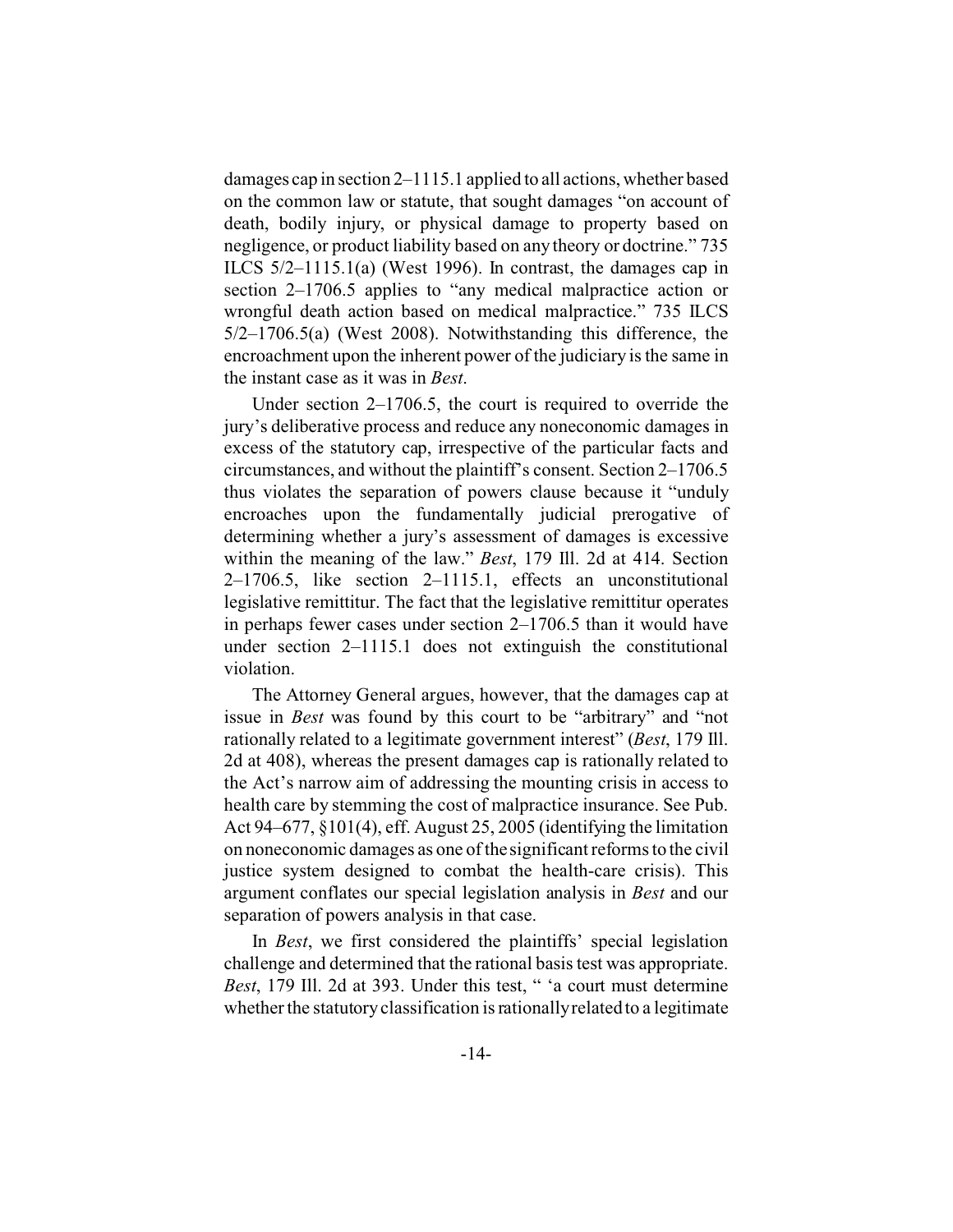State interest.' " *Best*, 179 Ill. 2d at 393, quoting *In re Petition of the Village of Vernon Hills*, 168 Ill. 2d 117, 123 (1995). We ultimately concluded that the damages cap was arbitrary and was not rationally related to a legitimate state interest. *Best*, 179 Ill. 2d at 406-08. We did not, however, incorporate that holding, rely upon it, or even reference it in our separation of powers discussion, nor was it necessary to do so. *Best*, 179 Ill. 2d at 410-15.

The separation of powers clause prohibits one branch of government from exercising "powers properly belonging to another." Ill. Const. 1970, art. II, §1. Thus, the inquiry under the separation of powers clause is not whether the damages cap is rationally related to a legitimate government interest but, rather, whether the legislature, through its adoption of the damages cap, is exercising powers properly belonging to the judiciary. In other words, does the statute unduly encroach on the judiciary's "sphere of authority" (*Allegis Realty Investors v. Novak*, 223 Ill. 2d 318, 334 (2006); *Best*, 179 Ill. 2d at 410)) or "impede the courts in the performance of their functions" (*Best*, 179 Ill. 2d at 443)? The rational basis test is not part of that legal determination. Numerous cases from this court illustrate the distinction between a separation of powers analysis and a special legislation analysis. See, *e.g.*, *In re Estate of Jolliff*, 199 Ill. 2d 510 (2002); *Burger v. Lutheran General Hospital*, 198 Ill. 2d 21 (2001); *DeLuna v. St. Elizabeth's Hospital*, 147 Ill. 2d 57 (1992); *Bernier v. Burris*, 113 Ill. 2d 219 (1986).

For similar reasons, we reject defendants' argument that section 2–1706.5 should not be deemed invalid because, unlike the statute in *Best* which burdened one class of plaintiffs (*Best*, 179 Ill. 2d at 407), the Act here balances the benefits and burdens of resolving the health-care crisis among insurers, health-care providers and patients. This argument, like the one before it, confuses our separation of powers and special legislation analyses. Our observation in *Best* regarding the burden of any cost savings effected by the damages cap was made in the course of our special legislation discussion. We stated:

> "[W]e are unable to discern any connection between the automatic reduction of one type of compensatory damages awarded to one class of injured plaintiffs and a savings in the systemwide costs of litigation. Even assuming that a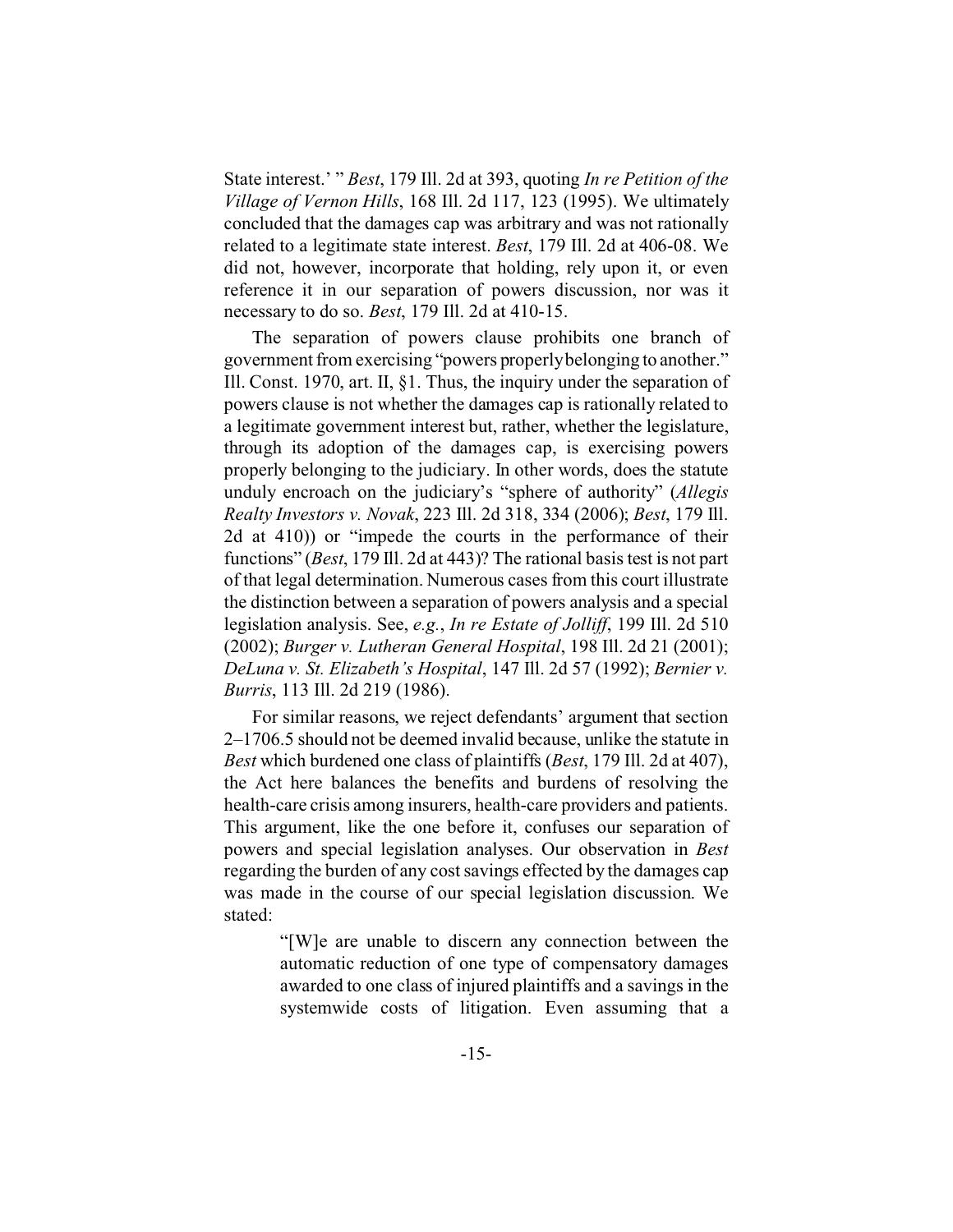systemwide savings in costs were achieved by the cap, the *prohibition against special legislation* does not permit the entire burden of the anticipated cost savings to rest on one class of injured plaintiffs. [Citation.] We therefore reject defendants' systemic costs rationale as a basis for upholding section 2–1115.1." (Emphasis added.) *Best*, 179 Ill. 2d at 407.

We did not, in the context of examining the plaintiffs' separation of powers argument, consider whether the statute burdened a particular group. See *Best*, 179 Ill. 2d at 410-16. Consideration of that issue was unnecessary because, as explained above, a separation of powers analysis asks whether the statute unduly infringes upon the judiciary's sphere of authority. Thus, a proper separation of powers analysis of section 2–1706.5 does not consider whether the Act balances the benefits and burdens of resolving the health-care crisis or burdens a particular group. The intrusion on the judicial authority effected by section 2–1706.5 is no less simply because other provisions of the Act may impose burdens on parties other than plaintiffs.

In a related vein, the Attorney General posits that section 2–1706.5 is but one part of a massive "multidimensional" response to the health-care crisis which requires all interested parties–insurers, medical professionals and health-care consumers–to make tradeoffs and sacrifices. According to the Attorney General, the Act, through a number of interrelated measures, constitutes an equitable means of ensuring that everyone who stands to benefit from a resolution of the health-care crisis contributes to its resolution. The Attorney General cites to the Workers' Compensation Act (820 ILCS 305/1 *et seq.* (West 2008)) as an example of a multidimensional exercise of the General Assembly's police power which, although modifying the common law, has been upheld by this court in a long line of cases. See *Duley v. Caterpillar Tractor Co.*, 44 Ill. 2d 15 (1969); *Moushon v. National Garages, Inc.*, 9 Ill. 2d 407 (1956); *Grand Trunk Western Ry. Co. v. Industrial Comm'n*, 291 Ill. 167 (1919); *Matthiessen & Hegeler Zinc Co. v. Industrial Board*, 284 Ill. 378 (1918). The Attorney General argues that section 2–1706.1, like the Workers' Compensation Act, constitutes a legitimate exercise of the General Assembly's police power.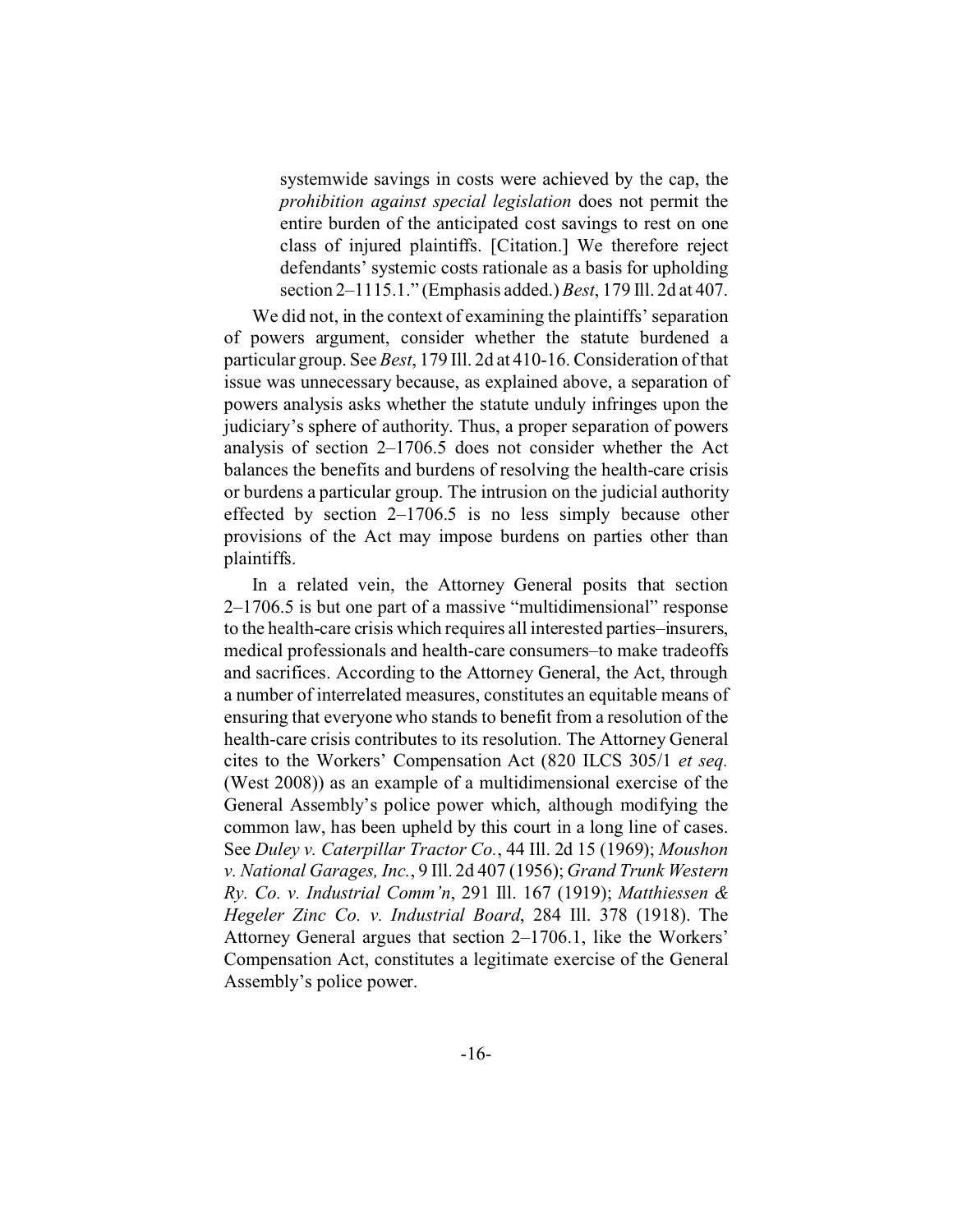Plaintiffs dispute the Attorney General's contention that the Act requires all stakeholders to make a sacrifice. Plaintiffs argue that hospitals gain enormous benefits under the Act, but are not required to give anything in return. This aside, plaintiffs further respond that the multidimensional nature of a legislative enactment does not determine whether the enactment is constitutional, and that the statutes at issue in *Grasse*, *Wright*, and *Best* were deemed invalid even though each statute was part of a multidimensional enactment. According to plaintiffs, whether the Act is multidimensional is of no constitutional significance. We agree with plaintiffs.

In *Grasse*, we held unconstitutional a provision of the Workers' Compensation Act–the very legislation the Attorney General posits is an example of a multidimensional enactment. *Grasse*, 412 Ill. at 200. In *Wright*, we held unconstitutional a statutory damages cap, without regard to the fact that it was but one provision of what may be called a multidimensional act revising the law in relation to medical malpractice. *Wright*, 63 Ill. 2d at 318, 329-30. Similarly, in *Best*, we held a damages cap unconstitutional, notwithstanding that it was but one provision of an "integrated 'reform package.' " *Best*, 179 Ill. 2d at 465. As these cases demonstrate, though nothing precludes the General Assembly from adopting a so-called "multidimensional" response to a threat to the public welfare, the multidimensional character of a statute does not preclude a finding by this court that the statute is unconstitutional.

Defendants further argue that our decision in *Unzicker v. Kraft Food Ingredients Corp.*, 203 Ill. 2d 64 (2002), which rejected a separation of powers challenge based on *Best*, teaches that the separation of powers clause does not prevent the General Assembly from dictating when a defendant can be liable for the full amount of a jury's verdict and that application of *Unzicker* to the present case demonstrates that section 2–1706.5 does not operate as a legislative remittitur. Plaintiffs counter that if *Unzicker* has any relevance here, it supports the circuit court's judgment.

In *Unzicker* we considered the constitutionality of section 2–1117 of the Code (735 ILCS 5/2–1117 (West 1994)), which modified the common law rule of joint and several liability. Under the common law, a plaintiff could recover compensation for the full amount of his or her injury from any responsible defendant. *Unzicker*, 203 Ill. 2d at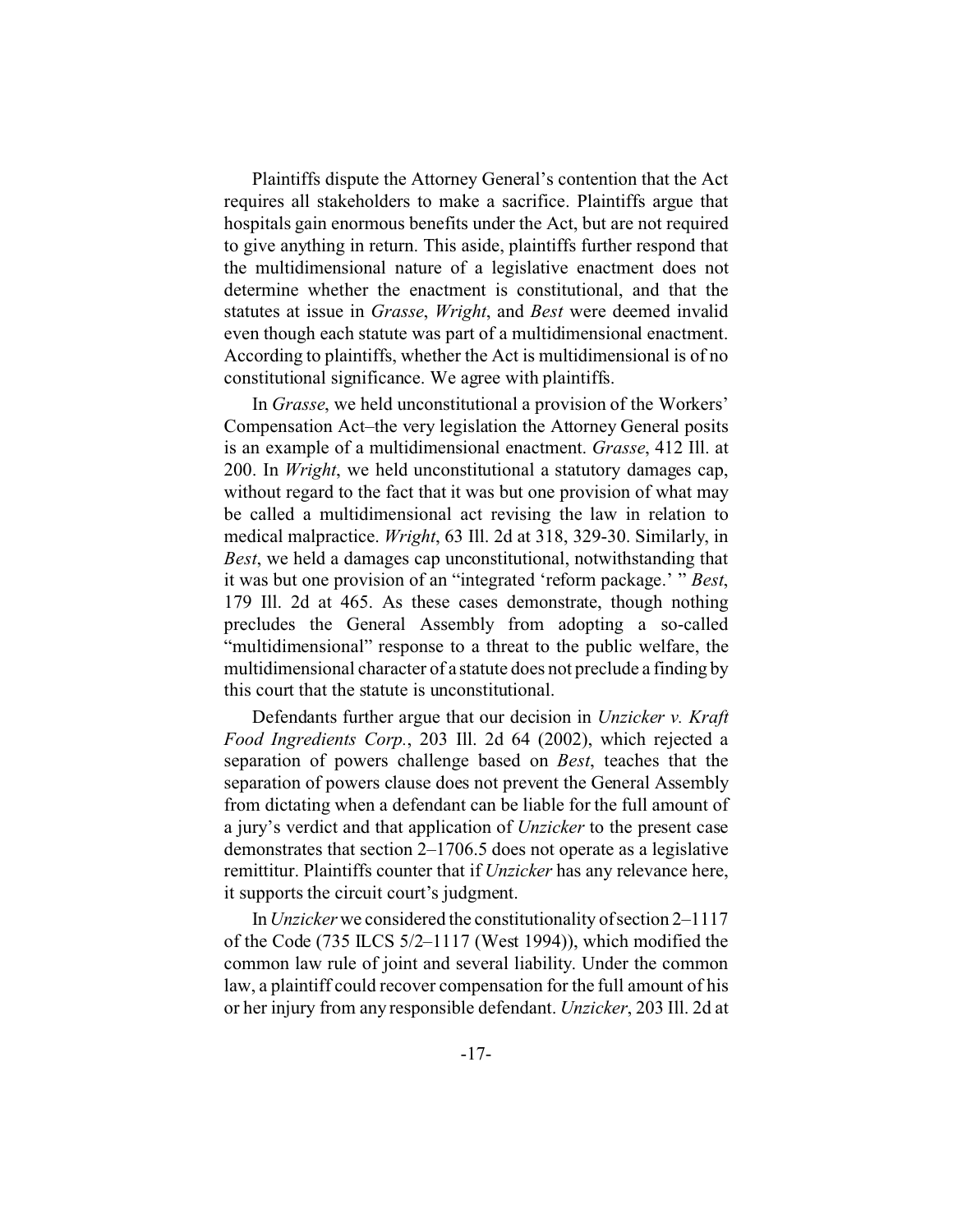70. Pursuant to section 2–1117, however, any tortfeasor whose percentage of fault the trier of fact determined to be "less than 25% of the total fault attributable to the plaintiff, the defendants sued by the plaintiff, and any third party defendant who could have been sued by the plaintiff, shall be severally liable" for the plaintiff's nonmedical damages. 735 ILCS 5/2–1117 (West 1994). Relying on the separation of powers analysis in *Best*, the plaintiffs argued that the change in the common law rule of joint and several liability amounted to an unconstitutional legislative remittitur. We rejected this argument, noting that, unlike the statute in *Best*, section 2–1117 did not set a cap on damages. *Unzicker*, 203 Ill. 2d at 94. Rather, section 2–1117 merely determined "when a defendant can be held liable for the full amount of a jury's verdict and when a defendant is liable only in an amount equal to his or her percentage of fault." *Unzicker*, 203 Ill. 2d at 94.

Defendants contend that section 2–1706.5, like the statute in *Unzicker*, does not limit a plaintiff's recovery and merely provides that certain defendants can be held liable for noneconomic damages only up to a particular amount. We disagree with defendants' reading of the statute. By its plain terms, section 2–1706.5 limits a plaintiff's noneconomic damages. Section 2–1706.5 states, with respect to an award against a hospital and its personnel or hospital affiliates, that "the total amount of non-economic damages shall not exceed \$1,000,000." 735 ILCS 5/2–1706.5(a)(1) (West 2008). Section 2–1706.5 similarly states, with respect to an award against a physician and the physician's business or corporate entity and personnel or health-care professional, that "the total amount of noneconomic damages shall not exceed \$500,000." 735 ILCS 5/2–1706.5(a)(2) (West 2008). Unlike the statute in *Unzicker*, which required the court to enter judgment in conformity with the jury's assessment of fault where the defendant was minimally responsible, the statute here requires the court to enter a judgment at variance with the jury's determination and without regard to the court's duty to consider, on a case-by-case basis, whether the jury's verdict is excessive as a matter of law. Defendants' attempt to fit this statute within the *Unzicker* analysis is unavailing.

Defendants also argue that the separation of powers clause "allows the legislature to enact statutes affecting the conduct of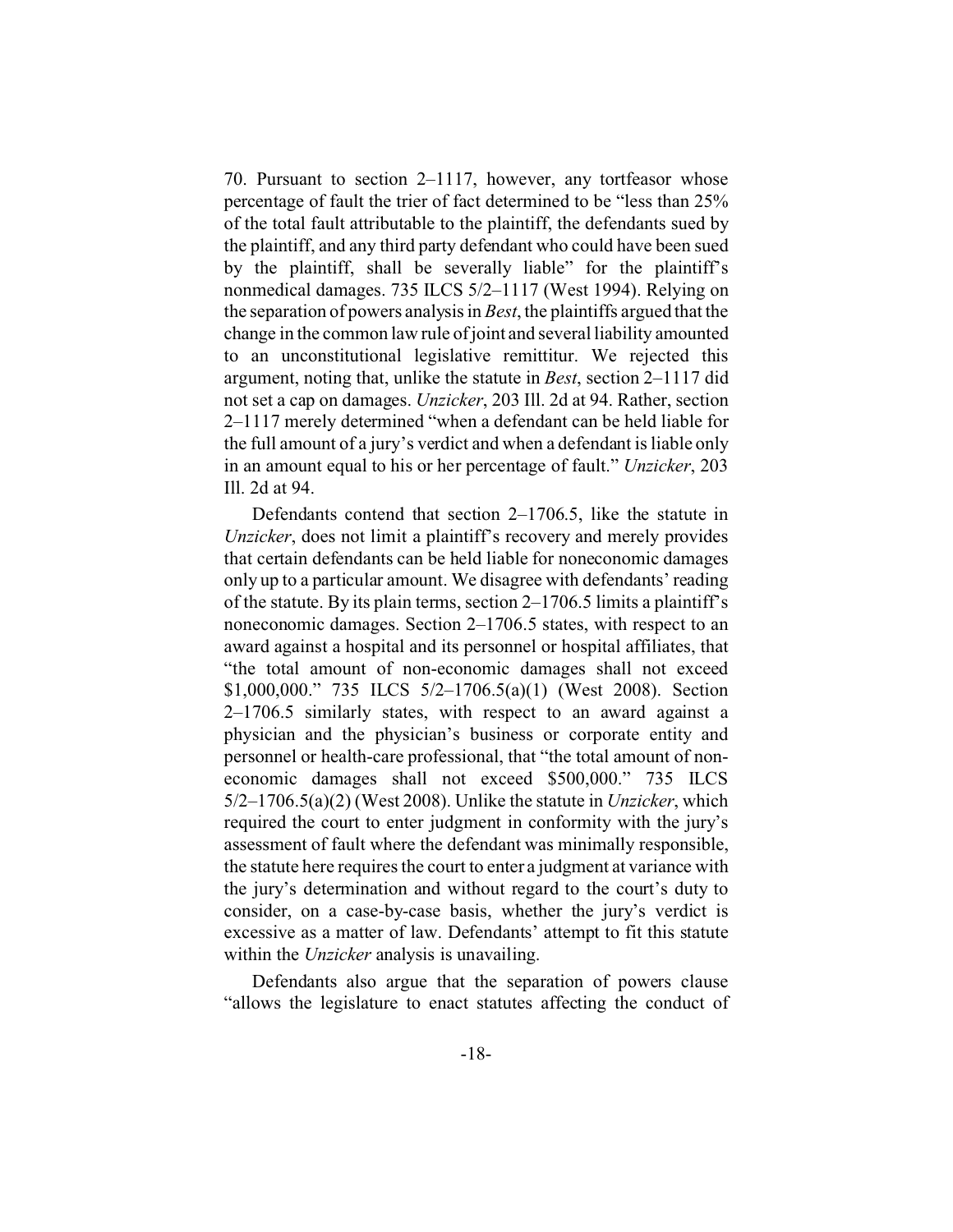litigation if its purpose is to serve legitimate legislative goals," and that the statute here, although affecting the conduct of litigation, is plainly intended to address a health-care crisis. In support, defendants rely chiefly on our analysis in *Burger v. Lutheran General Hospital*, 198 Ill. 2d 21 (2001), upholding a statutory medical records disclosure provision against a separation of powers challenge.

Defendants' reliance on *Burger* is misplaced. As plaintiffs note, *Burger* did not involve a statute affecting the conduct of litigation. *Burger*, 198 Ill. 2d at 41. Although the plaintiff in *Burger* argued that the statute at issue impermissibly infringed upon the judiciary's inherent authority to regulate discovery, we concluded that the plain language of the statute did not did so, and therefore the statute did "not impinge upon the power of the judiciary." *Burger*, 198 Ill. 2d at 39, 45. Moreover, we discern no broad holding in *Burger* under which a legislative enactment that would otherwise run afoul of separation of powers principles will be deemed to pass constitutional muster simply because the enactment "serves legitimate legislative goals." The other precedents defendants cite are also inapposite. See *Chicago National League Baseball Club, Inc. v. Thompson*, 108 Ill. 2d 357, 364-66 (1985) (rejecting a separation of powers challenge to a statute subjecting night baseball games to noise emission standards); *Strukoff v. Strukoff*, 76 Ill. 2d 53, 57-60 (1979) (rejecting a separation of powers challenge to a statute which required a waiting period between the court's determination that grounds exist for dissolution of the marriage and the court's disposition of property).

This is not to say that the legislative purpose or goal of a statute is irrelevant to a separation of powers analysis. In *Burger*, *Thompson*, and *Strukoff*, we considered what the statutes required or regulated and the legislature's goals in enacting them. *Burger*, 198 Ill. 2d at 41; *Thompson*, 108 Ill. 2d at 364; *Strukoff*, 76 Ill. 2d at 60. Here, too, we necessarily consider what the statute purports to do–limit noneconomic damages in medical malpractice actions–and the legislature's goal in enacting the statute–responding to a health-care crisis. Our separation of powers analysis, however, does not stop there. The crux of our analysis is whether the statute unduly infringes upon the inherent power of the judiciary. That such an infringement was unintended, based on the language and stated purpose of the statute, does not resolve the constitutional infirmity.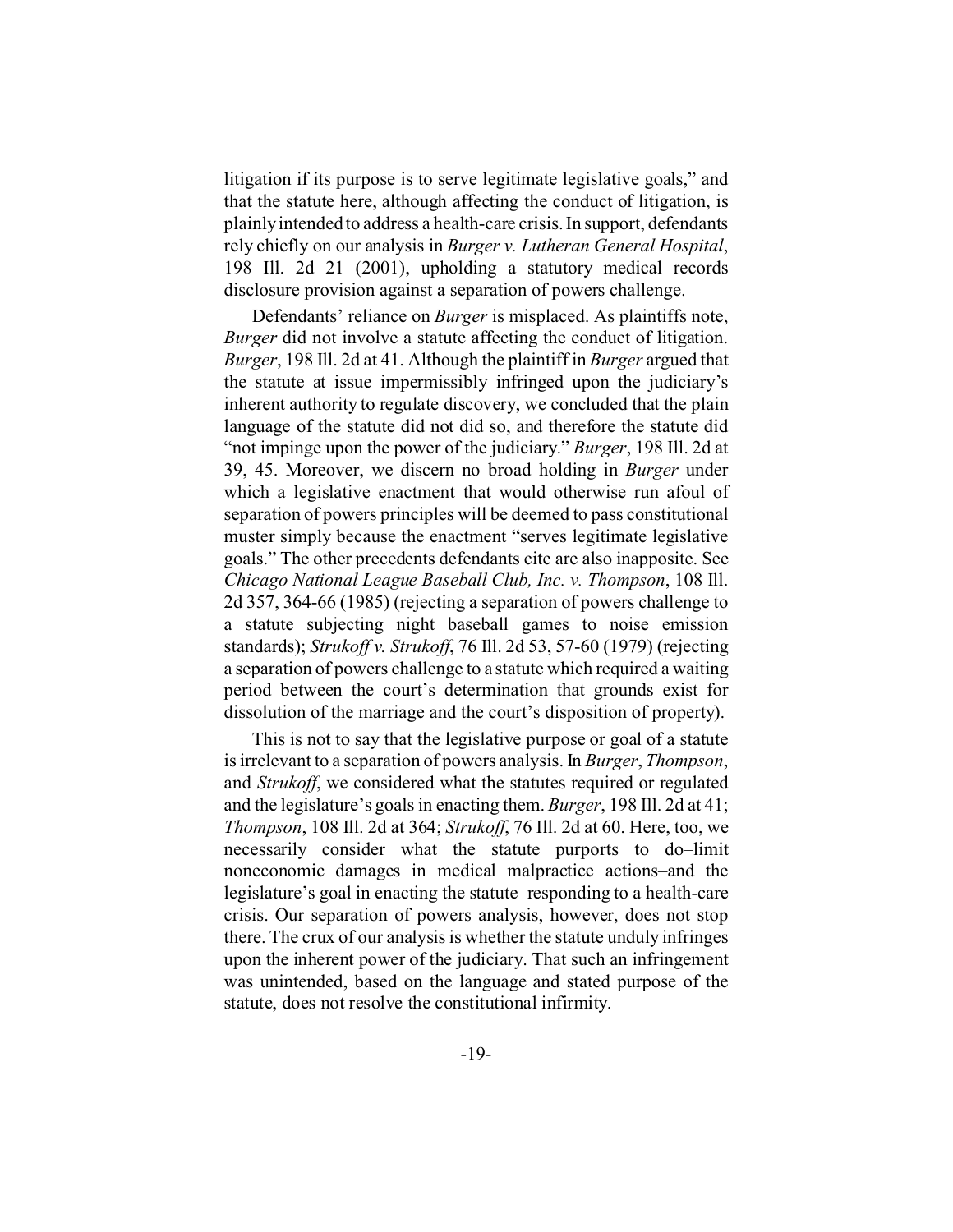Defendants stress that the General Assembly has the authority to change the common law, which the General Assembly has regularly exercised, and that invalidating section 2–1706.5 undermines that authority and calls into question this court's precedents upholding statutes that limit a plaintiff's damages. See *Bernier v. Burris*, 113 Ill. 2d 219 (1986); *Siegall v. Solomon*, 19 Ill. 2d 145 (1960); *Smith v. Hill*, 12 Ill. 2d 588 (1958).

The issue is not whether the General Assembly may change the common law. As we recognized in *Best*, the General Assembly's authority to "alter the common law and change or limit available remedies \*\*\* is well grounded in the jurisprudence of this state." *Best*, 179 Ill. 2d at 408, citing *Grand Trunk Western Ry. Co.*, 291 Ill. 167. See also *Michigan Avenue National Bank v. County of Cook*, 191 Ill. 2d 493, 519 (2000) ("legislature has the inherent authority to repeal or change the common law and may do away with all or part of it"). The General Assembly's authority, however, is not absolute; it must be exercised within constitutional bounds. See, *e.g.*, *People v. Gersch*, 135 Ill. 2d 384, 395-98 (1990) (recognizing both the legislature's inherent power to alter the common law and the court's duty to invalidate unconstitutional actions of our legislature). Here, the legislature's attempt in section 2–1706.5 to limit common law damages in medical malpractice actions runs afoul of the separation of powers clause.

Invalidating section 2–1706.5 does not, as defendants claim, undermine this court's precedents. In *Bernier*, *Siegall*, and *Smith*, cited by defendants, we rejected constitutional challenges to statues that prohibited awards of punitive damages in actions for healing art malpractice, alienation of affections, and breach of promise to marry, respectively. In *Smith*, we expressly rejected a separation of powers challenge to the ban on punitive damages, stating:

> "With reference to the act violating article III of the constitution, we have already pointed out that the act does not affect compensatory damages, but only damages considered in their nature as punitive. The act in restricting recovery to actual damages, which term includes both general and special damages and encompasses compensatory damages because they are synonymous, does not invade any judicial functions of the courts. The act in barring punitive damages merely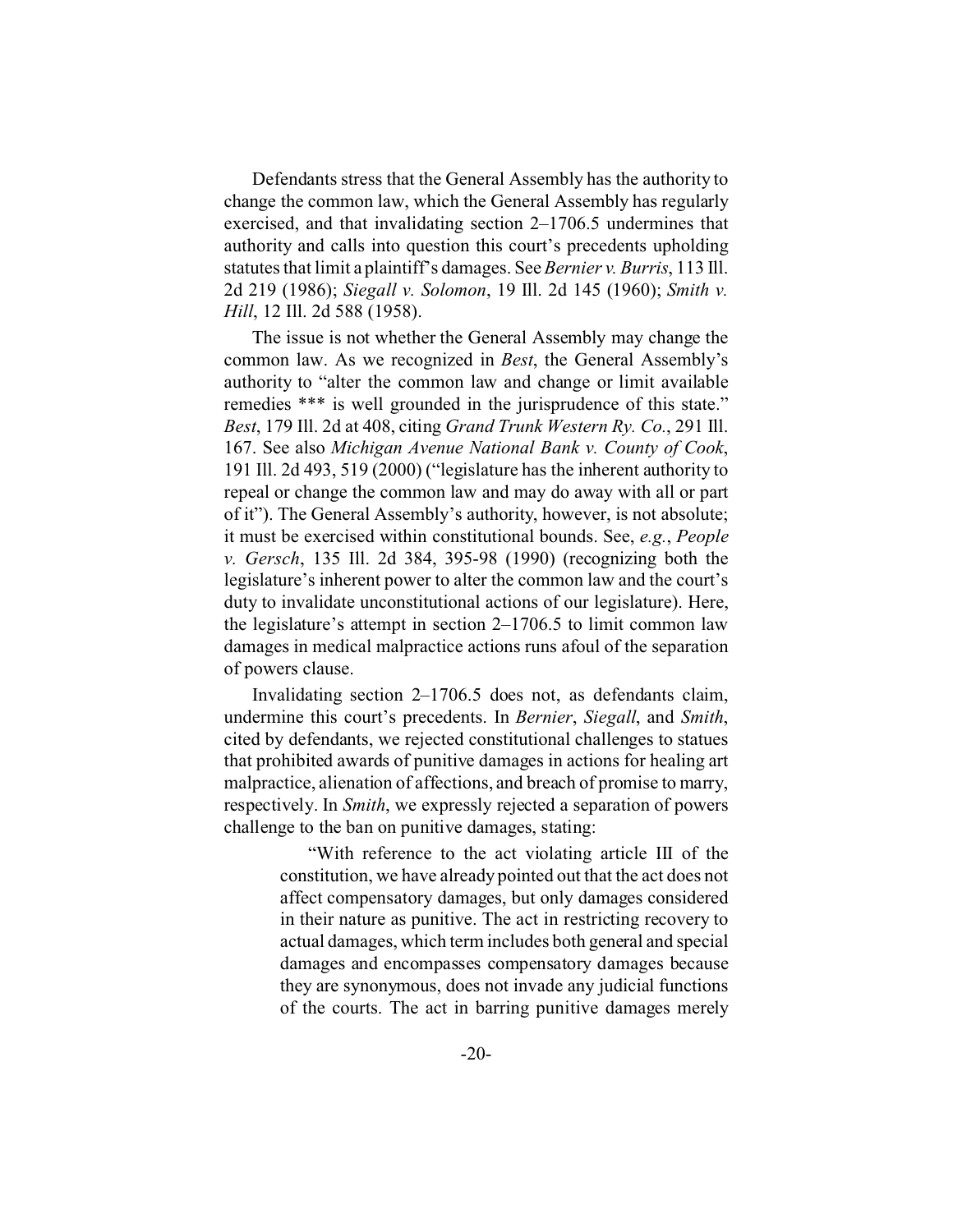establishes a 'public policy' that in the interest of society in the particular class of cases such damages should not be awarded. Such damages being allowed in the interest of society, and not to recompense solely the individual, to deny them cannot be said to deny any constitutional right or to encroach upon any judicial function, or to violate any constitutional guaranty of separation of powers." *Smith*, 12 Ill. 2d at 598.

Our analysis in *Smith* makes plain that a ban on punitive damages is not akin to a cap on noneconomic compensatory damages. Invalidating section 2–1706.5 thus does not call into question our holdings in *Bernier*, *Siegall*, and *Smith*.

Defendants further argue that if section 2–1706.5 is invalidated, statutes which limit common law liability cannot survive. See 745 ILCS 49/5 *et seq.* (West 2008) (Good Samaritan Act; eliminating negligence liability for certain health-care professionals and others who voluntarily engage in life-saving activities); 740 ILCS 90/1, 3.1, 3.2, 4 (West 2008) (Innkeeper Protection Act; limiting hotel's liability for loss or damage to guest property); 745 ILCS 65/4 (West 2008) (Recreational Use of Land and Water Areas Act; eliminating negligence liability of landowners who allow others to use their land free of charge for recreational or conservation purposes); 210 ILCS 50/3.150 (West 2008) (Emergency Medical Services (EMS) Systems Act; eliminating negligence liability for emergency providers of medical services); 730 ILCS 115/1(e) (West 2008) (Probation Community Service Act; eliminating negligence liability for organizations and individuals who agree to accept community service from offenders).

We decline to comment on the constitutionality of statutes that are not before us. We note, however, that, unlike section 2–1706.5, none of the statutes defendants cite requires a court to reduce a jury's award of noneconomic damagesto a predetermined limit, irrespective of the facts of the case. Though the Innkeeper Protection Act does set a dollar cap for a hotel's liability for damage or loss to guest property, the statute also allows the parties to contract around the statutory limit. 740 ILCS 90/1, 3, 3.1, 3.2, 4 (West 2008). Thus, the Innkeeper Protection Act does not parallel section 2–1706.5.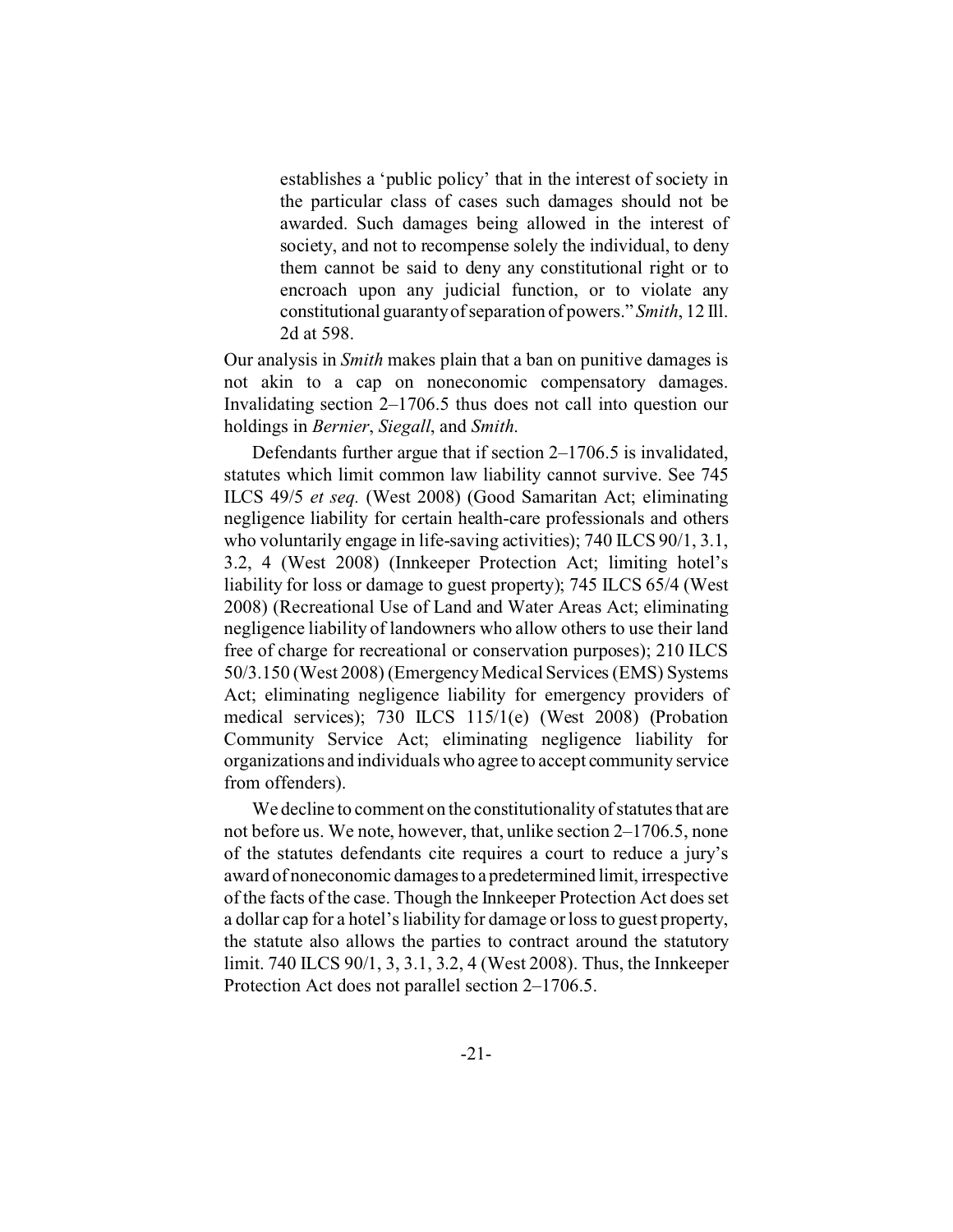Defendants direct this court's attention to statutes limiting noneconomic damages in medical malpractice cases that have been adopted in other states. See Alaska Stat. §09.55.549 (2007) (\$250,000 to \$400,000 cap); Cal. Civ. Code §3333.2 (West 2009) (\$250,000 cap); Colo. Rev. Stat. §13–64–302 (2008) (\$300,000 cap); Fla. Stat. §766.118 (2009) (\$150,000 to \$1,500,000 cap); Ga. Code Ann. §51–13-1(b) (2009) (\$350,000 to \$1,050,000 cap); Haw. Rev. Stat. §663–8.7 (2009) (\$375,000 cap); Idaho Code Ann. §6–1603 (2008) (\$250,000 cap); Md. Code Ann. Cts. & Jud. Proc. §3–2A–09 (2009) (\$650,000 cap with \$15,000 annual increase beginning January 1, 2009); Miss. Code Ann. §11–1–60(2)(a) (2008) (\$500,000 cap); Mo. Rev. Stat. §538.210 (2009) (\$350,000 cap); Nev. Rev. Stat. §41A.035 (2009) (\$350,000 cap); N.D. Cent. Code §32–42–02 (2009) (\$500,000 cap); Ohio Rev.CodeAnn. §§2323.43(A)(2), (A)(3) (West 2009) (\$250,000 to \$1,000,000 cap); Okla. Stat. tit. 63, §§1–1708.1F, 1–1708.1F–1 (2009) (\$300,000 cap which may be lifted in some cases); S.C. Code Ann. §15–32–220 (2008) (\$350,000 to \$1,050,000 cap with annual adjustment); Tex. Civ. Prac. & Rem. Code Ann. §74.301 (Vernon 2009) (\$250,000 to \$500,000 cap); Utah Code Ann. §78B–3–410 (2008) (\$400,000 cap beginning July 1, 2002, plus yearly inflation adjustment); W. Va. Code §55–7B–8 (2008) (\$250,000 to \$500,000 cap, plus yearly inflation adjustment); Wis. Stat. §893.55(4)(d)(1) (2008) (\$750,000 cap). Defendants contend that the limits on damages contained in section 2–1706.5 are well within the range of reasonable limits adopted by these states, and that the General Assembly is on solid constitutional footing when the lines it draws are "within the general area of limits that had been set by other States." *Anderson v. Wagner*, 79 Ill. 2d 295, 312 (1979).

We have reviewed the statutes defendants cite and observe that the limitations on noneconomic damages adopted in other states vary widely, not only in the amount of the cap, but other specifics. For example, the California statute provides simply: "In no [medical malpractice] action shall the amount of damages for noneconomic losses exceed two hundred fifty thousand dollars (\$250,000)." Cal. Civ. Code §3333.2(b) (West 2009). In contrast, the Florida statute sets up a more complex scheme, in which the damages cap may be as low as \$150,000 and as high as \$1.5 million, depending upon whether the medical negligence is attributable to a practitioner or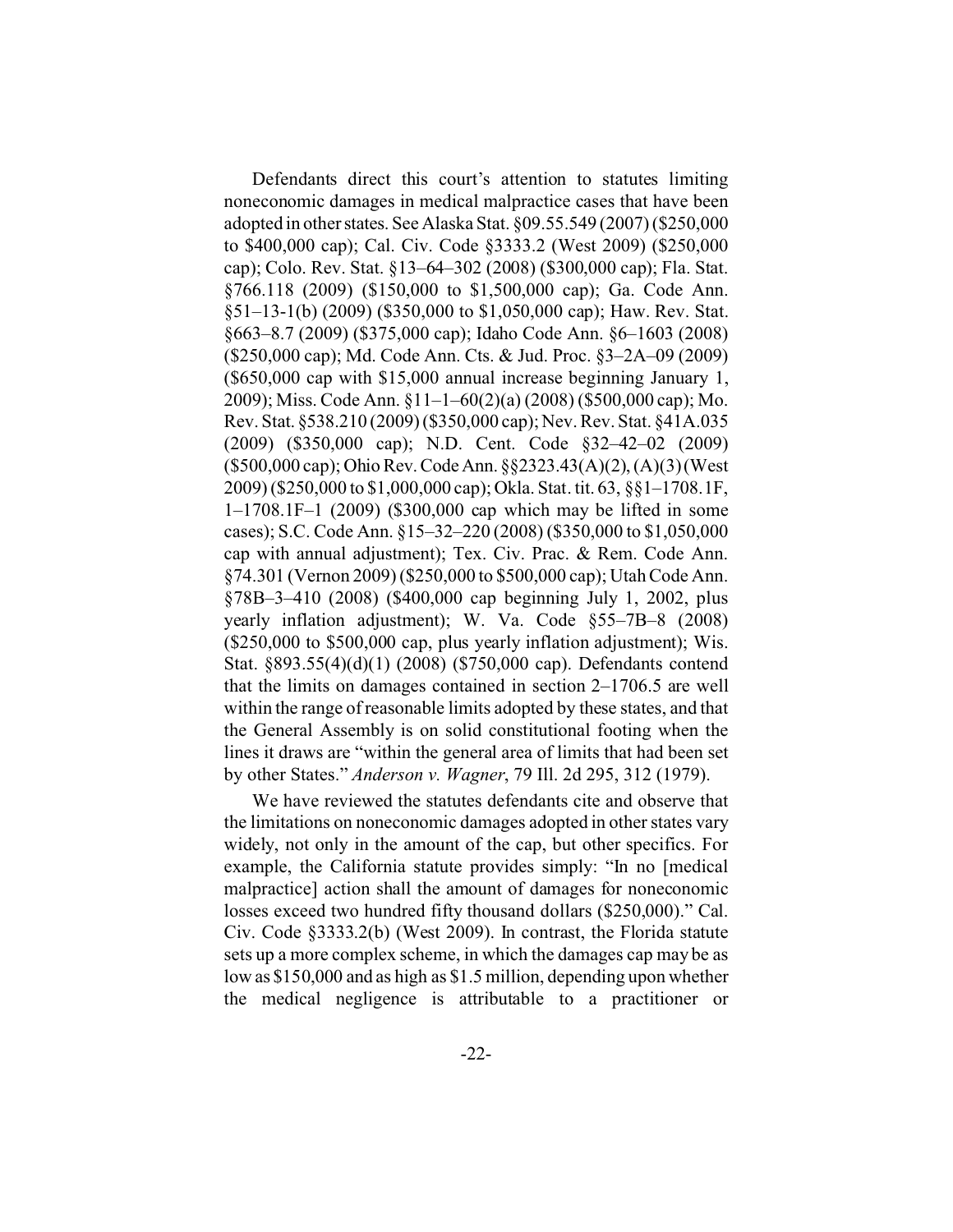nonpractitioner; the negligence results in a permanent vegetative state or death; the negligence caused a catastrophic injury to the patient; or the negligence occurred during the provision of emergency care. Fla. Stat. §766.118 (2009). On what basis defendants have determined that such disparate provisions are all reasonable is not known, and it is not for this court to judge the reasonableness of other states' legislation. Moreover, defendants' contention that because the damages caps established by section 2–1706.5 fit within the range of caps established by other states is not dispositive of whether section 2–1706.5 runs afoul of the separation of powers clause of this state's constitution. That "everybody is doing it" is hardly a litmus test for the constitutionality of the statute.

We are also not persuaded by defendants' argument that the circuit court's judgment should be reversed because courts of other states, which have considered whether a limitation on noneconomic damages violates separation of powers, have rejected this argument. Defendants cite *Garhart v. Columbia/HealthOne, L.L.C.*, 95 P.3d 571, 581-82 (Colo. 2004), *Zdrojewski v. Murphy*, 254 Mich. App. 50, 81-82, 657 N.W.2d 721, 739 (2002); *Judd v. Drezga*, 2004 UT 91, ¶36, 103 P.3d 135, and *Estate of Verba v. Ghaphery*, 210 W. Va. 30, 35, 552 S.E.2d 406, 411 (2001). Our own research reveals additional cases from other states rejecting separation of powers challenges to their statutes capping noneconomic damages in medical malpractice actions. See, *e.g.*, *Evans v. State*, 56 P.3d 1046, 1055-56 (Alaska 2002); *Kirkland v. Blaine County Medical Center*, 134 Idaho 464, 470-71, 4 P.3d 1115, 1121-22 (2000); *Owens-Corning v. Walatka*, 125 Md. App. 313, 335-39, 725 A.2d 579, 590-02 (1999); *Gourley v. Nebraska Methodist Health System, Inc.*, 265 Neb. 918, 955-56, 663 N.W.2d 43, 76 (2003).

Although decisions from other jurisdictions can provide guidance where precedent from Illinois is lacking, we do not write today on a blank slate. Our decision in *Best* guides our analysis. That the courts of other states would hold differently based on their constitutional jurisprudence applied to their statutes is of no moment. "This court's jurisprudence of state constitutional law cannot be predicated on \*\*\* the actions of our sister states \*\*\*." *People v. Caballes*, 221 Ill. 2d 282, 313 (2006).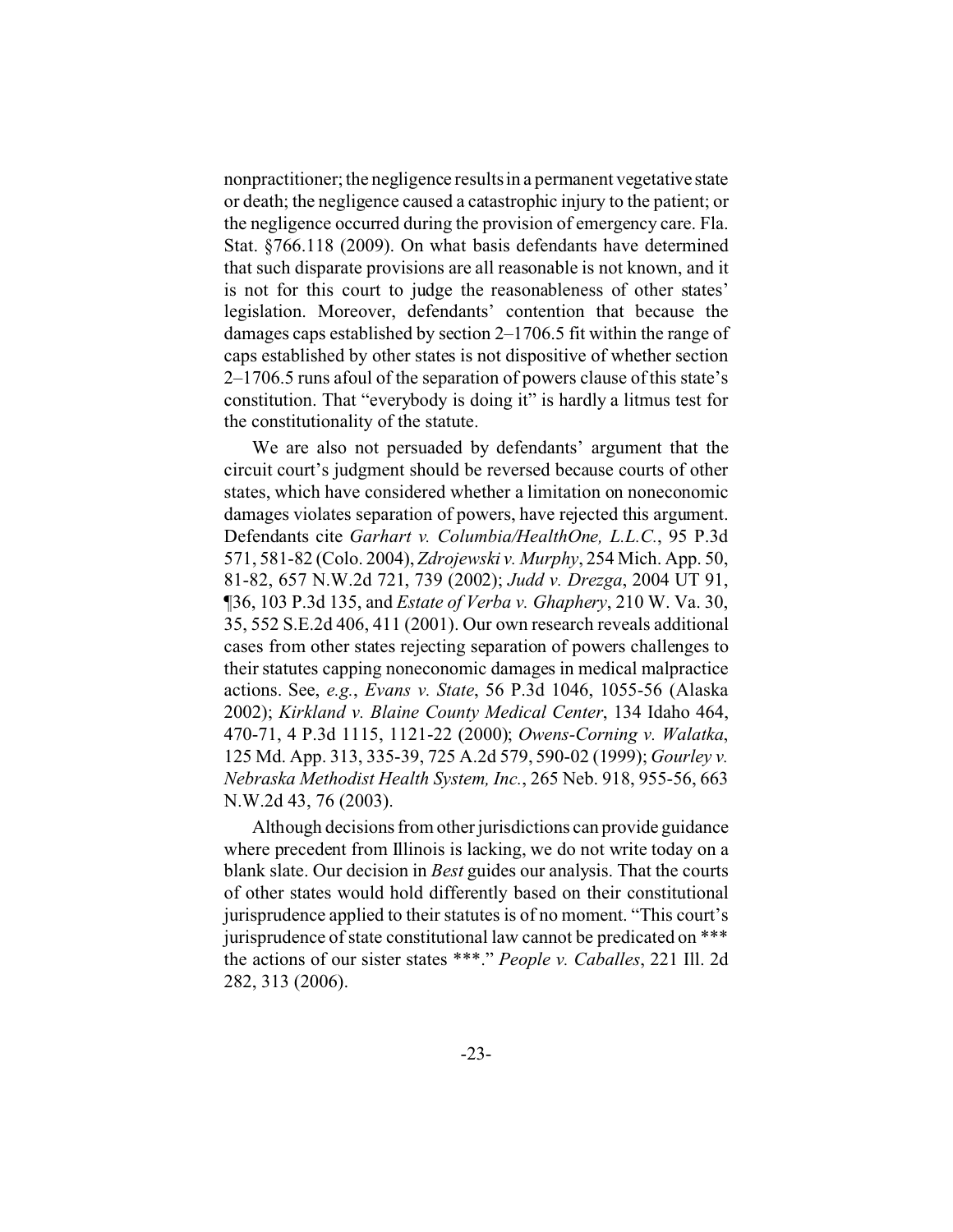We hold that the limitation on noneconomic damages in medical malpractice actions set forth in section 2–1706.5 of the Code violates the separation of powers clause of the Illinois Constitution (Ill. Const. 1970, art. II, §1) and is invalid. Because the Act contains an inseverability provision (Pub. Act 94–677, §995, eff. August 25, 2005), we hold the Act invalid and void in its entirety. We emphasize, however, that because the other provisions contained in Public Act 94–677 are deemed invalid solely on inseverability grounds, the legislature remains free to reenact any provisions it deems appropriate.

II

The partial concurrence and partial dissent is in agreement with the majority opinion on one relatively minor point (that this case presents a facial, and not an "as applied," constitutional challenge) and is otherwise opposed to the majority's legal analysis and holding. Therefore, for ease of discussion, we will refer to the partial concurrence and partial dissent simply as the "dissent."

Among the dissent's criticisms is that we have "rush[ed]" to address the constitutionality of Public Act 94–677; that we only "purport" to defend the constitution; and that we stand as an "obstacle" to the legislature's efforts to find an answer to the healthcare crisis, "put[ting] at risk the welfare of the people." Slip op. at 33, 41, 52 (Karmeier, J., concurring in part and dissenting in part, joined by Garman, J.). The dissent implies that the majority opinion is somehow an affront to the health-care reform efforts of the Obama Administration, and expressly cautions that if we "persist in invalidating damages caps," dire consequences will likely follow. Slip op. at 27-28, 51 (Karmeier, J., concurring in part and dissenting in part, joined by Garman, J.).

Plainly, the Obama Administration's health-care reform efforts are not the backdrop against which we have decided the constitutionality of Public Act 94–677, and we express no opinion–favorable or otherwise–as to those efforts. Rather, our decision in this case, that Public Act 94–677 cannot stand, is based, as it must be, on the binding provisions of our state constitution and our case law interpreting the same. Although we do not expect that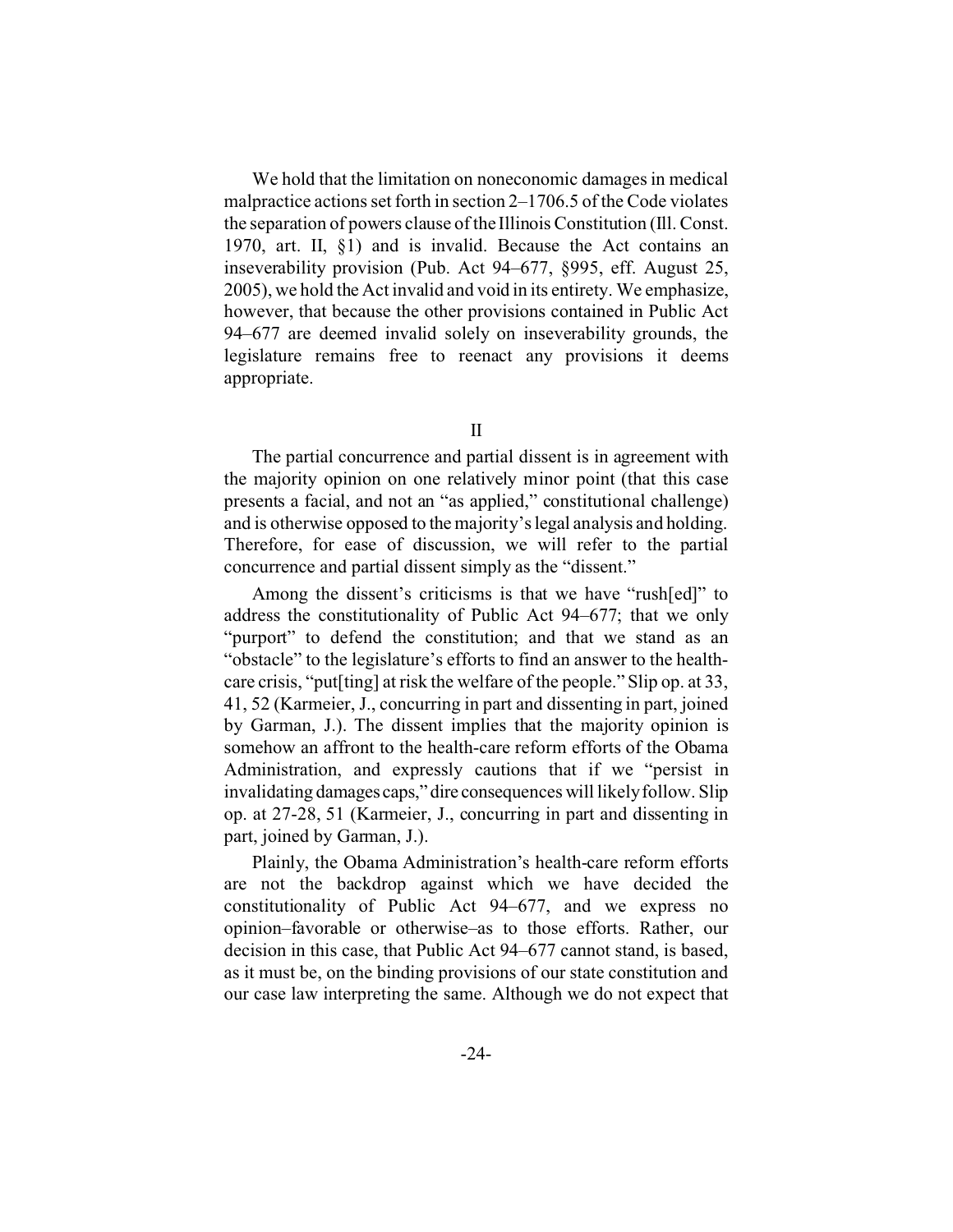the members of this court will always agree as to what the law is, or how to apply the law in a given case, we do expect that our disagreements will focus on the legal issues, providing a level of discourse appropriate to the state's highest court. The emotional and political rhetoric that peppers the dissent is ill-suited to this pursuit.

As to the legal issues the dissent does raise, we accept that, with respect to the applicability of the *Best* decision, the members of this court cannot speak with a unanimous voice. The dissent is as firm in its belief that *Best* was wrongly decided as the majority is in its conclusion that *Best* is as valid today as it was in 1997 and controls the disposition of the present case. Our reasons therefor have already been set forth above, and we find it unnecessary to reiterate those reasons in contradistinction to the dissent's views.

We are constrained, however, to respond directly to one issue raised by the dissent, namely, that this court lacks subject matter jurisdiction to consider the constitutionality of Public Act 94–677. Slip op. at 36 (Karmeier, J., concurring in part and dissenting in part, joined by Garman, J.). Because a reviewing court has a "duty to consider its jurisdiction and dismiss the appeal if it determines that jurisdiction is wanting," we will consider this issue. *Archer Daniels Midland Co. v. Barth*, 103 Ill. 2d 536, 539 (1984). See also *In re M.W.*, 232 Ill. 2d 408, 417 (2009) ("lack of subject matter jurisdiction is not subject to waiver").

The dissent's view that this court lacks jurisdiction is based on its conclusion that plaintiffs lack standing to challenge the constitutionality of Public Act 94–677 and that the constitutional issue is not ripe for review. Slip op. at 39 (Karmeier, J., concurring in part and dissenting in part, joined by Garman J.). As discussed below, issues of standing and ripeness do not implicate our subject matter jurisdiction.

The related doctrines of standing and ripeness "seek[ ] to insure that courts decide actual controversies and not abstract questions." *People v. \$1,124,905 U.S. Currency & One 1988 Chevrolet Astro Van*, 177 Ill. 2d 314, 328 (1997). See also *Wexler v. Wirtz Corp.*, 211 Ill. 2d 18, 23, (2004) ("doctrine of standing is to insure that issues are raised only by those parties with a real interest in the outcome of the controversy"); *People v. Glisson*, 188 Ill. 2d 211, 221 (1999) (same); *Best*, 179 Ill. 2d at 382-84 (discussing ripeness with respect to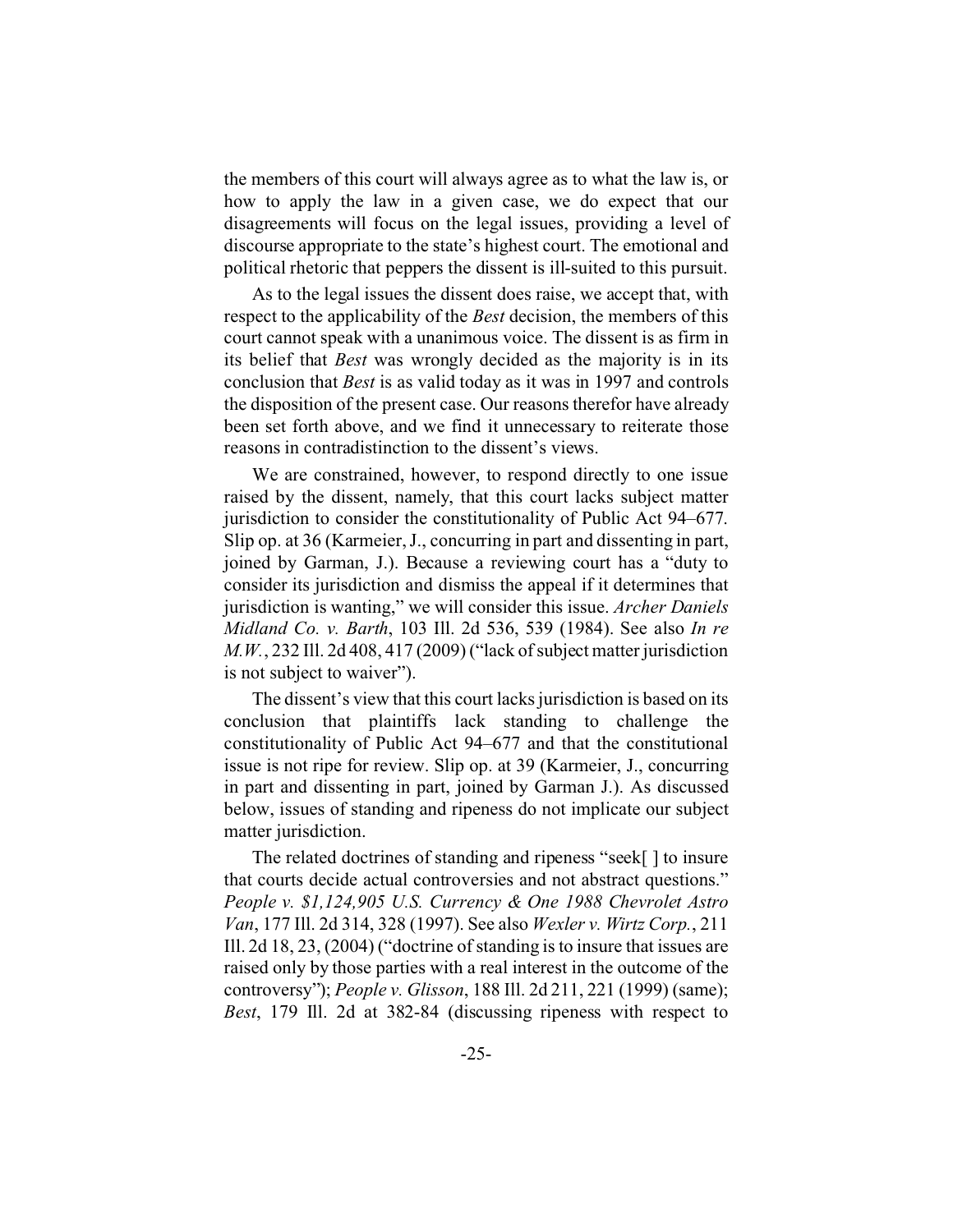declaratory judgment statute); *Weber v. St. Paul Fire & Marine Insurance Co.*, 251 Ill. App. 3d 371, 372-73 (1993) ("whether an action is 'premature,' that is, not ripe for adjudication, focuses on an evaluation of the fitness of the issue for judicial decision at that point in time").

Under Illinois law, lack of standing is an affirmative defense, which is the defendant's burden to plead and prove. *Wexler*, 211 Ill. 2d at 22-23; *In re Estate of Schlenker*, 209 Ill. 2d 456, 461, 464 (2004); *Greer v. Illinois Housing Development Authority*, 122 Ill. 2d 462, 494 (1988). While a lack of subject matter jurisdiction cannot be forfeited (*M.W.*, 232 Ill. 2d at 417), a lack of standing will be forfeited if not raised in a timely manner in the trial court (*Skolnick v. Altheimer & Gray*, 191 Ill. 2d 214, 237 (2000); *Greer*, 122 Ill. 2d at 508; *Lyons v. Ryan*, 324 Ill. App. 3d 1094, 1101 n.5 (2001)). Ripeness, like standing, is also subject to forfeiture if not raised in the trial court. *In the Interest of General Order of October 11, 1990*, 256 Ill. App. 3d 693, 696 (1993).

In the present case, Gottlieb and Martinoz did not assert in the trial court that plaintiffs lack standing, nor did they argue that the constitutional issue was not ripe for review. Thus, we deem these arguments forfeited by these defendants. Dr. Levi-D'Ancona, however, did assert lack of standing and ripeness as his first and second affirmative defenses, and moved for judgment on the pleadings as to these two defenses. The circuit court rejected Dr. Levi-D'Ancona's arguments and denied his motion for judgment on the pleadings. Relying on *Best*, the circuit court concluded that plaintiffs at least had standing to challenge the statutory cap on noneconomic damages and that the constitutionality of the statutory cap was ripe for review. The circuit court observed that catastrophic injuries similar to those pled by plaintiffs in the instant case were pled in the complaints at issue in *Best*, and that this court held that "plaintiffs have alleged a sufficient and direct interest in the application of the challenged provisions \*\*\* to their lawsuits." *Best*, 179 Ill. 2d at 383. Significantly, Dr. Levi-D'Ancona did not renew his standing and ripeness arguments before this court. Under our Rule 341, "[p]oints not argued [in the appellant's brief] are waived." 210 Ill. 2d R. 341(h)(7). Accord *Skolnick*, 191 Ill. 2d at 237 (this court "will not supply contentions not advanced by the parties").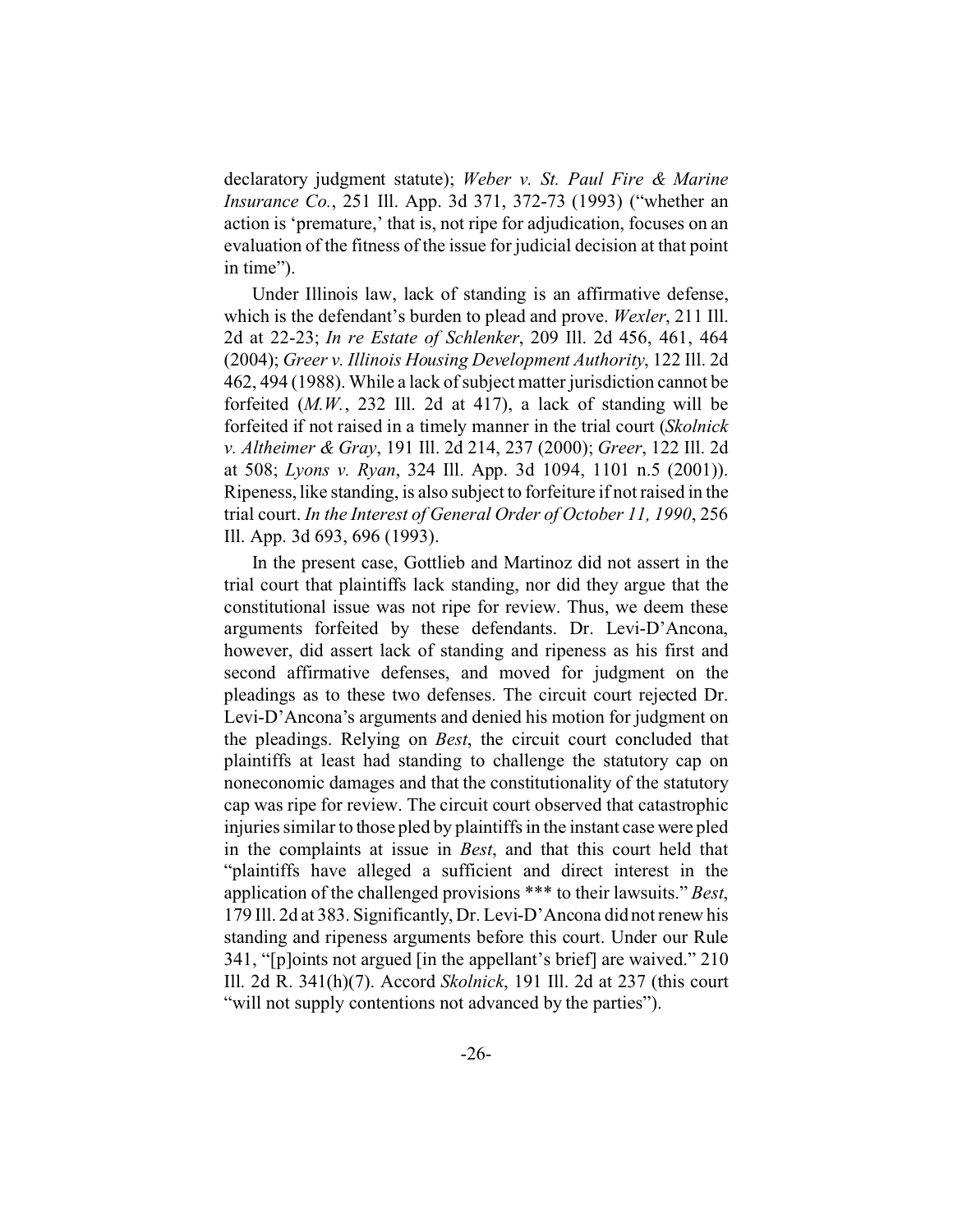Because issues of standing and ripeness do not implicate this court's subject matter jurisdiction, and because the only party who raised these issues below has abandoned them on review, we decline to address these issues on the merits.<sup>4</sup>

#### **CONCLUSION**

For the reasons stated, we reverse the judgment of the circuit court finding the statute unconstitutional as applied to plaintiffs, affirm the judgment of the circuit court finding the statute facially invalid, and remand this matter to the circuit court for further proceedings.

> *Affirmed in part and reversed in part; cause remanded*.

JUSTICE THOMAS took no part in the consideration or decision of this case.

<sup>&</sup>lt;sup>4</sup>The dissent's conclusion that standing and ripeness raise jurisdictional concerns which this court must address even if the parties have not done so might be worthy of consideration if this case was proceeding in federal court. Under federal law, standing is a threshold question under the case-orcontroversy requirement of article III of the United States Constitution (U.S. Const., art. III, §2; *Warth v. Seldin*, 422 U.S. 490, 498, 45 L. Ed. 2d 343, 354, 95 S. Ct. 2197, 2205 (1975)), which plaintiffs bear the burden of pleading and proving (*Lujan v. Defenders of Wildlife*, 504 U.S. 555, 560- 61, 119 L. Ed. 2d 351, 364, 112 S. Ct. 2130, 2136 (1992)). Accord *Elk Grove Unified School District v. Newdow*, 542 U.S. 1, 11-12, 159 L. Ed. 2d 98, 108-09, 124 S. Ct. 2301, 2308-09 (2004). Article III standing is jurisdictional and not subject to waiver. *United States v. Hays*, 515 U.S. 737, 742, 132 L. Ed. 2d 635, 642, 115 S. Ct. 2431, 2435 (1995). See also *Native American Arts, Inc. v. Waldron Corp.*, 253 F. Supp. 2d 1041, 1045 (N.D. Ill. 2003) (concluding that, by definition, article III standing is not an affirmative defense). This court is not required to follow federal law on issues of standing, and has expressly rejected federal principles of standing. See *Greer*, 122 Ill. 2d at 494 (holding that, in Illinois, lack of standing is an affirmative defense, and contrasting Illinois with federal courts "where lack of article III (U.S. Const., art. III) standing is a bar to jurisdiction").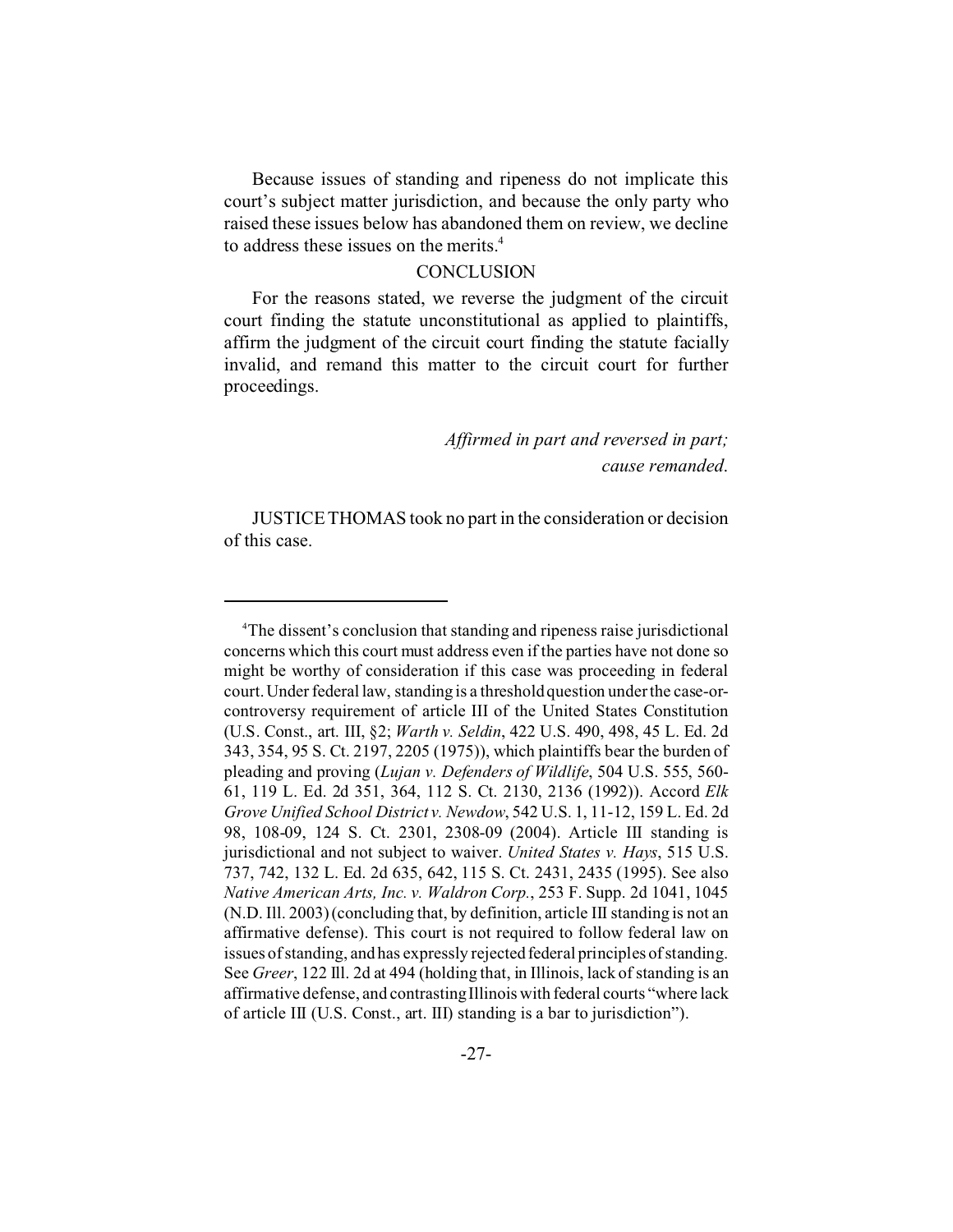JUSTICE KARMEIER, concurring in part and dissenting in part:

In a recent address to a joint session of the United States Congress, President Obama admonished that our nation's "collective failure to meet [the] challenge [of health-care reform]–year after year, decade after decade–has led us to the breaking point." Millions are unable to obtain health care coverage," he asserted; "medical costs are rising"; and the existing system is "placing an unsustainable burden on taxpayers." According to the President, the failure to take immediate corrective action will be dire: "Our deficit will grow. More families will go bankrupt. More businesses will close. More Americans will lose their coverage when they are sick and need it the most. And more will die as a result."

In outlining his strategy for addressing this crisis, the President advanced a multifaceted plan. Although his proposal focused on expanding health insurance coverage, he also recognized that reform of medical malpractice laws might aid in reducing our nation's health-care costs, while also improving the quality of care delivered by physicians and received by their patients.

That medical malpractice reforms might have salutary effects on the delivery of affordable health-care in Illinois was a view shared by our General Assembly when it enacted Public Act 94–677 in 2005. In enacting that law, the General Assembly specifically found:

> "This health care crisis, which endangers the public health, safety, and welfare of the citizens of Illinois, requires significant reforms to the civil justice system currently endangering health care for citizens of Illinois." Pub. Act 94–677, §101(4), eff. August 25, 2005.

The types of reforms which the legislature determined to be necessary were those which would

> "enhance the State's oversight of physicians and ability to discipline physicians, \*\*\* increase the State's oversight of medical liability insurance carriers, \*\*\* reduce the number of nonmeritorious healing artmalpractice actions, \*\*\* limit noneconomic damages in healing art malpractice actions, \*\*\* encourage physicians to provide voluntary services at free medical clinics, \*\*\* encourage physicians and hospitals to continue providing health care services in Illinois, and \*\*\*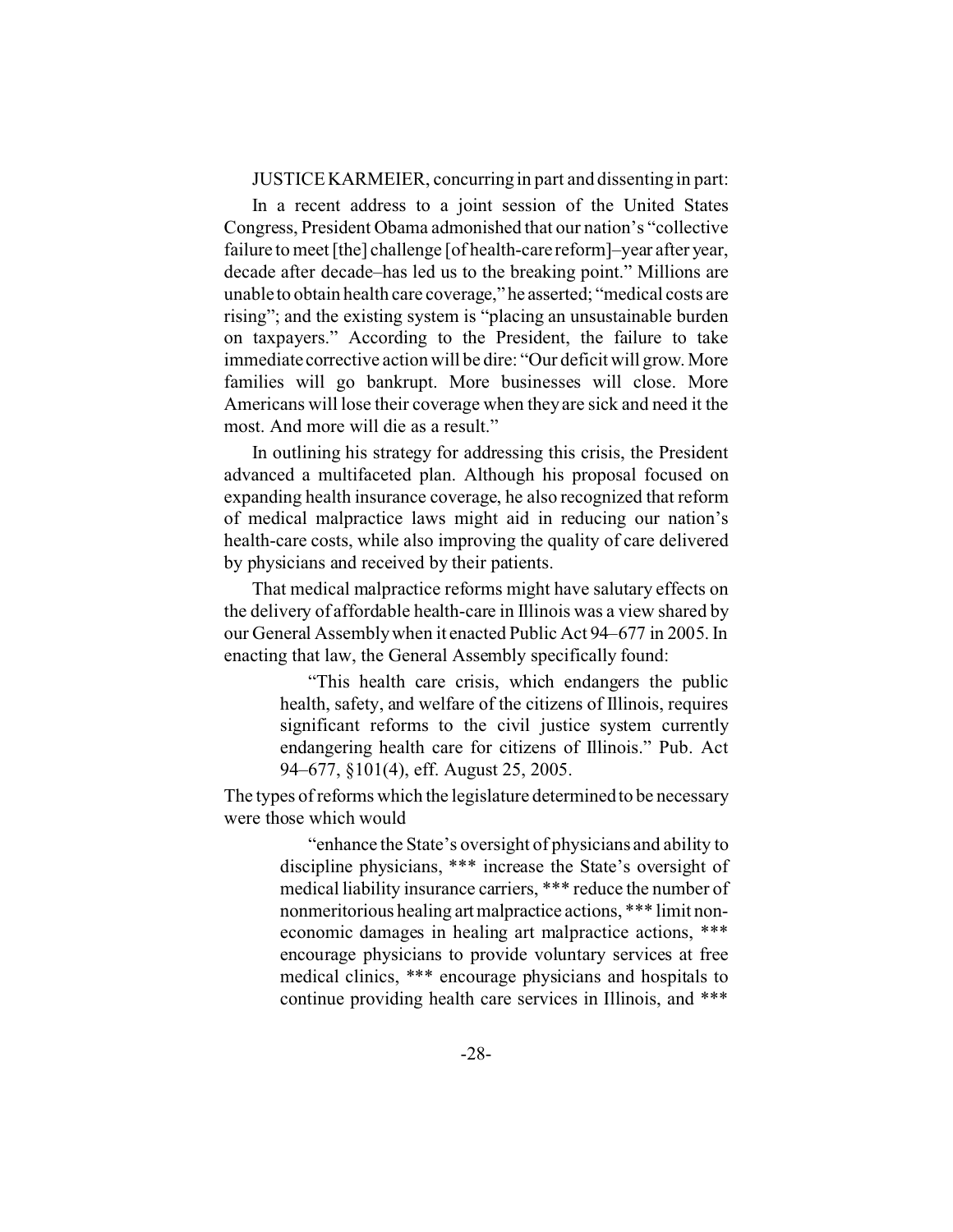encourage physicians to practice in medical care shortage areas." Pub. Act 94–677, §101(5), eff. August 25, 2005.

The majority's opinion contains a brief description of the measures adopted by the General Assembly to implement these objectives. To fully understand what the legislature hoped to accomplish, however, additional discussion of the particulars of the program may be helpful.

Section 310 of Public Act 94–677 amended the Illinois Insurance Code (215 ILCS 5/1 *et seq.* (West 2004)) to subject medical malpractice insurance carriers to greater oversight and reporting requirements. Pub. Act 94–677, §310, eff. August 25, 2005.

Section 315 revised the Medical Practice Act of 1987 (225 ILCS 60/1 *et seq.* (West 2004)) to modify certain aspects of the disciplinary process for physicians and create an internet-based system for providing public access to information regarding such matters as physicians' criminal and disciplinary histories, whether a physician's hospital privileges have been revoked or involuntarily restricted, and any medical malpractice judgments or arbitration awards which may have been entered against a physician. Pub. Act 94–677, §315, eff. August 25, 2005.

Section 330 (Pub. Act 94–677, §330, eff. August 25, 2005) amended the Code of Civil Procedure (735 ILCS 5/1–101 *et seq.* (West 2004)) by making various changes to the affidavit and written report requirements set forth in section 2–622 (735 ILCS 5/2–622 (West 2004)), including addition of a requirement that the reviewing health-care professional's written report contain the health-care professional's name, address, current license number and state of licensure. Section 330 of the Act also added a new section 2–1704.5 to the Code (735 ILCS 5/2–1704.5 (West 2006)), which allowed either party to elect to have payments for future medical expenses and cost of life care made to the prevailing plaintiff in a medical malpractice action through purchase of an annuity. Another new provision of the Code added by section 330 of the Act was section 2–1706.5 (735 ILCS 5/2–1706.5 (West 2006)). That statute created standards for economic and noneconomic damages, including establishment of limitations on the total amount of noneconomic damages which could be awarded to plaintiffs in a medical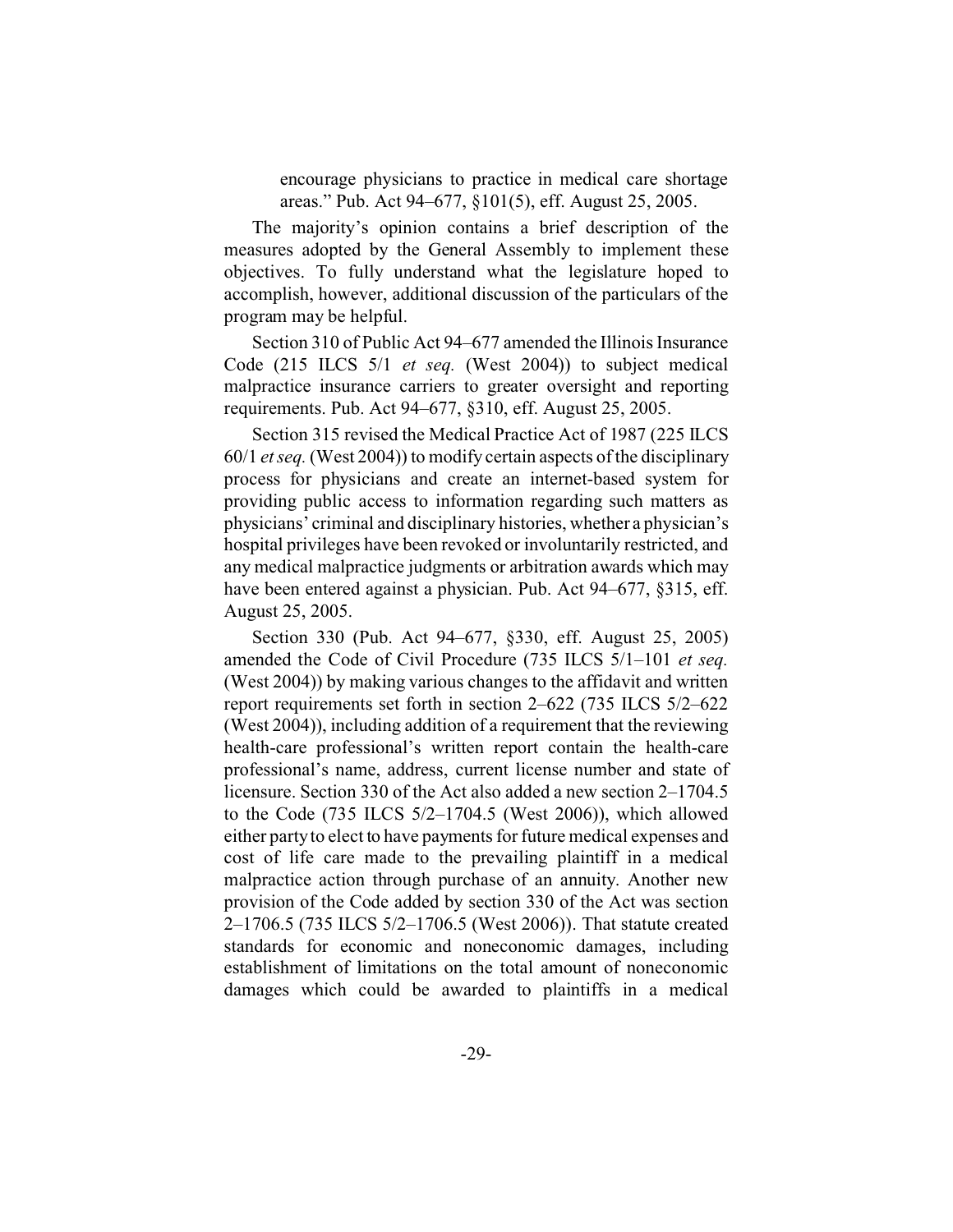malpractice action.<sup>5</sup> Two other changes to the Code made by section 330 of the Act were:

> (a) inclusion in section 8–1901 (735 ILCS 5/8–1901 (West 2006)) of a provision rendering inadmissible "[a]ny expression of grief, apology, or explanation" made by a health-care provider to a patient, a patient's family or a "patient's legal representative" regarding "an inadequate or unanticipated treatment or care outcome" provided within 72 hours of when "the provider knew or should have known of the potential cause of such outcome"; and

> (b) revision of section 8–2501 (735 ILCS 5/8–2501 (West 2006)) regarding expert witness standards.

Section 340 of the Act amended section 30 of the Good Samaritan Act (745 ILCS 49/30 (West 2006)) to expressly include retired physicians within its immunities and to add a provision allowing free clinics to receive reimbursement from the Illinois Department of Public Aid subject to the condition that any such reimbursements shall be used exclusively to pay the overhead expenses of operating the clinic and may not be used to provide a fee or other compensation to physicians or health care professionals receiving an exemption from liability under the law's provisions. Pub. Act 94–677, §340, eff. August 25, 2005.

Finally, article 4 of the Act (Pub. Act 94–677, §§401 through 495, eff. August 25, 2005), codified at 710 ILCS 45/401 *et seq.* (West 2006)), created a new Sorry Works! Pilot Program Act. The program was intended to assess whether prompt apologies by hospitals and physicians for errors in patient care accompanied by prompt offers of fair settlements have an effect on the costs the hospitals and physicians ultimately expend on healing art malpractice claims. The program was to be of limited duration, no more than two years unless

<sup>5</sup> In the case of awards against "a hospital and its personnel or hospital affiliates" based on medical malpractice, the total amount of noneconomic damages awarded to all plaintiffs is limited to \$1 million. When the action is against "a physician and the physician's business or corporate entity and personnel or health care professional," the limit is \$500,000. 735 ILCS 5/2–1706.5 (West 2006).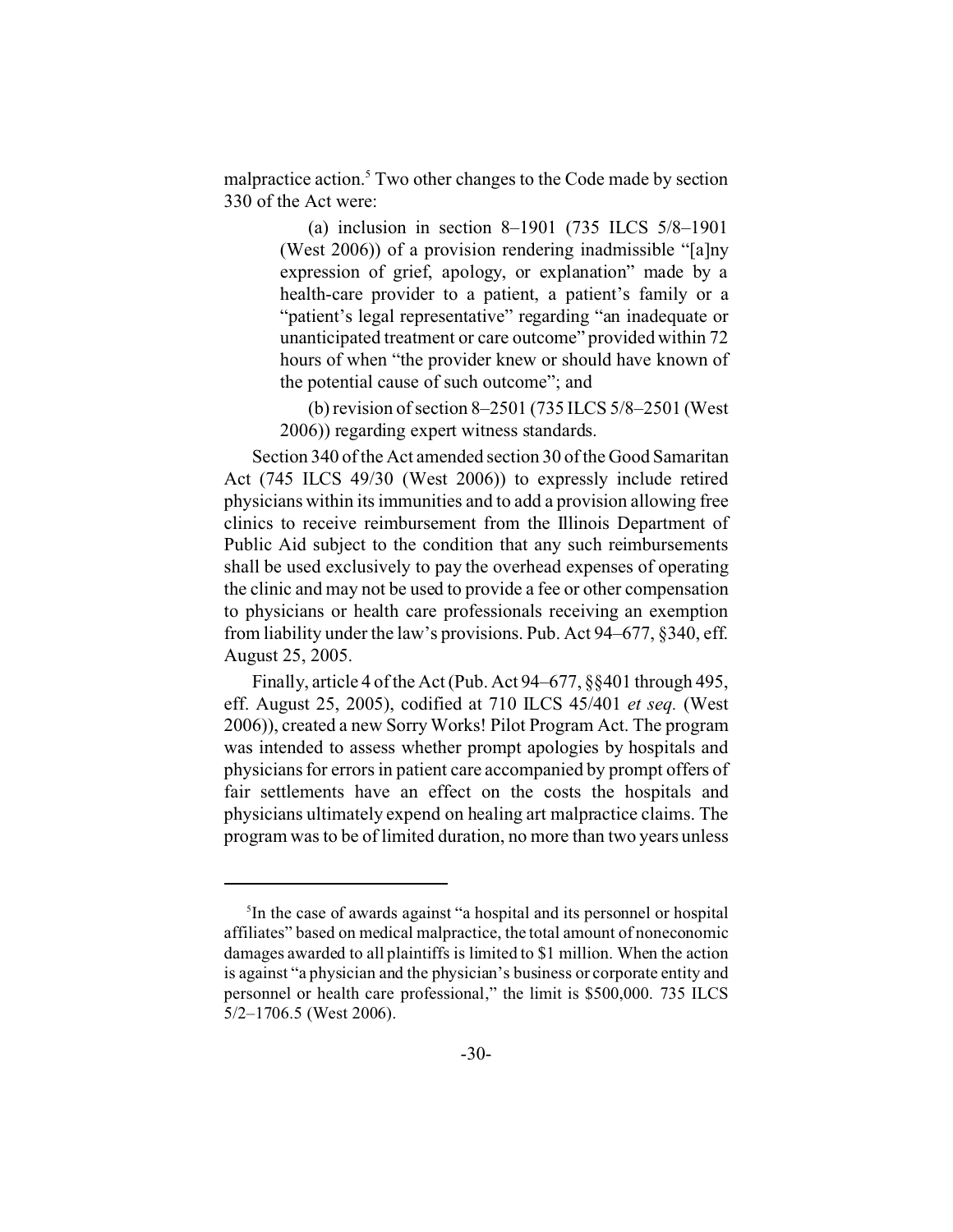terminated sooner by the program's oversight committee. 710 ILCS 45/415 (West 2006). It also had limited participation. In its first year, it was to include just one hospital. The following year, provided the program was not terminated, one additional hospital could be added. 710 ILCS 45/405 (West 2006).

While the need for health-care reform has gained nearly universal recognition, the means for achieving that reform have been the subject of intense debate. Some fear that government-mandated changes will distort the health-care market, impede access to healthcare resources and interfere with the physician-patient relationship. Others insist that unless the government takes strong and immediate action to overhaul the current system, the costs of medical care will exceed our society's ability to bear them, leaving increasing numbers of our citizens without access to vital health-care services.

The sentiments expressed by President Obama in his recent address to Congress and the action taken by our General Assembly through enactment of Public Act 94–677 are clearly premised on the latter view. Whether this view is a sound one is a judgment our court is not competent to render. Public policy determinations of this kind are ultimately a matter for the legislature. *Household Bank, FSB v. Lewis*, 229 Ill. 2d 173, 182 (2008). It is not our function to weigh the wisdom of legislation or decide whether the policy it expresses offends public welfare. *Roselle Police Pension Board v. Village of Roselle*, 232 Ill. 2d 546, 557 (2009). This is no less true in matters pertaining to health care. To the contrary, we have repeatedly noted that the General Assembly has wide regulatory power with respect to the health-care professions and that it is within the broad discretion of the legislature " 'to determine not only what the public interest and welfare require, but to determine the measures needed to secure such interest.' " *Burger v. Lutheran General Hospital*, 198 Ill. 2d 21, 40- 41 (2001), quoting *Chicago National League Ball Club, Inc. v. Thompson*, 108 Ill. 2d 357, 364 (1985).

In his partial dissent in *Mohanty v. St. John Heart Clinic, S.C.*, 225 Ill. 2d 52 (2006), another case involving physicians, Justice Freeman recently reminded us that

> " '[t]he primary expression of Illinois public and social policy should emanate from the legislature. This is especially true regarding issues like the present one, where there is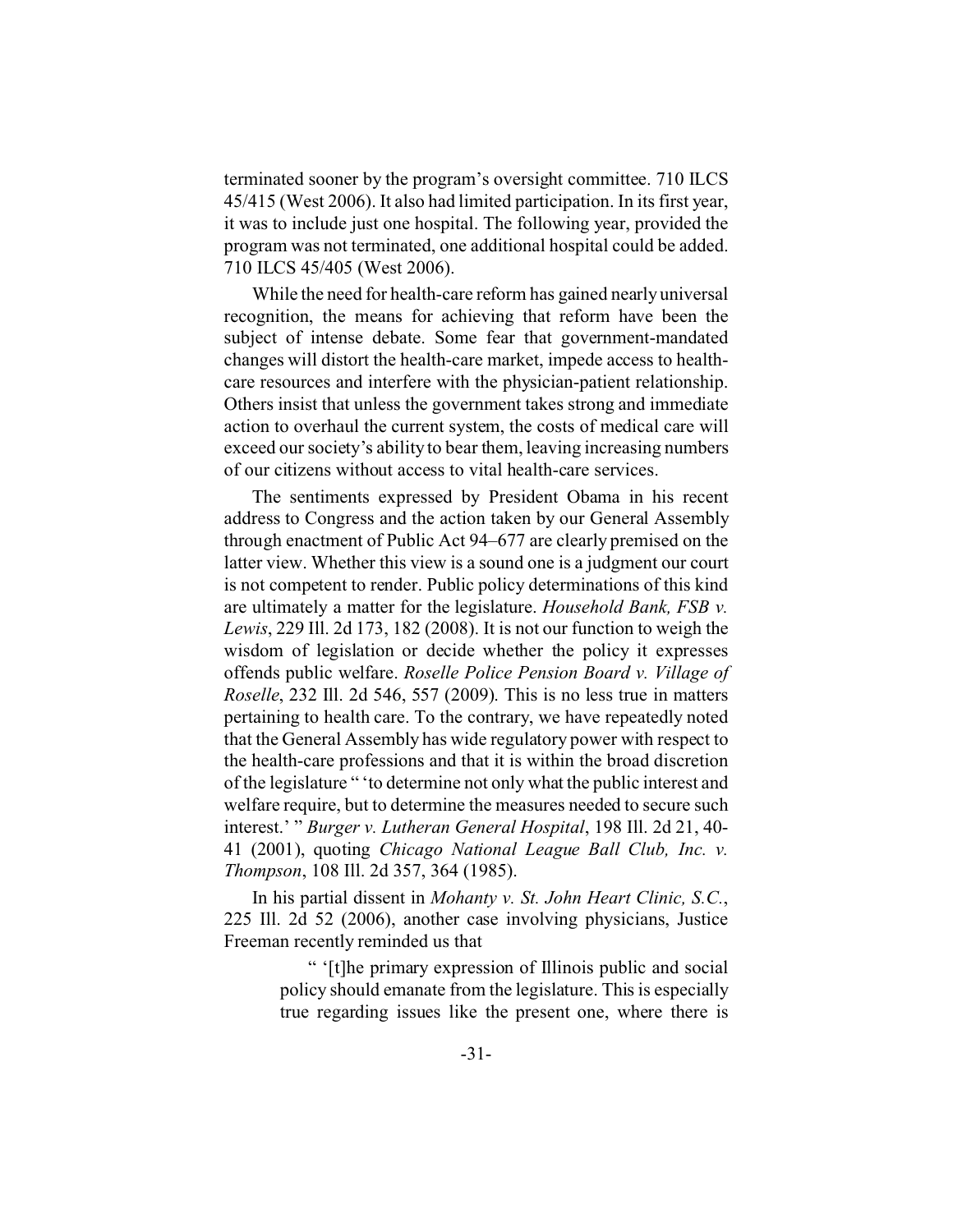disagreement on whether a new rule is warranted. The members of our General Assembly, elected to their offices by the citizenry of this State, are best able to determine whether a change in the law is desirable and workable.

\*\*\* The General Assembly, by its very nature, has a superior ability to gather and synthesize data pertinent to the issue. It is free to solicit information and advice from the many public and private organizations that may be impacted. Moreover, it is the only entity with the power to weigh and properly balance the many competing societal, economic, and policy considerations involved.' " *Mohanty*, 225 Ill. 2d at 96 (Freeman, J., concurring in part and dissenting in part), quoting *Charles v. Seigfried*, 165 Ill. 2d 482, 493 (1995).

Our appellate court expressed the same principles this way:

"the authority to determine appropriate public policy is vested in the legislature, not the courts. [Citations.] This court has explained the reason that courts should be very cautious in establishing public policy:

'Courts are ill equipped to determine what the public policy should be. Seldom are all interested parties, all facts, and all issues present in a single case, where the court can rationally balance all the factors necessary to establish a policy good for society. Further, establishing public policy may entail the balancing of political interests. This is a function of the legislature, not the courts.' [Citation.]" *Board of Education of Dolton School District 149 v. Miller*, 349 Ill. App. 3d 806, 811 (2004).

Because the formulation and implementation of public policy are principally legislative functions, the courts afford substantial deference to legislative enactments. Under Illinois law, statutes carry a strong presumption of constitutionality. *People v. McCarty*, 223 Ill. 2d 109, 135 (2006). The burden of rebutting that presumption is on the party challenging the statute. The burden is a heavy one. The party challenging the law must clearly establish that it violates the constitution. *People v. Johnson*, 225 Ill. 2d 573, 584 (2007). If it is reasonably possible to uphold the constitutionality of a statute, a court must do so. *Napleton v. Village of Hinsdale*, 229 Ill. 2d 296, 306-07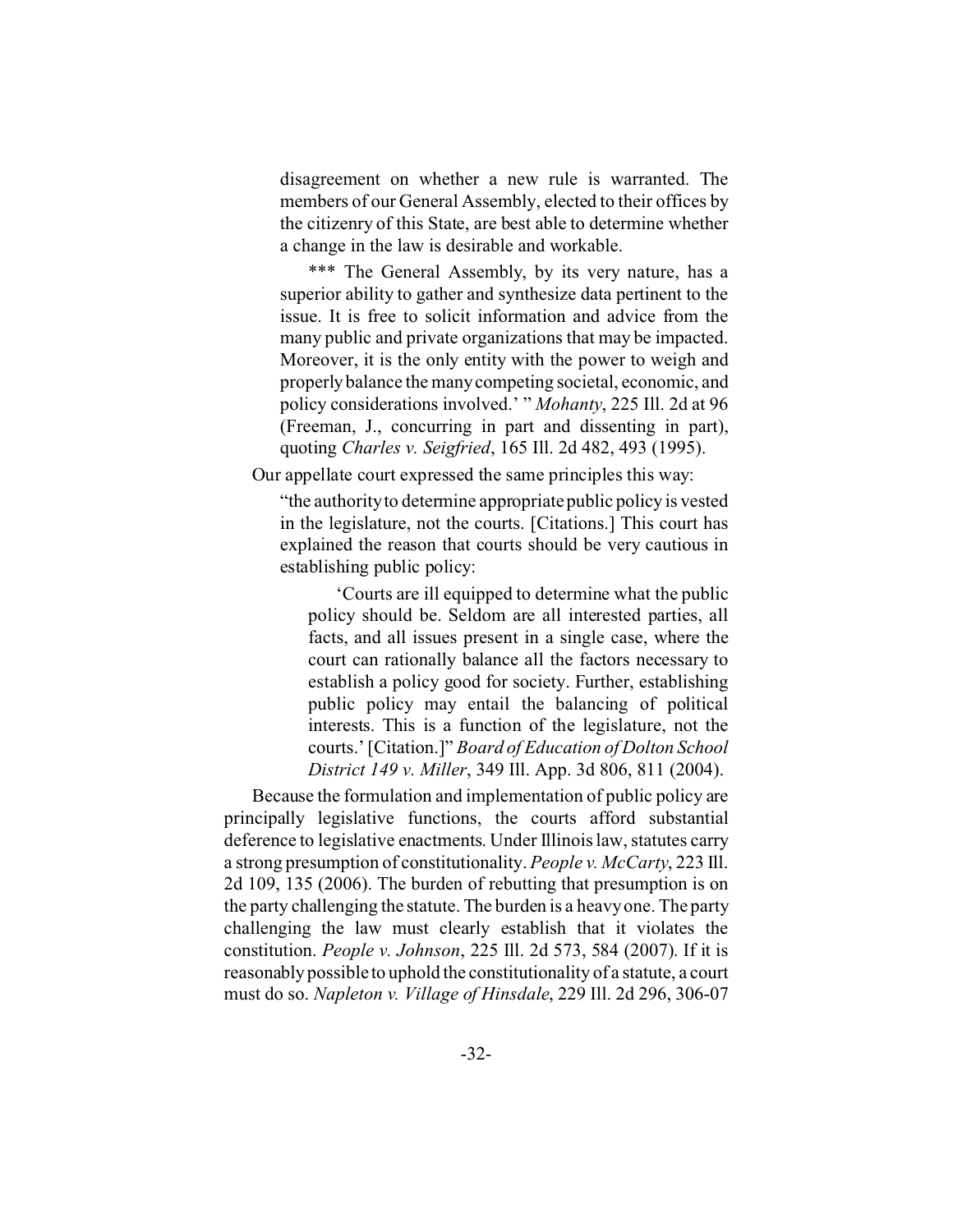(2008). We cannot nullify a legislative enactment merely because we consider it unwise or believe it offends the public welfare. *Roselle Police Pension Board v. Village of Roselle*, 232 Ill. 2d 546, 558 (2009). For us to second-guess the wisdom of legislative determinations would, in fact, be prohibited by article II, section 1, of the Illinois Constitution of 1970, which expressly states that "[n]o branch shall exercise powers properly belonging to another." In my view, the majority's opinion today flatly violates this prohibition. While my colleagues purport to defend separation of powers principles, it is their decision, not the action of the General Assembly, which constitutes the improper incursion into the power of another branch of government.

One point on which I agree with the majority is that the circuit court erred in holding the statutory provision at issue here unconstitutional "as applied." For the reasons given by the majority, the only question properly before us is whether the statute is unconstitutional on its face. See slip op. at 6.

A facial challenge to the constitutionality of a legislative enactment, such as the one brought here, is the most difficult to mount because the circumstances in which a statute is facially invalid are so limited. The fact that the enactment could be found unconstitutional under some set of circumstances does not establish its facial invalidity. *Napleton v. Village of Hinsdale*, 229 Ill. 2d at 305-06. To successfully challenge a statute as unconstitutional on its face, one must show that the statute would be invalid under *any* imaginable set of circumstances. As long as there exists some situation in which a statute could be validly applied, a facial challenge must fail. *In re M.T.*, 221 Ill. 2d 517, 536-37 (2006).

Reduced to its essence, the majority's argument is that Public Act 94–677 is unenforceable because the limitation on noneconomic damages contained in section 330 of the Act, codified as section 2–1706.5 of the Code of Civil Procedure (735 ILCS 5/2–1706.5 (West 2006)), constitutes an impermissible encroachment upon the inherent power of the judiciary to correct jury verdicts through remittitur. In the majority's view, this conclusion is compelled by our prior decision in *Best v. Taylor Machine Works*, 179 Ill. 2d 367 (1997), which invalidated Public Act 89–7 based on a provision in the law which amended the Code of Civil Procedure by placing a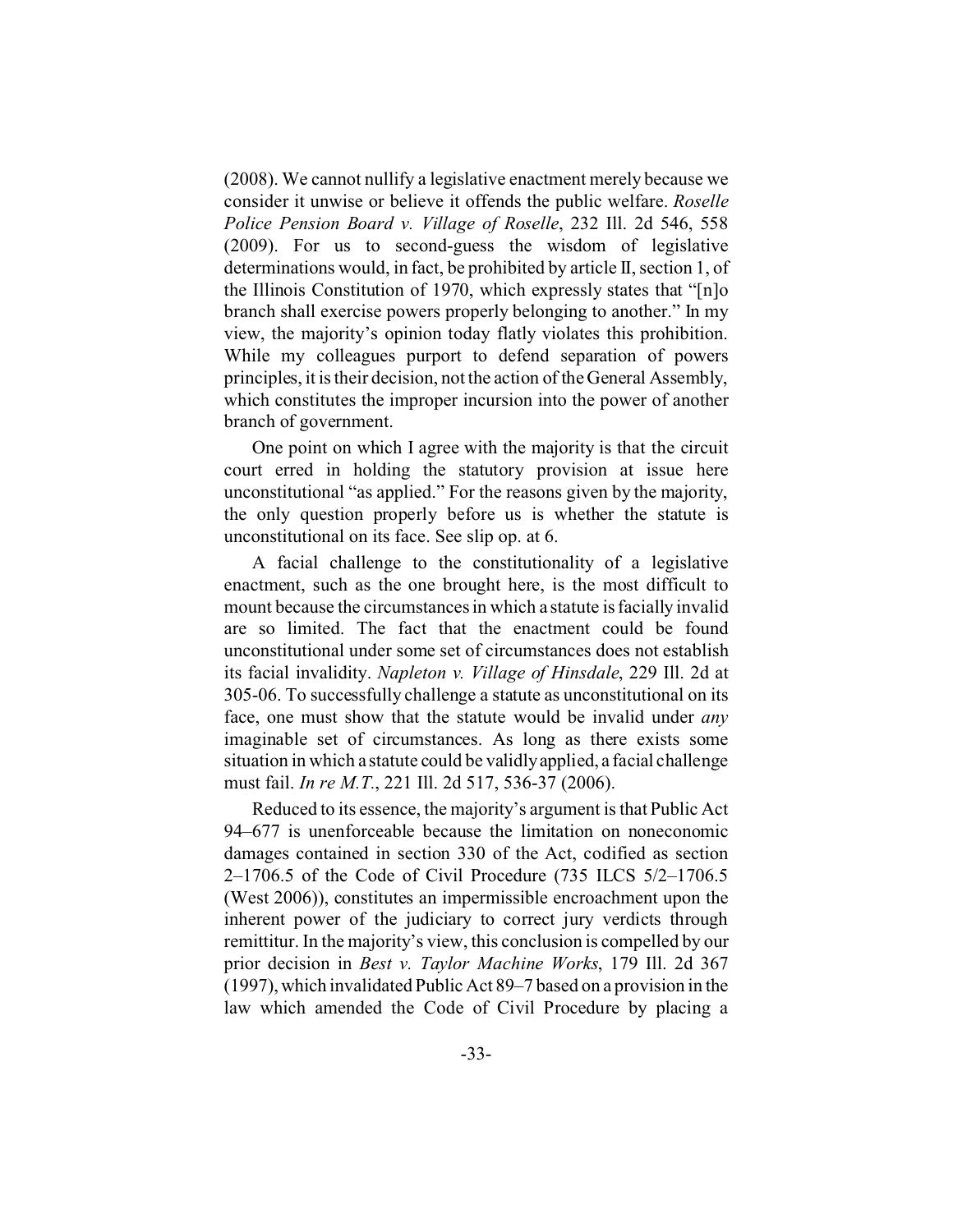\$500,000 cap on compensatory damages for noneconomic injuries in "all common law, statutory or other actions that seek damages on account of death, bodily injury, or physical damage to property based on negligence, or product liability based on any theory or doctrine." 735 ILCS 5/2–1115.1(a) (West 1996).

Before addressing the merits of the majority's analysis, there is a preliminary matter I feel constrained to raise. While I agree that a significant constitutional question is presented by the issue of whether the limits on noneconomic damages in medical malpractice actions imposed by section 330 of Public Act 94–677 violate separation of powers principles under our decision in *Best* , I question whether this particular case is an appropriate vehicle for resolving the question. That is so for two reasons. The first is jurisprudential. The second pertains to justiciability.

*Best* was decided more than a decade ago. Since that time, our court has applied the standards governing constitutional challenges to state statutes with heightened diligence. We made the point recently in *People v. Hampton*, where we held:

> "Shortly after the appellate court's opinion was entered in this case, this court reaffirmed our long-standing rule that 'cases should be decided on nonconstitutional grounds whenever possible, reaching constitutional issues only as a last resort.' *In re E.H.*, 224 Ill. 2d 172, 178 (2006). We reminded courts that they must avoid reaching constitutional issues when a case can be decided on other, nonconstitutional grounds. *In re E.H.*, 224 Ill. 2d at 178. Constitutional issues should be addressed only if necessary to decide a case. *People v. Waid*, 221 Ill. 2d 464, 473 (2006), quoting *People ex rel. Sklodowski v. State of Illinois*, 162 Ill. 2d 117, 131 (1994). As noted in *E.H.*, this court has gone so far as to add a requirement to our rules that courts include a written statement that the decision cannot rest upon an alternate, nonconstitutional basis before deciding a case on constitutional grounds. *In re E.H.*, 224 Ill. 2d at 178, citing 210 Ill. 2d R. 18(c)(4) (effective September 1, 2006)." *People v. Hampton*, 225 Ill. 2d 238, 243-44 (2007).

Applying these principles in *Hampton*, we held that the appellate court had prematurely considered the constitutionality of the statute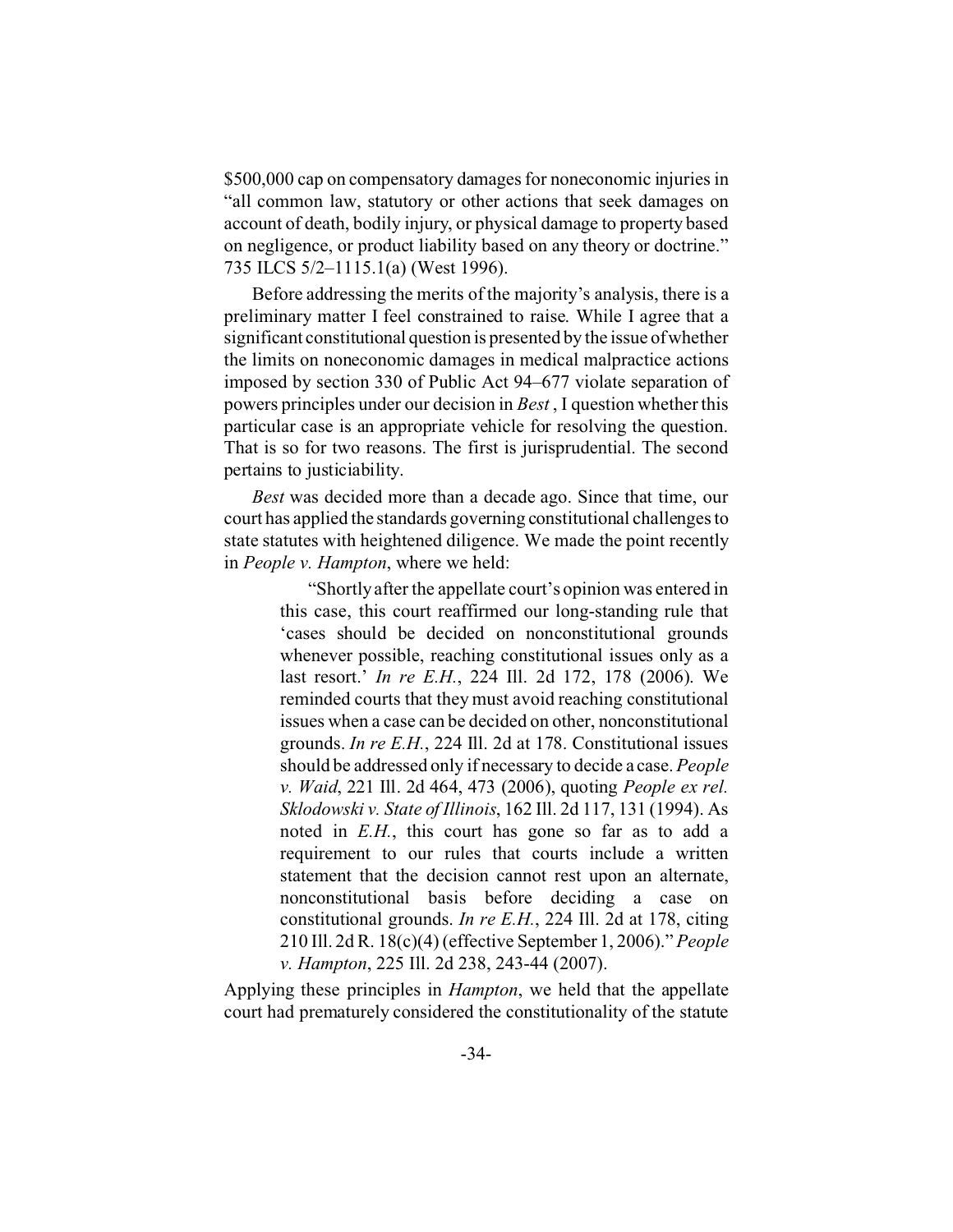challenged in that case and vacated the portion of its judgment addressing that constitutional issue. *People v. Hampton*, 225 Ill. 2d at 245. The same result is appropriate here.

In the case before us, the circuit court did enter an order under Rule  $18(c)(4)$  in which it held that its judgment could not rest on an alternative, nonconstitutional ground. At this point, however, no basis for that finding exists. Should defendants prevail or should the damages awarded by the jury be less than the limits imposed under Public Act 94–677, judgment can certainly be entered without addressing the law's constitutionality.

To be sure, an immediate ruling on the validity of the law may yield efficiencies for the resolution of this particular case or other cases in which Public Act 94–677's limits on noneconomic damages hover as a potential constraint on a party's recovery. We have clearly held, however, that interests of efficiency or judicial economy do not justify addressing a constitutional issue before it is necessary to reach it. *People v. Hampton*, 225 Ill. 2d at 244-45.

Jurisprudential restraint regarding constitutional questions is not a principle we are free to follow or ignore as we see fit, for it goes to the very foundations of our tripartite system of government. As we explained in *Ultsch v. Illinois Municipal Retirement Fund*, 226 Ill. 2d 169, 176 (2007),

> "[t]he Illinois Constitution establishes three coequal branches of government, each with its own powers and functions. Ill. Const. 1970, art. II, §1. The constitution declares that the legislative branch makes laws, and that the judicial branch decides cases. \*\*\* The determination of the constitutionality of a statute when not required to decide the case can impinge upon the lawmaking function of the legislature. [Citation.] The policy of prudential judicial restraint is grounded in those considerations that form the unique character of judicial review of government action for constitutionality. The policy is based on the delicacy of that function, the necessity of each branch of government keeping within its power, and the inherent limitations of the judicial process. [Citation.]"

By proceeding to the constitutional issue in this case, when doing so is not yet necessary for resolution of the case, the majority has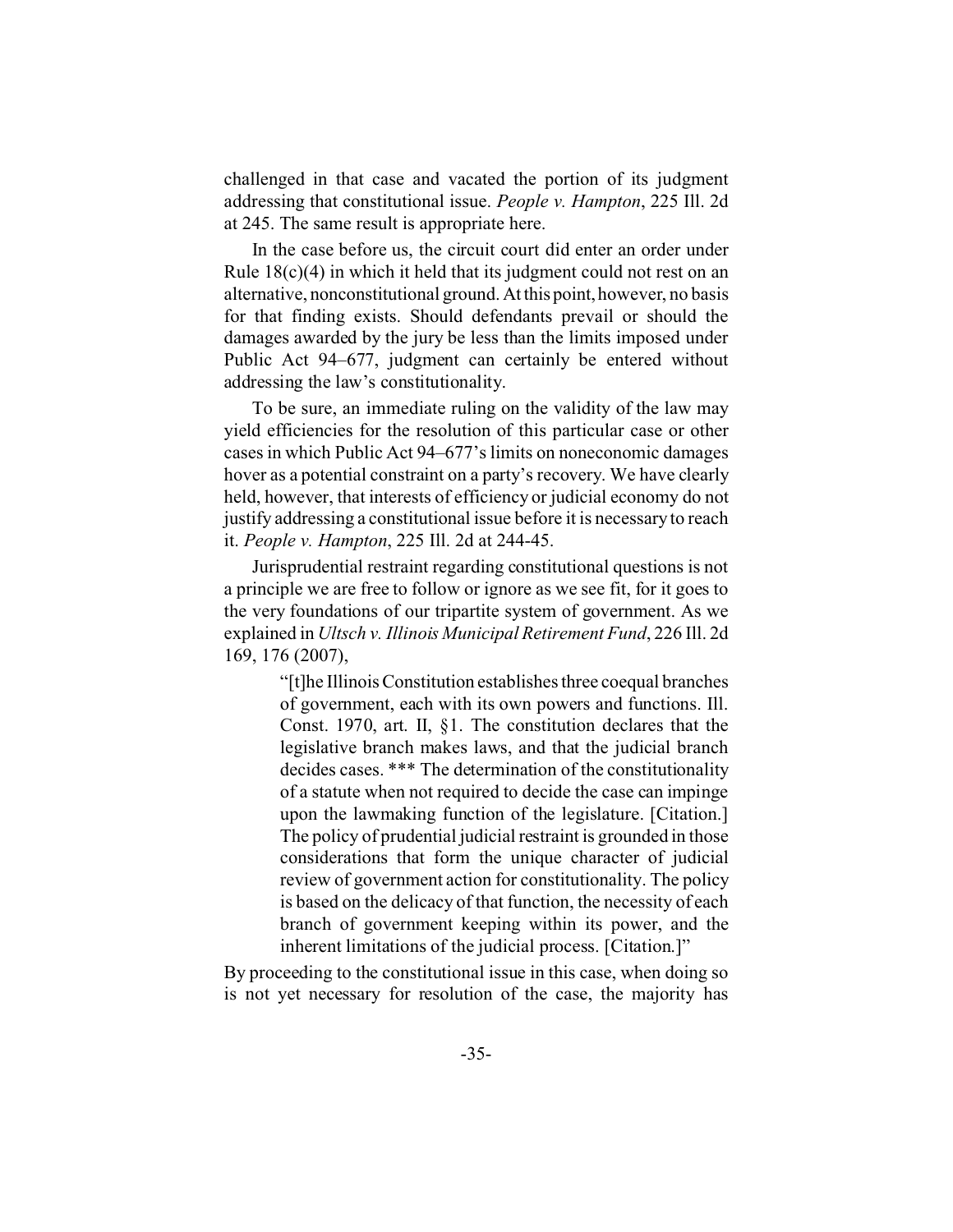disregarded these fundamental principles. Under the reasoning of *Ultsch*, its decision impermissibly trenches upon the authority of the General Assembly.

A second and equally fundamental concern regarding whether it is appropriate for us to reach the constitutional question at this stage of the proceedings is justiciability. Article VI, section 9, of the Illinois Constitution of 1970 expressly provides that circuit courts have original jurisdiction over "all justiciable matters except when the Supreme Court has original and exclusive jurisdiction." In order to invoke the subject matter jurisdiction of the circuit court, a plaintiff's case, as framed by the complaint or petition, must therefore present a justiciable matter. *Belleville Toyota, Inc. v. Toyota Motor Sales, U.S.A., Inc.*, 199 Ill. 2d 325, 334 (2002). See also *In re M.W.*, 232 Ill. 2d 408, 426 (2009).

Generally, a "justiciable matter" is " 'a controversy appropriate for review by the court, in that it is definite and concrete, as opposed to hypothetical or moot, touching upon the legal relations of parties having adverse legal interests.' [Citation.]" *In re M.W.*, 232 Ill. 2d at 424. In ascertaining whether a justiciable matter has been presented, courts consider various criteria including standing and ripeness. See *Morr-Fitz, Inc. v. Blagojevich*, 231 Ill. 2d 474, 488 (2008). In the circuit court, Dr. Levi-D'Ancona. raised both these issues. He argued that plaintiffs lacked standing to challenge the statute or, in the alternative, that plaintiffs' challenge was not yet ripe for adjudication. The circuit court rejected Dr. Levi-D'Ancona's standing and ripeness challenges in so far as they pertained to plaintiffs' claim for a declaratory judgment that the portion of Public Act 94–677 adding section 2–1706.5 to the Code of Civil Procedure contravened the separation of powers provision of our state's constitution (Ill. Const. 1970, art. II,  $\S1$ ). In my view, however, that was error.<sup>6</sup>

<sup>&</sup>lt;sup>6</sup>Although Dr. Levi-D'Ancona did not argue the ripeness and standing issues in the brief he filed in our court, the issues should not be deemed to have been waived. Standing is not a procedural technicality, but rather is an aspect or component of justiciability. *Bridgestone/Firestone, Inc. v. Aldridge*, 179 Ill. 2d 141, 147 (1997). The same is true of ripeness. We have therefore held that when a plaintiff lacks standing to assert a claim or a dispute is not ripe for adjudication, the circuit court's judgment must be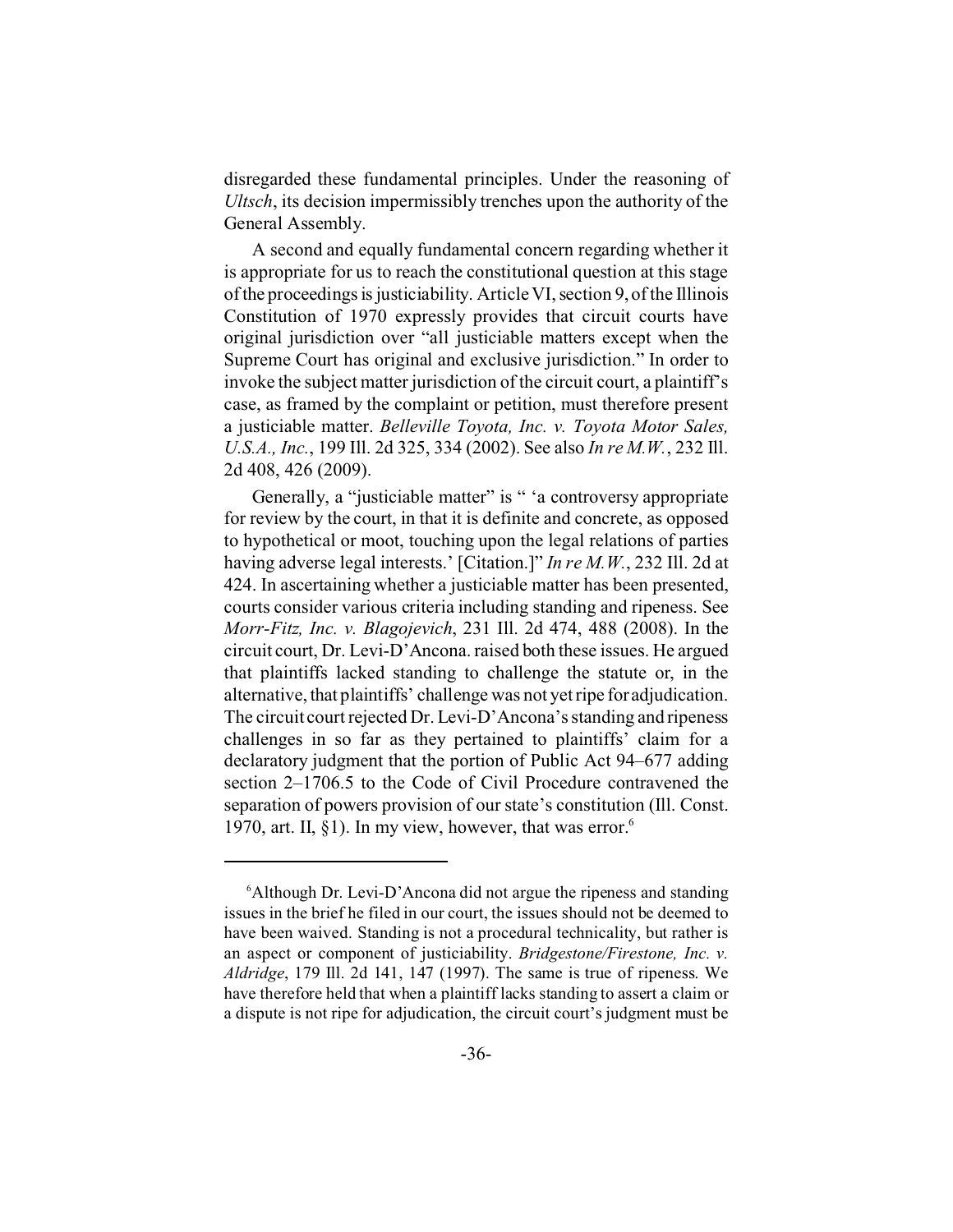Standing is an aspect of justiciability in which the primary focus is upon the personal stake in the outcome of the controversy of the person seeking the adjudication of a particular issue. The person seeking to invoke the jurisdiction of the court must have some real interest in the cause of action, or a legal or equitable right, title or interest in the subject matter of the controversy. See *Illinois Municipal League v. Illinois State Labor Relations Board*, 140 Ill. App. 3d 592, 598 (1986). This requirement is not excused in declaratory judgment actions. To the contrary, we have expressly held that standing is a preliminary question in all declaratory judgment actions. *Village of Chatham v. County of Sangamon*, 216 Ill. 2d 402, 419 (2005).

The doctrine of standing ensures that issues are raised only by parties with a real interest in the outcome of the controversy. Under the law of this state, standing is shown by demonstrating some injury to a legally cognizable interest. The claimed injury, whether actual or threatened, must be distinct and palpable, fairly traceable to the defendant's actions, and substantially likely to be prevented or redressed by the grant of the relief requested. In the context of a declaratory judgment action, " 'there must be an actual controversy between adverse parties, with the party requesting the declaration possessing some personal claim, status, or right which is capable of being affected by the grant of such relief.' " *Village of Chatham v. County of Sangamon*, 216 Ill. 2d at 419-20, quoting *Greer v. Illinois Housing Development Authority*, 122 Ill. 2d 462, 493 (1988).

While the essence of the standing inquiry is whether a particular party is entitled to have the court decide the merits of a dispute, ripeness is concerned with the fitness of the issue for judicial decision at a particular point in time. See *Preferred Personnel Services, Inc. v. Meltzer, Purtill & Stelle, LLC*, 387 Ill. App. 3d 933, 938 (2009). In evaluating a ripeness challenge to a declaratory judgment action, the court considers whether a ruling on the dispute would be premature, for a "court cannot pass judgment on mere abstract propositions of

set aside for lack of subject matter jurisdiction. *People v. Capitol News, Inc.*, 137 Ill. 2d 162, 170 (1990). Lack of subject matter jurisdiction is not subject to waiver and cannot be cured through consent of the parties*. In re M.W.*, 232 Ill. 2d at 417.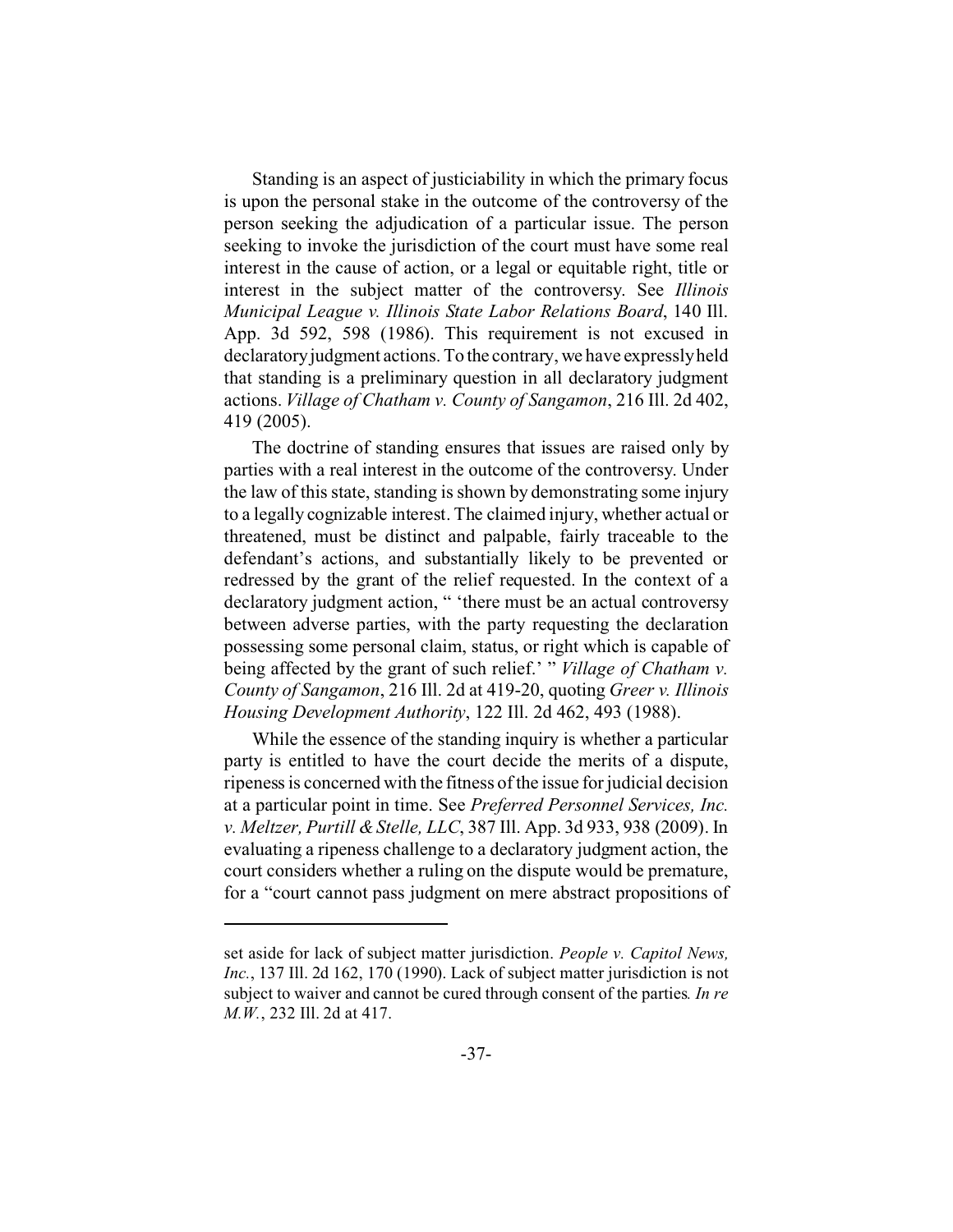law, render an advisory opinion, or give legal advice as to future events." See *Stokes v. Pekin Insurance Co.*, 298 Ill. App. 3d 278, 281 (1998) (upholding dismissal of action seeking declaration that insurance policy limits exceeded \$100,000 on the grounds that underlying liability had yet to be determined and that bare allegations in complaint were insufficient to establish existence of actual controversy).

Where, as here, plaintiffs attack a statute as unconstitutional, they must bring themselves within the class as to whom the law is allegedly constitutionally objectionable. Whether the requisite standing exists must be determined on a case-by-case basis. *Messenger v. Edgar*, 157 Ill. 2d 162, 171 (1993). It is therefore pertinent to inquire who is and who is not complaining. Courts do not rule on the constitutionality of a statute where the complaining party is only theoretically affected by the alleged invalidity of the provision. See *Illinois Municipal League v. Illinois State Labor Relations Board*, 140 Ill. App. 3d at 599. To have standing to bring a declaratory judgment action challenging the validity of a statute, one must have sustained, or be in immediate danger of sustaining, a direct injury as a result of enforcement of the statute. *Village of Chatham v. County of Sangamon*, 216 Ill. 2d at 419-20.

The plaintiffs in this case have not yet prevailed on any of their medical malpractice claims against any of the defendants named in their complaint. The case remains at the pleading stage, and the allegations of malpractice contained in the complaint have been denied. Whether defendants will ultimately be found liable for plaintiffs' injuries and, if liable, whether plaintiffs will succeed in establishing a basis for an award of noneconomic damages in excess of the limits imposed by that portion of Public Act 94–677 adding section 2–1706.5 to the Code of Civil Procedure is therefore entirely speculative.

In the circuit court, the sole factual predicate advanced by plaintiffs in support of their assertion that they are already facing sufficient harm to satisfy standing requirements was the allegations set forth in their complaint. Plaintiffs' position is that those allegations are comparable to the allegations we found sufficient in *Best v. Taylor Machine Works*, 179 Ill. 2d at 383-84, when rejecting a ripeness challenge to the validity of the statute at issue there. There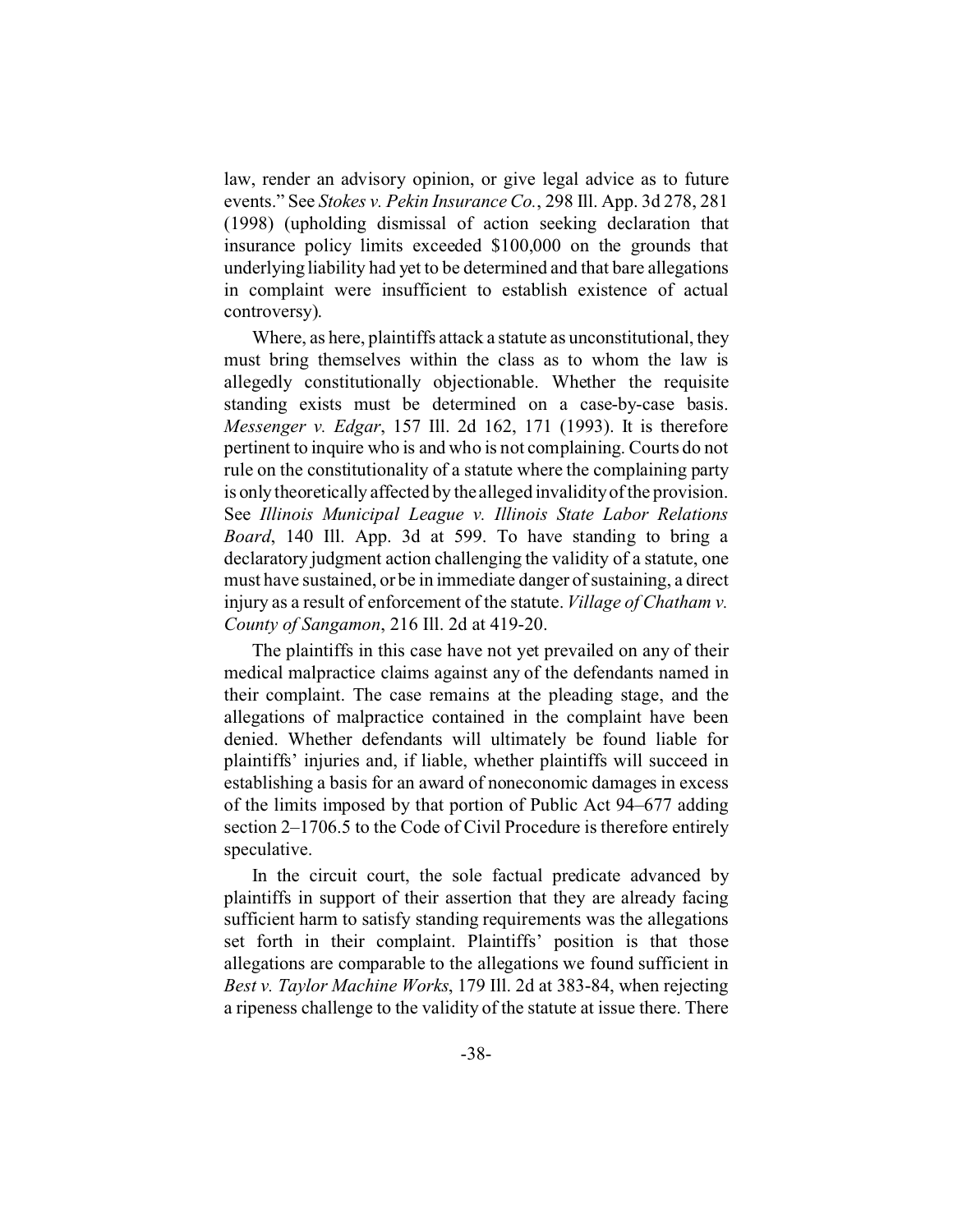is, however, in a fundamental difference between how the issue was raised in this case and how it came before us in *Best*. In *Best*, the particular question of ripeness was decided in the context of motions to dismiss under section 2–615 of the Code of Civil Procedure (735 ILCS 5/2–615 (West 2006)) filed by the *opposing parties*. *Best v. Taylor Machine Works*, 179 Ill. 2d at 382. The allegations in the complaint could therefore be taken as true. Here, by contrast, the matter was decided in the context of separate motions filed by plaintiffs and defendant Dr. Levi-D'Ancona under section 2–615 motions which were directed at *their own* respective pleadings. By electing to proceed in this way, plaintiffs and Dr. Levi-D'Ancona have conceded that the allegations in their respective pleadings are false in so far as they have been controverted by opposing pleadings. See *Christensen v. Wick Building Systems, Inc.*, 64 Ill. App. 3d 908, 912 (1978). As we have noted, Dr. Levi-D'Ancona has vigorously contested the factual basis for plaintiffs' claims against him. The factual basis which enabled our court to reject the ripeness challenge in *Best* is therefore absent here.

Our court has recognized that an issue which is otherwise nonjusticiable may nevertheless be examined when the magnitude or immediacy of the interests involved warrant action by the court. This so-called "public interest" exception arises most often when a matter has become moot and, in that context, requires (1) the existence of a question of public importance; (2) the desirability of an authoritative determination for the purpose of guiding public officers in the performance of their duties; and (3) the likelihood that the question will recur. *People v. Jackson*, 231 Ill. 2d 223, 228 (2008).

While this court has never extended the doctrine to cases where the problem with justiciability pertains to standing or ripeness, our appellate court has ruled that the reasoning of our "public interest exception" cases should also permit an exception to the ripeness doctrine. See *In re General Order of October 11, 1990*, 256 Ill. App. 3d 693, 696 (1993). Assuming, without deciding, that the appellate court's view is correct, invocation of the doctrine is not warranted here.

The public interest exception is construed narrowly and requires a clear showing of each element before it may be applied. *People v. Jackson*, 231 Ill. 2d 223, 228 (2008). That standard cannot be met in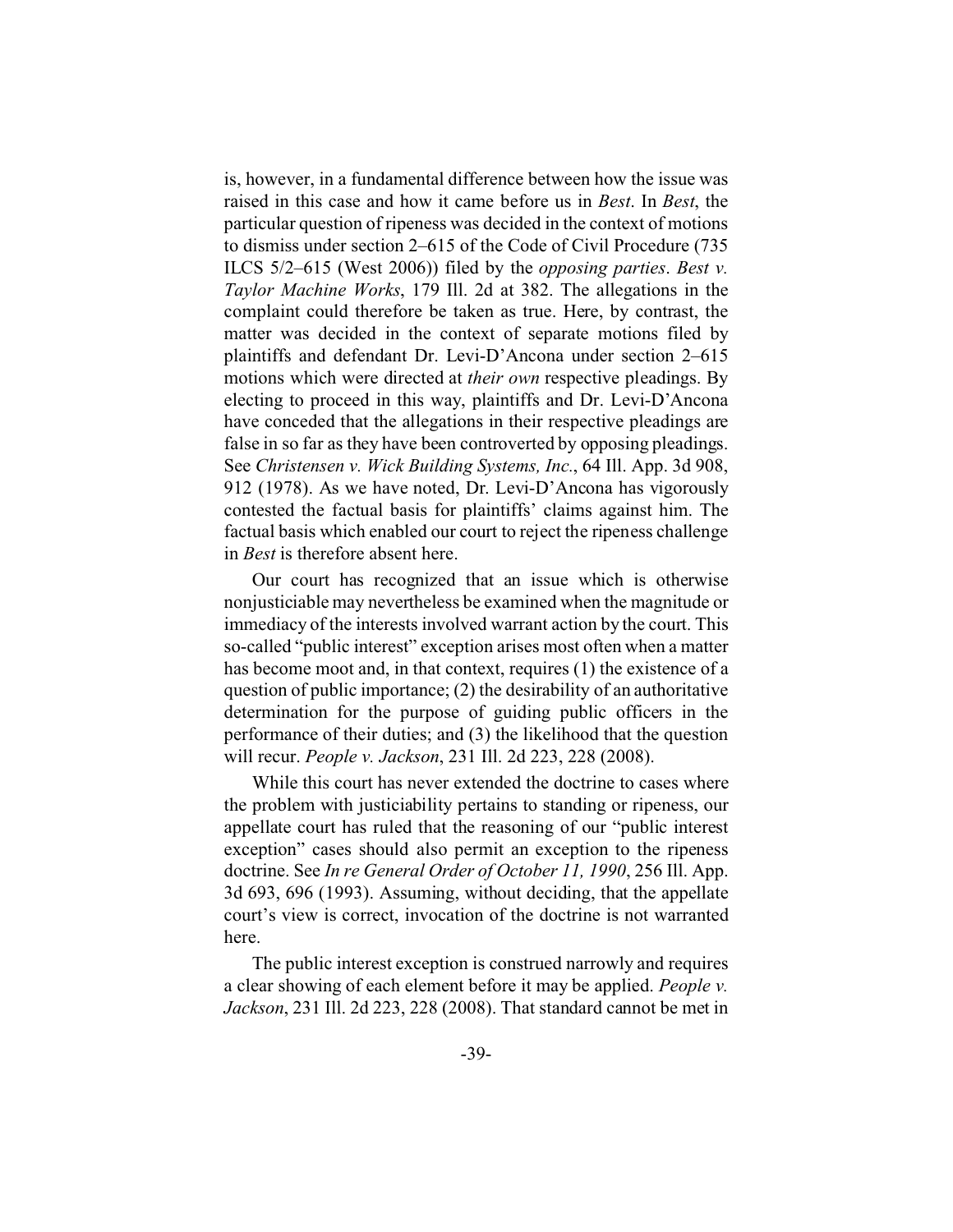this case. While it is evident that plaintiffs and the numerous entities which have filed friend of the court briefs are keenly interested in our views on the validity of the Public Act 94–677's caps on noneconomic damages, the law has been in effect since 2005. It is now 2010. To my knowledge, there has yet to be a single documented instance from any circuit in which any victim of medical malpractice has seen his or her award of noneconomic damages actually reduced pursuant to this statute.

Had such a reduction occurred, it would be easy to identify. There would be a specific court order reducing the plaintiff's recovery. That is so because, under the portion of section 330 of Public Act 94–677 (Pub. Act 94–677, §330, eff. August 25, 2005) adding section 2–1706.5 to the Code of Civil Procedure, the court is prohibited from informing the trier of fact of the existence of the statutory caps. The jury is therefore free to award any amount supported by the evidence and the principles governing liability. The caps are implemented by the court only if the jury's award exceeds the statutory maximum.

In some venues, the absence of affected judgments may be attributable to counsel's decision to forebear from proceeding to trial until they see how this case is resolved. I do not believe, however, that this explanation can account for the apparently universal absence of cases in which the statute has been applied to a plaintiff's detriment. Opponents of the statutory caps theorize that the caps are most likely to be triggered where substantial economic damages have been suffered. I point out later in this dissent that this assumption is flawed, but let us assume for purposes of the present discussion that it is valid. Given that resolution of this case could have no effect whatever on compensable economic damages, recovery of which is free from any statutory maximums, and considering the compelling financial incentives which always exist for recouping substantial economic losses as expeditiously as possible, I think it doubtful that every lawyer in every serious medical malpractice case in this state has refrained from prosecuting meritorious claims for economic damages merely because of the prospect that the amount of noneconomic damages his or her clients may recover may ultimately be subject to the caps at issue here. In any event, whatever the explanation, one can at least say this: there is nothing in the record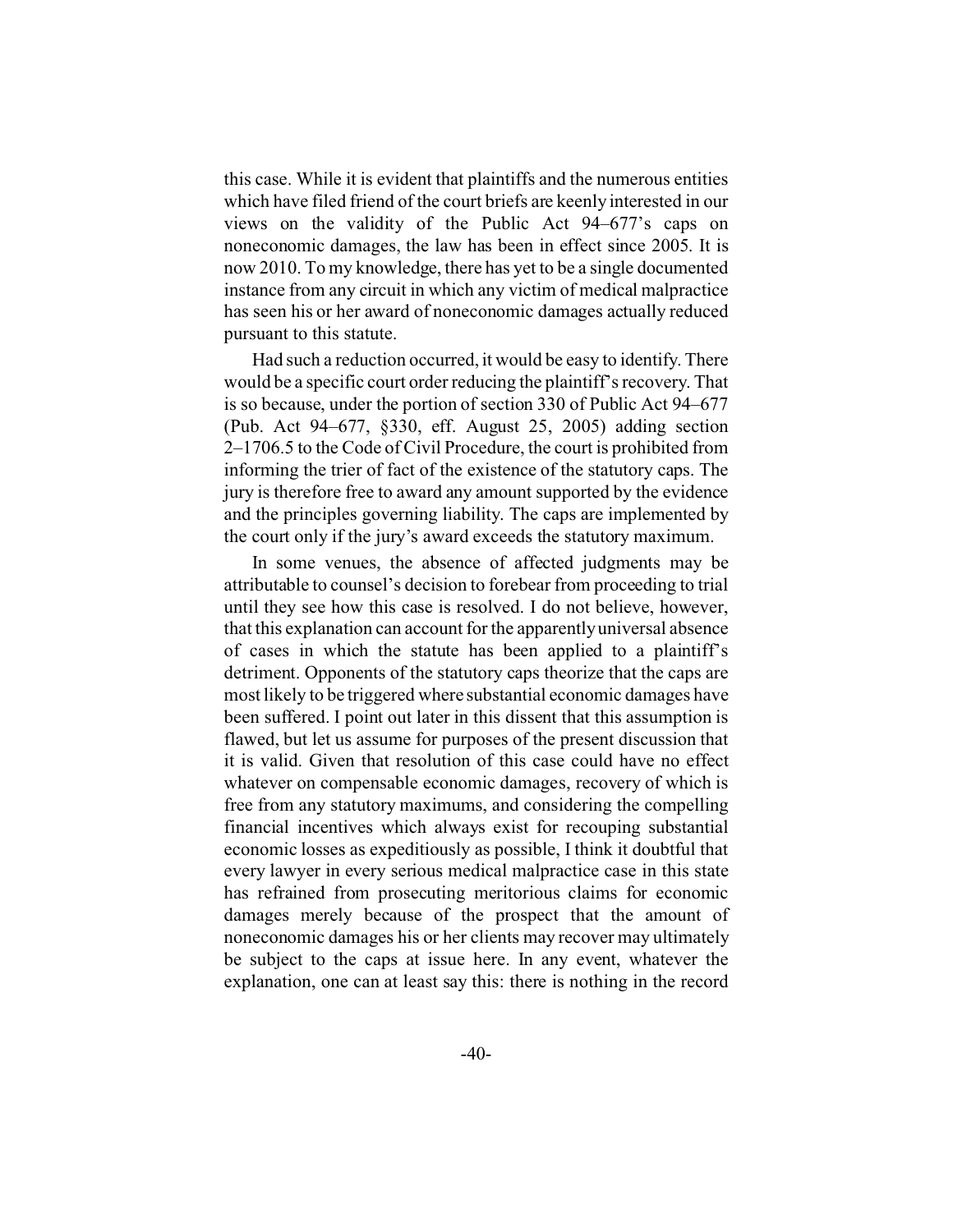before us today that would justify bypassing the normal requirements for justiciability.

Under these circumstances, the majority's rush to address the constitutionality of Public Act 94–677 is not only inconsistent with established principles of appellate review and judicial restraint, it violates a central requirement imposed by article VI, section 9, of the Illinois Constitution of 1970 (Ill. Const. 1970, art. VI, §9). This is clearly impermissible. We have no business telling the General Assembly that it has exceeded its constitutional power if we must ignore the constitutional constraints on our own authority to do so.

Even if I agreed that this matter was properly before us for a decision on the merits, I could not concur in the majority's opinion. The majority bases its analysis on that portion of this court's decision in *Best v. Taylor Machine Works*, 179 Ill. 2d 367 (1997), which found that the cap on noneconomic damages contained in Public Act 89–7, eff. March 9, 1995, violated the separation of powers clause of the Illinois Constitution of 1970 (Ill. Const. 1970, art. II, §1). As Justice Bilandic noted in his special concurrence in *Best*, however, that opinion's discussion of "the constitutionality of the damage's cap under the separation of powers doctrine \*\*\* [was] wholly unnecessary and constitutes *dicta*." *Best*, 179 Ill. 2d at 471 (Bilandic, J., specially concurring). *Dicta* is not binding authority. *Geer v. Kadera*, 173 Ill. 2d 398, 414 (1996). Even a "judicial *dictum"* does not preclude reconsideration of a point of law. Nothing in any of this court's decisions, including its recent decision *Exelon Corp. v. Department of Revenue*, 234 Ill. 2d 266 (2009), holds otherwise.

I note, moreover, that the legislation at issue here is substantially different from Public Act 89–7. Public Act 89–7 was a comprehensive tort reform package which imposed limits on noneconomic damages "[i]n all common law, statutory or other actions that seek damages on account of death, bodily injury, or physical damage to property based on negligence, or product liability based on any theory or doctrine." 735 ILCS 5/2–1115.1(a) (West 1996). By contrast, Public Act 94–677 represents an attempt by the General Assembly to deal in a focused and particular way with the health-care crisis it believed was threatening the health and welfare of our citizens.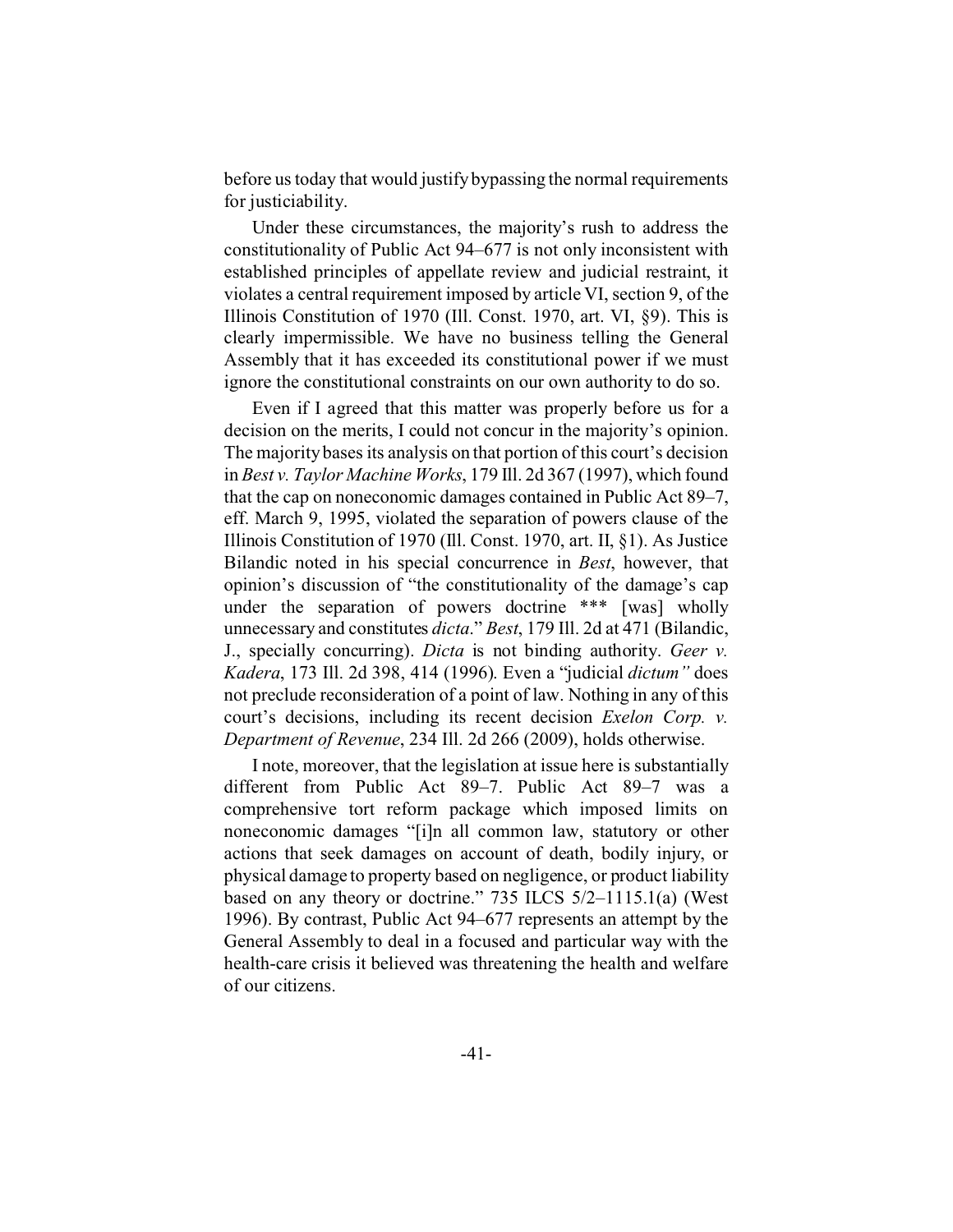A similar situation was recently faced by the Supreme Court of Ohio in *Arbino v. Johnson & Johnson*, 116 Ohio St. 3d 468, 2007- Ohio-6948, where it was called upon to consider the constitutionality of four tort-reform statutes implemented by Ohio's legislature in 2005. The plaintiff in that case argued that the statutes were functionally equivalent to laws which the courts had previously invalidated on, *inter alia*, separation of powers grounds, and that, under*stare decisis*, the court should be compelled to declare the new statutes invalid for the same reasons. In rejecting that argument, the court wrote:

> "While stare decisis applies to the rulings rendered in regard to specific statutes, it is limited to circumstances 'where the facts of a subsequent case are substantially the same as a former case.' [Citation.] We will not apply stare decisis to strike down legislation enacted by the General Assembly merely because it is similar to previous enactments that we have deemed unconstitutional. To be covered by the blanket of stare decisis, the legislation must be phrased in language that is substantially the same as that which we have previously invalidated.

> A careful review of the statutes at issue here reveals that they are more than a rehashing of unconstitutional statutes. In its continued pursuit of reform, the General Assembly has made progress in tailoring its legislation to address the constitutional defects identified by the various majorities of this court. The statutes before us here are sufficiently different from the previous enactments to avoid the blanket application of stare decisis and to warrant a fresh review of their individual merits." *Arbino v. Johnson & Johnson*, 116 Ohio St. 3d 468, 2007-Ohio-6948, at ¶¶23-24.

In my view, these considerations militate in favor of undertaking a new analysis, independent of what we may have said in *Best*, regarding validity of the damages caps established by section 330 of Public Act 94–677. However, even if I accepted, for the sake of argument, that the rationale of *Best* was otherwise controlling, I still could not join the majority's opinion.

The doctrine of *stare decisis* is never an inexorable command. When it is clear a court has made a mistake, it will not decline to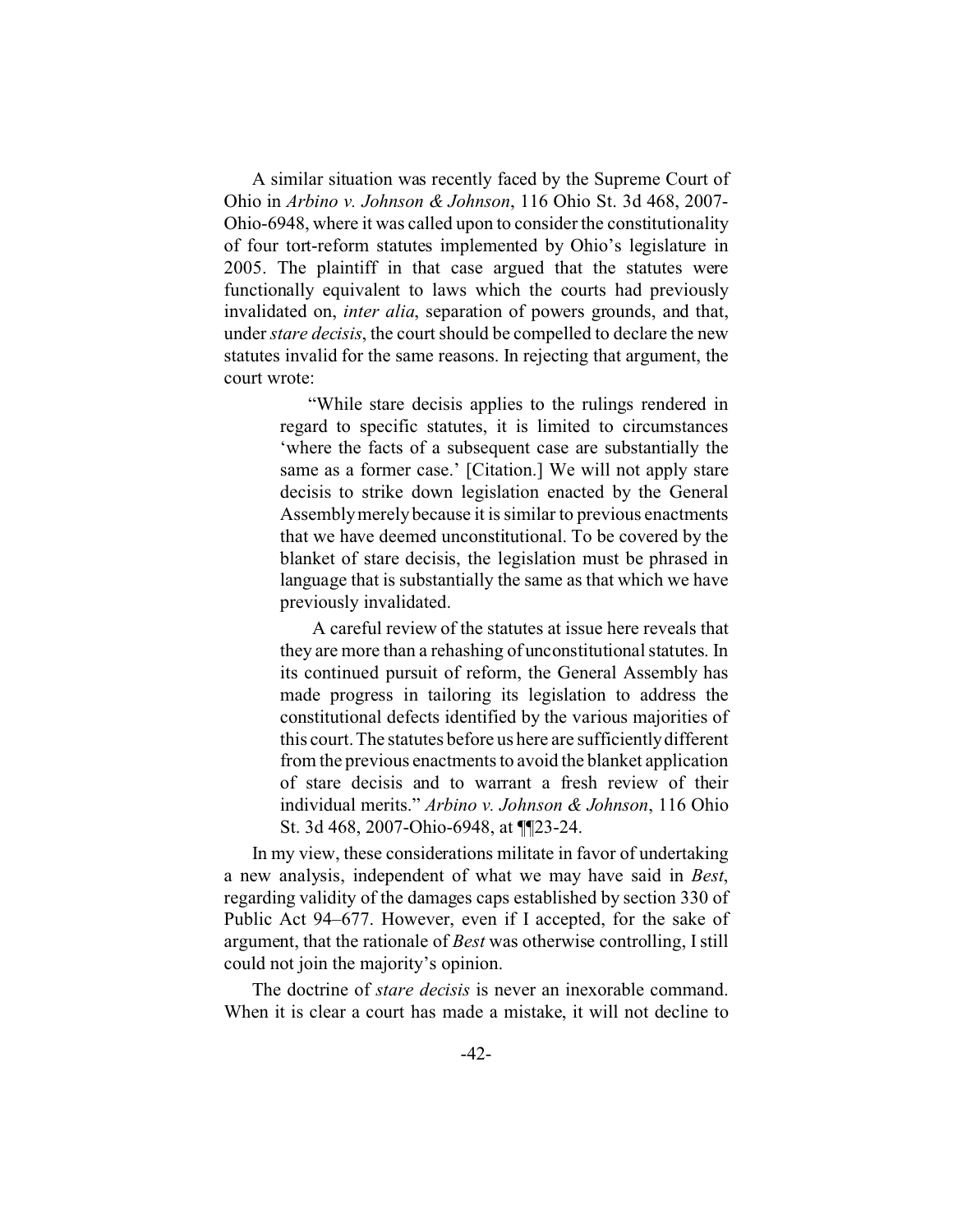correct it, even if the mistake has been reasserted and acquiesced in for many years. *People v. Colon*, 225 Ill. 2d 125, 146 (2007). Indeed, while adherence to *stare decisis* is important to the stability of the law, when doubts are raised in the mind of the court as to the correctness of a prior decision, it is the court's *duty* to reexamine the question involved in the prior case. *Doggett v. North American life Insurance Co. of Chicago*, 396 Ill. 354, 360-61 (1947). Good cause exists to depart from *stare decisis* when serious detriment to the public interest is otherwise likely to result or where the precedent is poorly reasoned or has proven unworkable. *Tuite v. Corbitt*, 224 Ill. 2d 490, 506 (2006). As so defined, good cause exists to reject this court's separation of powers analysis in *Best*.

*Best*'s conclusion that legislative caps on noneconomic damages offend the separation of powers clause of the Illinois Constitution rests entirely on the notion that such caps are the equivalent of a remittitur, which courts alone have the authority to grant. For the reasons which follow, this proposition is untenable.

First, remittitur is not a power specifically vested in the courts by our constitution or the Constitution of the United States. It was introduced into American jurisprudence by Justice Story in *Blunt v. Little*, 3 F. Cas. 760 (D. Mass. 1822), a case he decided while sitting on circuit in the federal district court in Massachusetts. While the doctrine has gained acceptance in most United States jurisdictions, it has itself been challenged as an unconstitutional abridgment of the right to trial by jury. See *Dimick v. Schiedt*, 293 U.S. 474, 484, 79 L. Ed. 603, 610, 55 S. Ct. 296, 300 (1935) (recognizing validity of doctrine based on historical practice in the federal courts after 1822, but observing that "it \*\*\* may be that if the question of remittitur were now before us for the first time, it would be decided otherwise").

Debate over the propriety of judicial remittitur has been recurrent. As recently as 1985, for example, the doctrine of remittitur was abolished in Missouri by that state's supreme court, which noted that its "application in the appellate courts has been questioned since its inception in Missouri as an invasion of a party's right to trial by jury and an assumption of a power to weigh the evidence, a function reserved to the trier(s) of fact." *Firestone v. Crown Center Redevelopment Corp*., 693 S.W.2d 99, 110 (Mo. 1985). The doctrine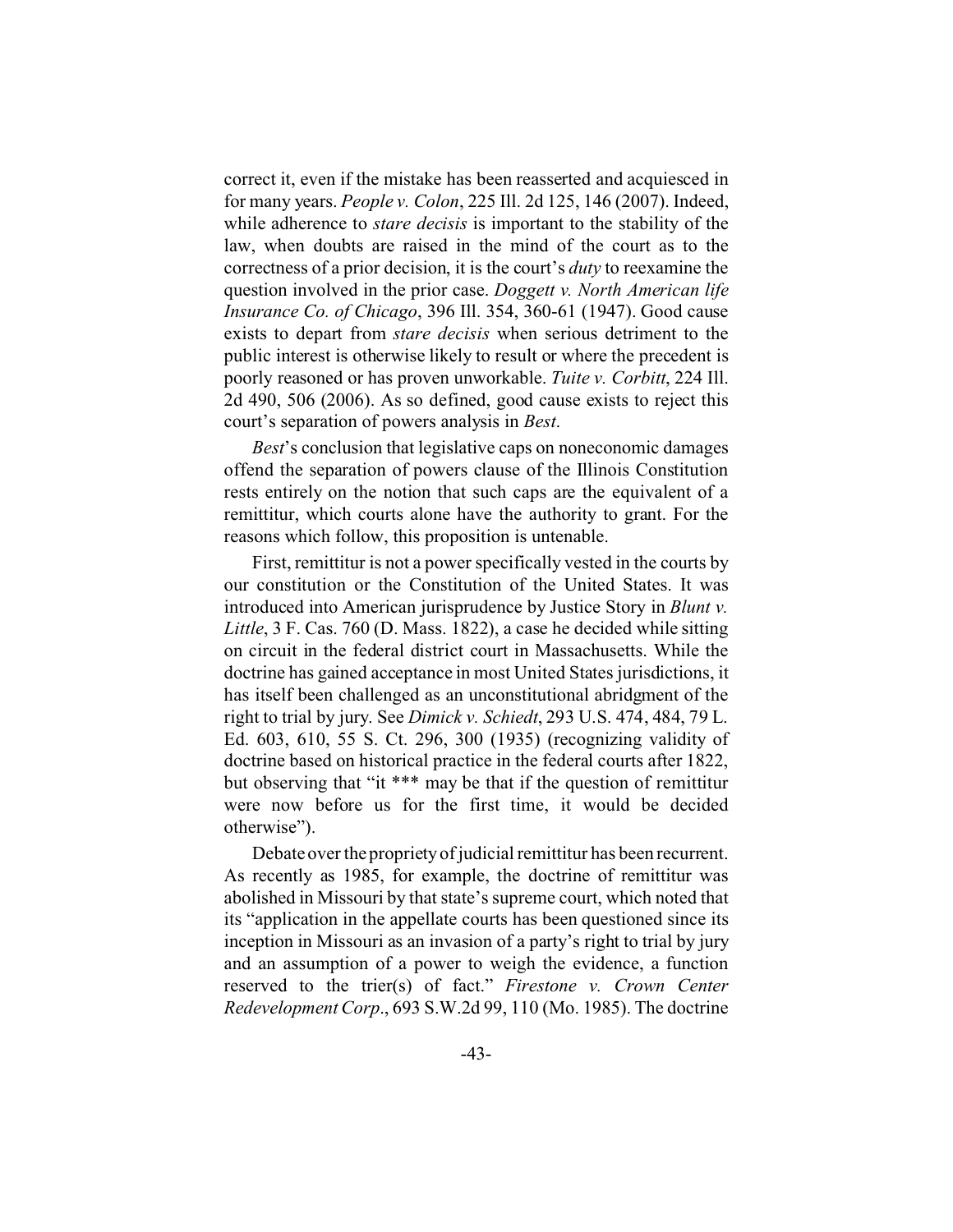exists in that state today only because it was subsequently authorized by the Missouri legislature. See *Myers v. Morrison*, 822 S.W.2d 906, 910 (Mo. App. 1991).

The view taken by the majority in this case that judicial remittitur enjoys special constitutional protection is therefore unsupported by the doctrine's origins and history. If anything, the opposite is true. The doctrine is constitutionally suspect. Accordingly, while remittitur may sometimes be employed by Illinois courts, it cannot, in any meaningful way, be viewed as an essential component of the judicial power vested in those courts by the Illinois Constitution of 1970.

Second, the majority's analysis perpetuates the misconception, followed in *Best*, that legislatively imposed limits on damages in civil cases are comparable to traditional judicial remittiturs. They are not. When a court reduces a jury award to comply with a statutory damages cap, it is in no sense reexamining a jury's verdict or imposing its own factual determination regarding what a proper award might be. Rather, it is simply implementing "a legislative policy decision to reduce the amount recoverable to that which the legislature deems reasonable." See *Estate of Sisk v. Manzanares*, 270 F. Supp. 2d 1265, 1277-78 (D. Kan. 2003); see also *Myers v. Central Florida Investments, Inc*., No. 6:04–cv–1542–Orl–28DAB, slip op. at 20 (M.D. Fla. October 23, 2008). Because reduction of an award to comport with legal limits does not involve a substitution of the court's judgment for that of the jury, but rather is a determination that a higher award is not permitted as a matter of law, it is not a remittitur at all. See *Johansen v. Combustion Engineering, Inc*., 170 F.3d 1320, 1330-31 (11th Cir. 1999).

Justice Miller correctly recognized this point in his partial dissent in *Best.* See *Best*, 179 Ill. 2d at 481 (Miller, J., concurring in part and dissenting in part). State courts of review considering damages caps in the wake of *Best* have uniformly reached the same conclusion. Rejecting *Best*, they have held that such caps are distinguishable from judicial remittiturs and constitute a legitimate exercise of legislative power. See *Arbino v. Johnson & Johnson*, 116 Ohio St. 3d 468, 2007- Ohio-6948, at ¶¶73-76 (statutory limit on noneconomic damages did not exceed legislature's power and impermissibly intrude on judicial power to decide damages); *Garhart v. Columbia/Healthone, L.L.C.*, 95 P.3d 571, 581-82 (Colo. 2004) ("[w]e \*\*\* join those states that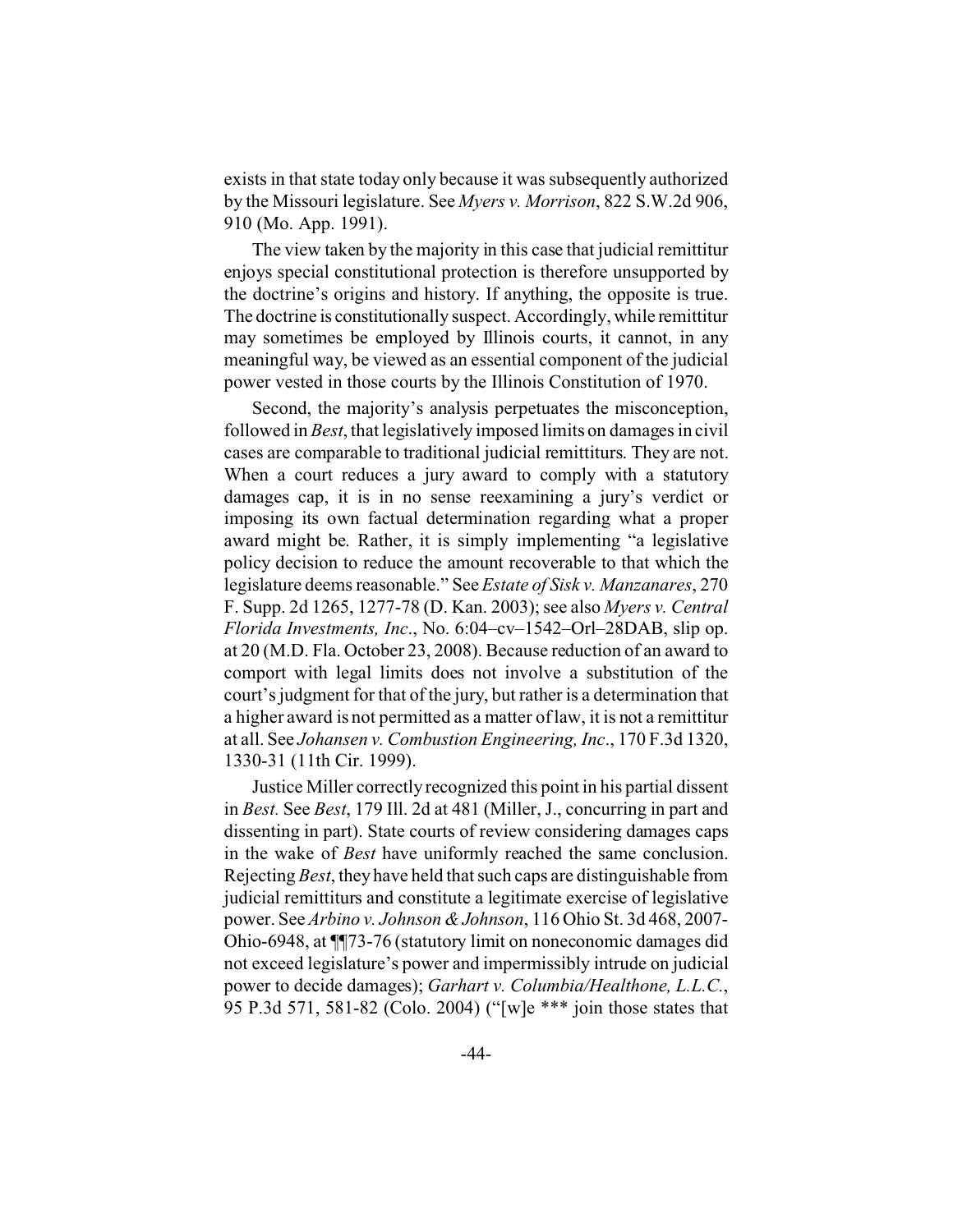have upheld damages caps as not infringing impermissibly on the judicial role in the separation of powers"); *Rhyne v. K-Mart Corp.*, 358 N.C. 160, 168-69, 594 S.E.2d 1, 8 (2004) (statutory damages caps are a proper exercise of legislature's policymaking authority, and because they do not grant the legislature the authority to reduce excessive awards on a case-by-case basis, they are not a form of remittitur); *Judd v. Drezga*, 2004 UT 91, ¶38, 103 P.3d 135 (statutory cap on noneconomic damages upheld against separation of powers challenge on the grounds that it was a permissible exercise of the legislature's power to declare what the law shall be, not an improper usurpation of the judiciary's function to decide controversies); *Gourley v. Nebraska Methodist Health System, Inc.*, 265 Neb. 918, 956, 663 N.W.2d 43, 77 (2003) (damages cap does not act as a legislative remittitur or otherwise violate principles of separation of powers because it does not ask legislature to review a specific dispute and determine the amount of damages. Instead–without regard to the facts of a particular case–the cap imposes a limit on recovery in all medical malpractice cases as a matter of legislative policy); *Waste Disposal Center, Inc. v. Larson*, 74 S.W.3d 578, 590 (Tex. App. 2002) (legislature had authority under state constitution to impose statutory damages cap and such cap is not an impermissible limit on judiciary's constitutional powers or jurisdiction); *Evans v. State*, 56 P.3d 1046, 1055 (Alaska 2002) ("damages caps cannot violate the separation of powers, because the caps do not constitute a form of remittitur"); *Zdrojewski v. Murphy*, 254 Mich. App. 50, 82, 657 N.W.2d 721, 739 (2002) (statutory limit on noneconomic damages in medical malpractice actions was legitimate exercise of legislature's authority to enact substantive law and did not impermissibly infringe on power of the judiciary to instruct jury and provide forum for redress of grievances); *Verba v. Ghaphery*, 210 W. Va. 30, 35, 552 S.E.2d 406, 411 (2001) (legislature may set reasonable limits on damage caps in civil actions without violating separation of powers principles); *Kirkland v. Blaine County Medical Center*, 134 Idaho 464, 471, 4 P.3d 1115, 1122 (2000) (statutory cap on noneconomic damages does not impermissibly infringe on the judiciary's traditional power of remittitur and was within the legislature's power to enact); *Guzman v. St. Francis Hospital, Inc.*, 2001 WI App. 21, ¶17, 240 Wis. 2d 559, 623 N.W.2d 776 (statute setting cap on noneconomic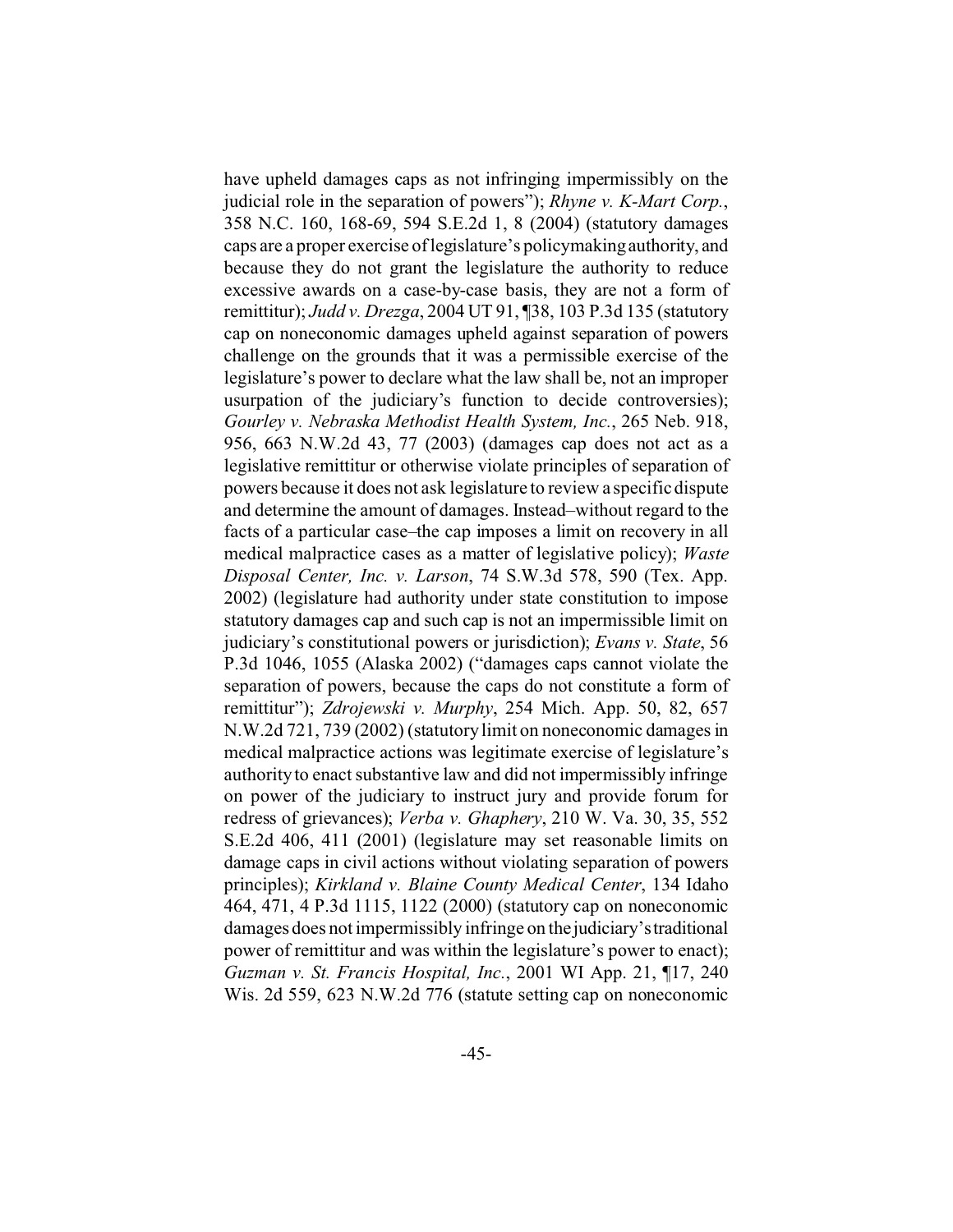damages does not interfere with court's discretion to order remittitur, and legislature's action in adopting damages cap does not violate separation of powers); *Owens-Corning v. Walatka*, 125 Md. App. 313, 335-39, 725 A.2d 579, 590-92 (1999) (it is within the power of the legislature to enact statutory caps, and such caps do not interfere with a litigant's right to a jury trial or infringe upon the judiciary's control over court proceedings); *Pulliam v. Coastal Emergency Services of Richmond, Inc.*, 257 Va. 1, 21-23, 509 S.E.2d 307, 319 (1999) (legislative damage caps do not invade the province of the judiciary).

In a law review note written shortly after *Best* was decided, a student at Northwestern University Law School opined that the court's remittitur analysis offered "a powerful new weapon in the arsenal of those opposed to damages caps." Note, *Best v. Taylor Machine Works, The Remittitur Doctrine, and the Implications for Tort Reform*, 94 Nw. U.L. Rev. 227, 272 (1999). As the foregoing discussion suggests, however, the weapon has proved to be a dud. With the exception of the majority's opinion today, *Best*'s remittitur analysis has not only been rejected by the federal courts, it has failed to carry the day in any reported decision in any other state in the United States since it was filed 12 years ago.

The majority makes the point that we should not follow a particular course of conduct merely because "everybody is doing it." Slip op. at 22. This is sound advice indeed, and I have always encouraged my children to follow it. Here is another useful tip: "It can be no dishonor to learn from others when they speak good sense." Sophicles, *Antigone* (trans. E. Wyckoff). In my opinion, the view taken by the other states and by the federal courts, namely, that statutory damages caps are not equivalent to remittitur, is eminently sensible and should be adopted in Illinois.

The separation of powers analysis in *Best* is flawed for another reason as well. It fails to acknowledge the legislature's constitutional power to make, amend, alter and abolish the laws of this state. See *Waste Disposal Center, Inc. v. Larson*, 74 S.W.3d at 590.

The power of our legislature to change the law is not limited to laws enacted by the General Assembly itself. It also extends to the common law. Our Common Law Act (5 ILCS 50/0.01 *et seq.* (West 2008)) expressly provides: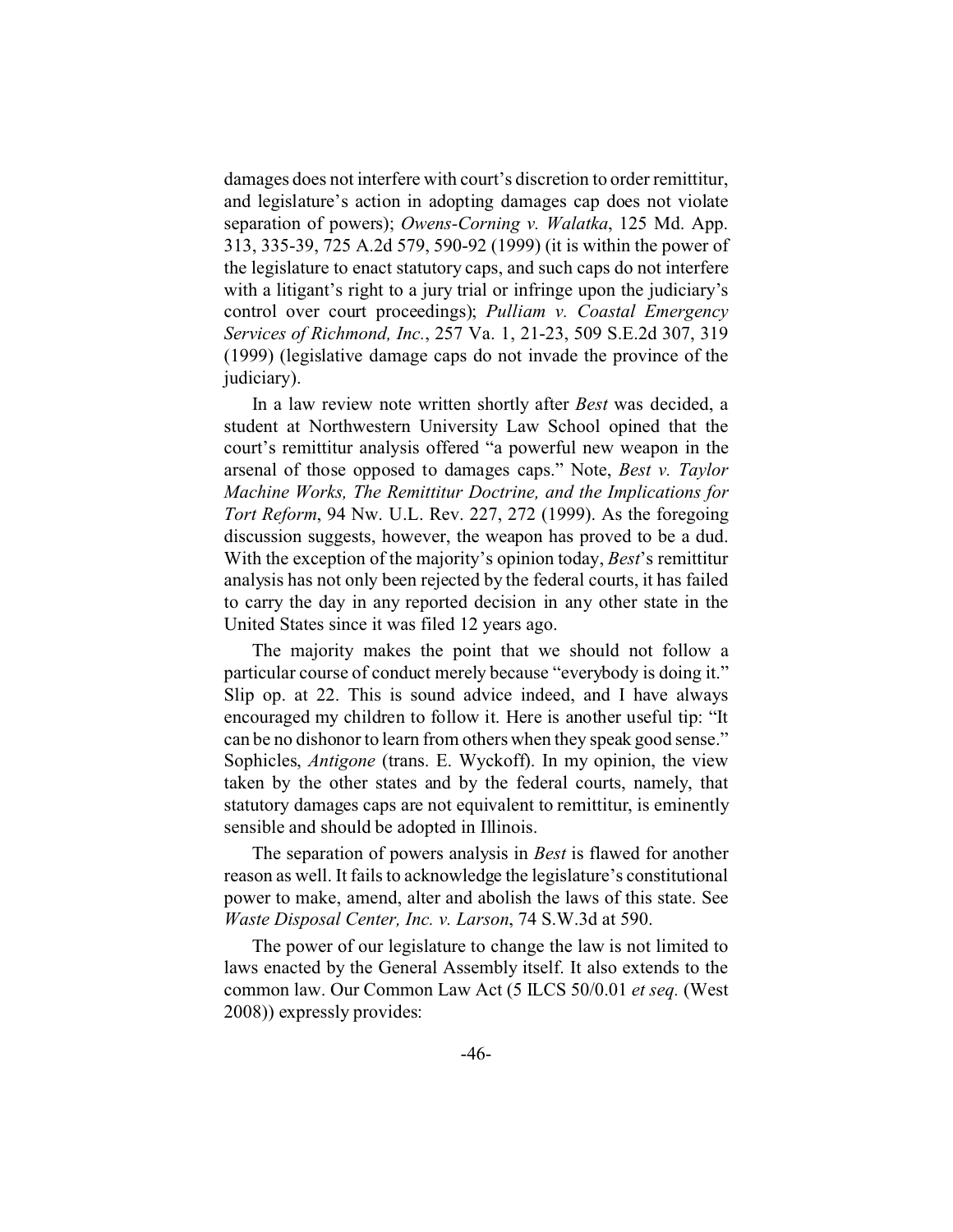"The common law of England, so far as the same is applicable and of a general nature, and all statutes or acts of the British parliament made in aid of, and to supply the defects of the common law, prior to the fourth year of James the First, excepting the second section of the sixth chapter of 43d Elizabeth, the eighth chapter of 13th Elizabeth, and ninth chapter of 37th Henry Eighth, and which are of a general nature and not local to that kingdom, shall be the rule of decision, and shall be considered as of full force *until repealed by legislative authority*." (Emphasis added.) 5 ILCS 50/1 (West 2008).

Legislative authority in Illinois is vested in our General Assembly. Ill. Const. 1970, art. IV, §1. Consistent with these principles, it has long been recognized that "[t]he Illinois General Assembly has the inherent power to repeal or change the common law, or do away with all or part of it." *People v. Gersch*, 135 Ill. 2d 384, 395 (1990); *Michigan Avenue National Bank v. County of Cook*, 191 Ill. 2d 493, 519 (2000). Indeed, our legislature has been "formally recognized as having a superior position to that of the courts in establishing common law rules of decision." *People v. Gersch*, 135 Ill. 2d at 395.

In accordance with its place in our constitutional and statutory order, the legislature possesses broad discretion to determine whether a proposed statute which would restrict or alter an existing remedy is reasonably necessary to promote the general welfare. *Bilyk v.Chicago Transit Authority*, 125 Ill. 2d 230, 245 (1988). It may not exercise that discretion in a way which is not rationally related to a legitimate government interest. As the majority points out, however, whether there is a rational basis for damages caps was not part of *Best*'s separation of powers analysis and is not relevant to the question before us today. Slip op. at 14-20.

 Limitation or abolition of common law remedies by the legislature sometimes triggers challenges under article I, section 12, of the Illinois Constitution, which provides:

> "Every person shall find a certain remedy in the laws for all injuries and wrongs which he receives to his person, privacy, property or reputation. He shall obtain justice by law, freely, completely, and promptly." Ill. Const. 1970, art. I, §12.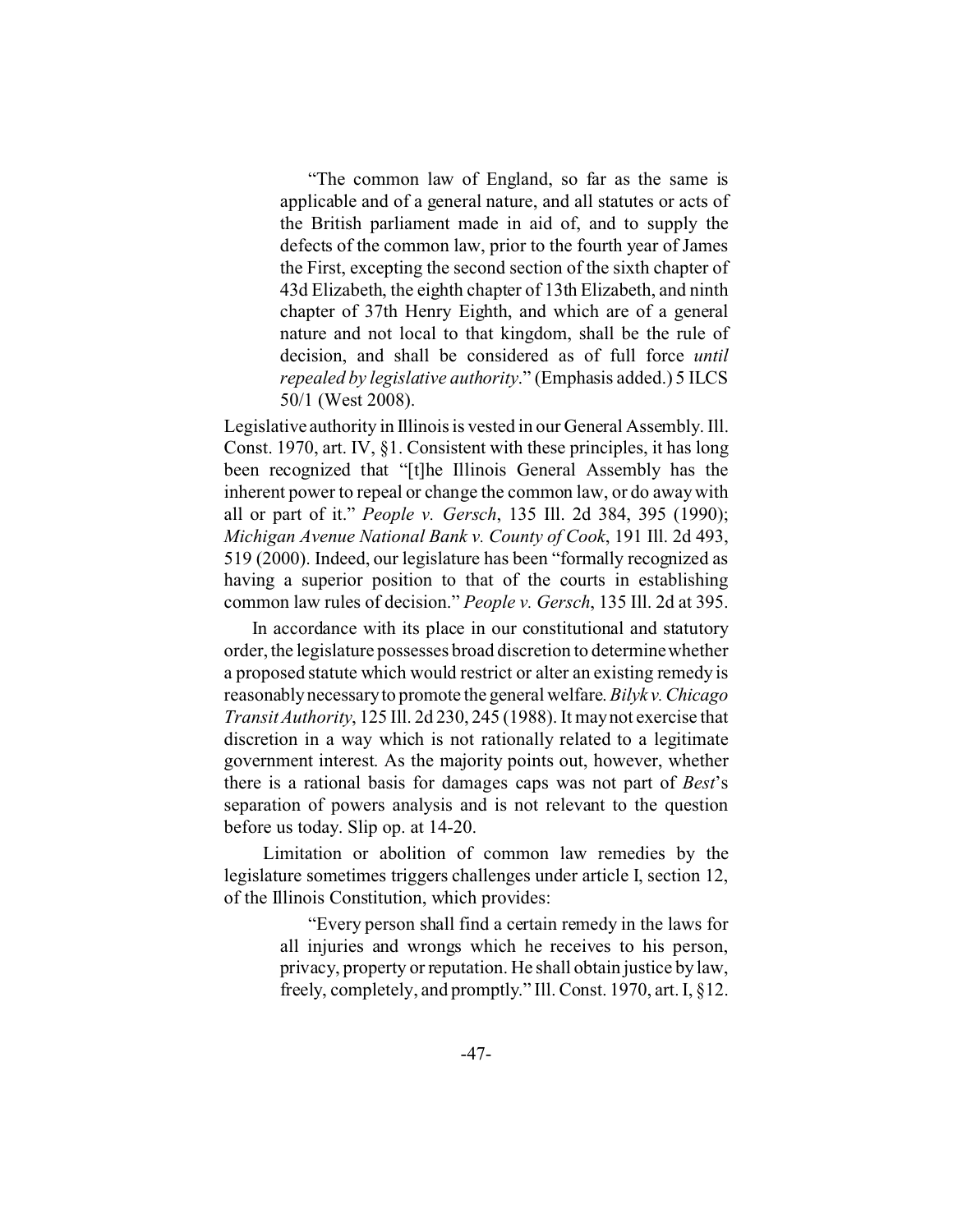The courts have held, however, that even this provision does not prevent the legislature from doing such things as limiting the time within which an action may be brought, even if the statute could have the effect of barring a party's cause of action before the discovery of the ground for it; elevating the standard of care for tort liability from ordinary negligence to wilful and wanton negligence; or, most importantly for this case, restricting the type or amount of damages a party may recover. *Bilyk v. Chicago Transit Authority*, 125 Ill. 2d at 245.

The majority posits that the authority which the legislature would otherwise have to change the common law is constrained in this case by the separation of powers doctrine. For the reasons previously discussed, however, the cap on noneconomic damages imposed by section 330 of Public Act 94–677 in no way usurps the power of the judiciary. It is an altogether proper exercise of the legislature's authority to change the common law. Given that the legislature is fully empowered to alter common law remedies, it cannot contravene separation of powers principles when it exercises that power as it did in this case. See *Kirkland v. Blaine County Medical Center*, 134 Idaho at 471, 4 P.3d at 1122 ("[b]ecause it is properly within the power of the legislature to establish statutes of limitations, statutes of repose, create new causes of action, and otherwise modify the common law without violating separation of powers principles, it necessarily follows that the legislature also has the power to limit remedies available to plaintiffs without violating the separation of powers doctrine").

Faced with universal rejection of *Best*'s separation of powers analysis, the majority clings to the decision based on the principle that " '[t]his court's jurisprudence of state constitutional law cannot be predicated on \*\*\* the actions of our sister states \*\*\*.' " Slip op. at 23. But the passage they cite, which is from *People v. Caballes*, 221 Ill. 2d 282, 313 (2006) (*Caballes* II), is taken out of context. At issue in *Caballes* was whether a canine sniff constituted a "search" within the meaning of the Illinois Constitution. While some other states had found that canine sniffs were searches under their constitutions, the United States Supreme Court declared that they do not constitute a search for purposes of the fourth amendment to the United States Constitution. *Caballes* II reaffirmed that Illinois follows a limited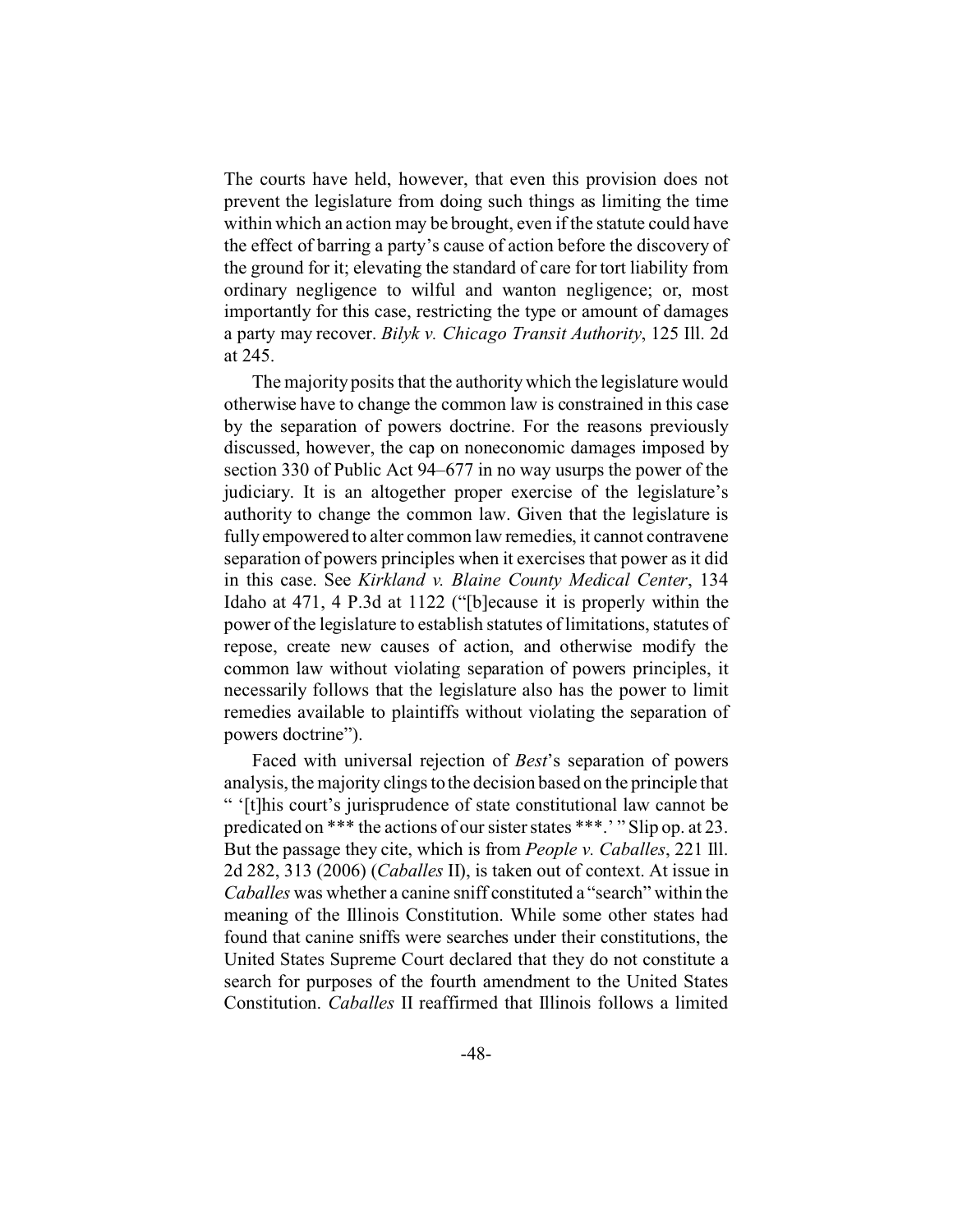lockstep approach and that under that approach, the search and seizure provisions of the Illinois Constitution are to be interpreted the same way as corresponding provisions of the federal constitution. *Caballes*, 221 Ill. 2d at 315.

In reaching this conclusion regarding the relationship between cognate provisions of the Illinois and federal constitutions, we relied both on prior Illinois precedent and on the recognition that, in the end, it is the intent of the framers of the Illinois Constitution of 1970 and those who adopted it which controls our interpretation of its provisions, including whether those provisions are to be interpreted more expansively than federal law. *Caballes*, 221 Ill. 2d at 313. It is because the intent of the framers and the voters who approved the constitution must always be the guiding factor in construing that document that we made the statement, abbreviated by the majority, that our "jurisprudence of state constitutional law cannot be predicated on trends in legal scholarship, the actions of our sister states, a desire to bring about a change in the law, or a sense of deference to the nation's highest court." *Caballes*, 221 Ill. 2d at 313.

In the matter before us, no one is suggesting that our view of the separation of powers clause of the Illinois Constitution be predicated on anything other than the intent of those who framed and adopted the Constitution. The preeminence of that intent, however, does not preclude reference to how other courts have analyzed similar provisions under similar circumstances. In interpreting and applying the law of Illinois, our court regularly considers how courts in other jurisdictions have construed similar provisions of their law. See, *e.g.*, *People v. Pawlaczyk*, 189 Ill. 2d 177, 195 (2000); *P.R.S. International, Inc. v. Shred Pax Corp*., 184 Ill. 2d 224, 238-39 (1998); *Committee for Educational Rights v. Edgar*, 174 Ill. 2d 1, 29- 30 (1996); *People ex rel. O'Malley v. 6323 North LaCrosse Ave*., 158 Ill. 2d 453 (1994); *People v. Wegielnik*, 152 Ill. 2d 418, 426 (1992); *Bernier v. Burris*, 113 Ill. 2d 219 (1986); *People ex rel. Latimer v. Board of Education of the City of Chicago*, 394 Ill. 228, 236 (1946). Moreover, as the foregoing authorities demonstrate, we have found it appropriate to consider the well-reasoned decisions of other jurisdictions not only when interpreting statutory provisions, but also when examining the protections afforded by the Illinois Constitution. We do this not because the views of the other states are in any way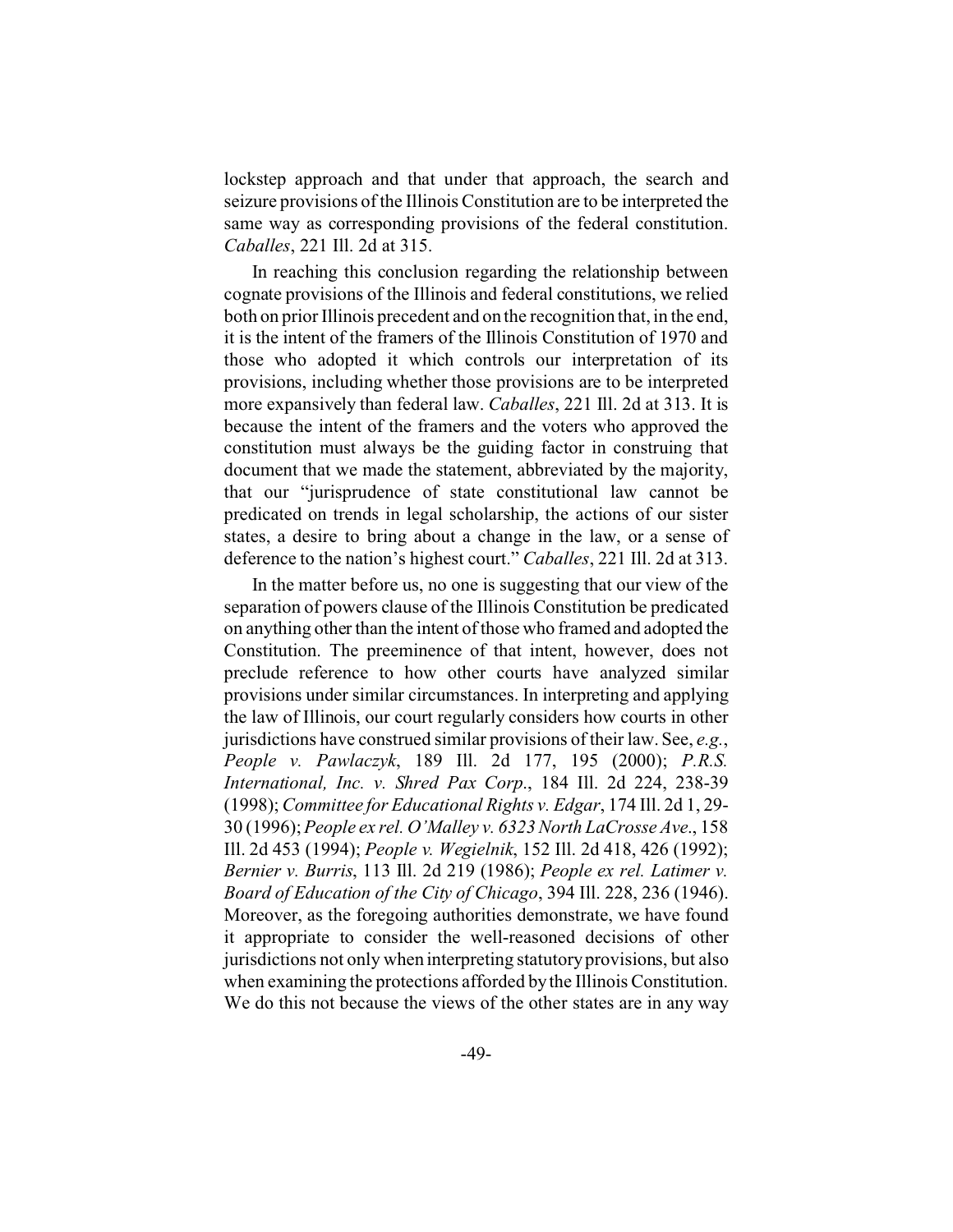controlling, but simply because the points they make may provide insight into the intent of those who drafted and approved our own laws.

No principle of appellate review bars us from following that same course here. Contrary to the apparent view of the majority, taking into account how other state courts have dealt with similar legal issues in similar circumstances is no threat to Illinois' sovereignty or the authority of Illinois' courts. It is simply good sense.

In summarizing the court's decision in *Best*, the majority repeated the argument made by the plaintiffs in that case that caps on noneconomic damages were objectionable because they "impermissibly penalized the most severely injured persons." Slip op. at 9. A similar sentiment has been expressed with regard to the damages cap at issue in this case. It is a moving appeal to the human desire to provide for those in need. But at some point one must ask: is it true? Whether and to what extent a person sustains noneconomic injury is affected by many factors besides the severity of the physical harm he or she has suffered. In some cases, such as high wage earners whose injuries force them to miss work, major economic damages may be accompanied by relatively modest noneconomic loss. In other instances, a less serious but more traumatic injury may result in significant noneconomic damage but relatively minor economic loss. The total damages under both scenarios could be similar, yet the extent of the underlying physical injury could be substantially different. Contrary to the assumption of those who oppose Public Act 94–677, there would be no direct correlation between magnitude of the physical injury and the size of noneconomic loss sustained. As a result, application of the damages cap would not necessarily penalize the most seriously injured plaintiffs.

Of course, it is not difficult to imagine situations in which a severe injury is accompanied by both heavy economic losses and profound noneconomic damages. If the cap on noneconomic damages is truly problematic, however, one would expect to see situations in which its application has resulted in hardship. That has not happened. As I pointed out earlier in this dissent, we have yet to see a single instance in which the caps have even been triggered.

One must also wonder whether opponents of caps on noneconomic damages have fully considered the possible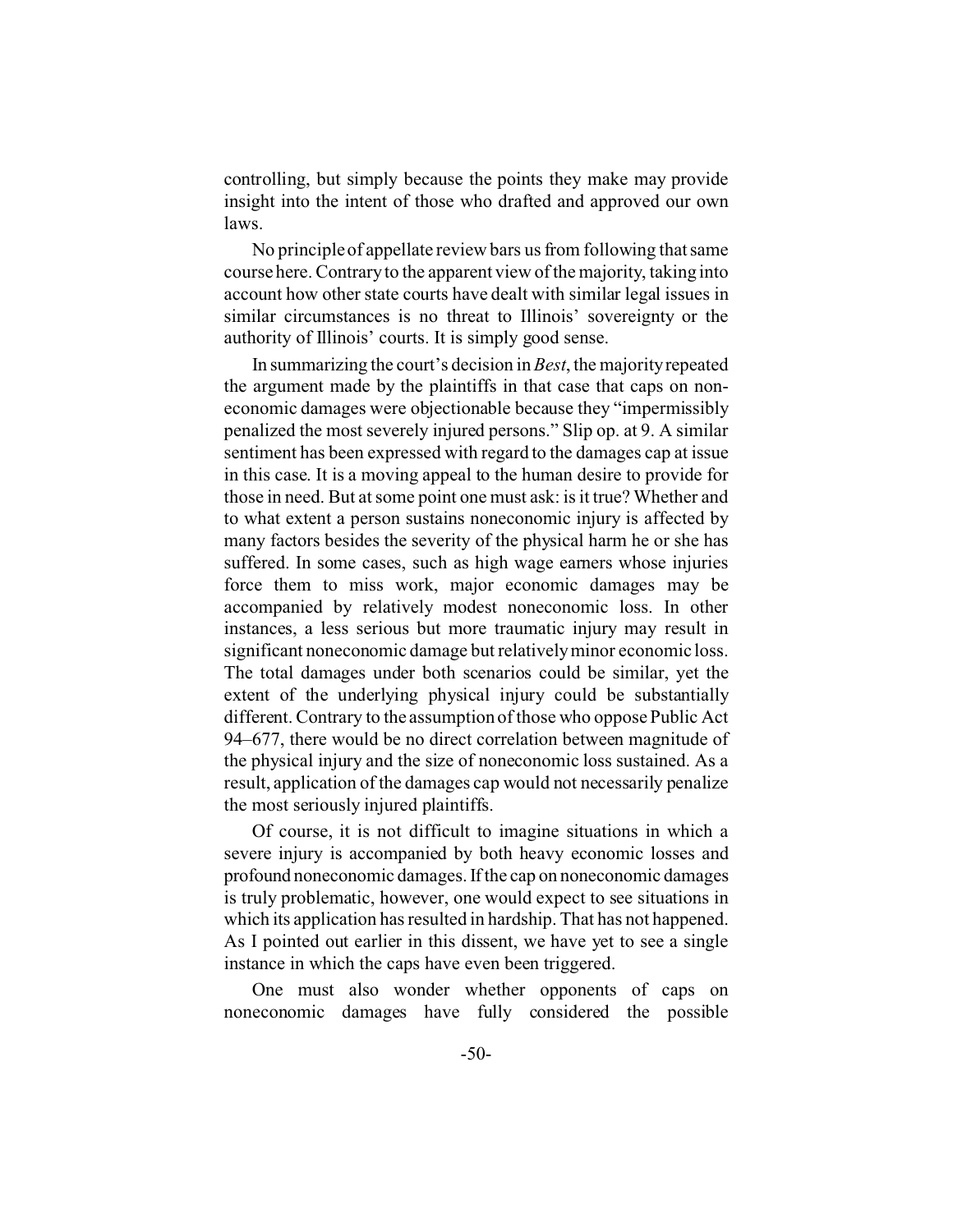consequences of declaring imposition of such caps to be beyond the legislature's authority. What the majority does not see or fails to acknowledge is that by focusing on the fortunes of individual plaintiffs, it looks at only a small part of the economic landscape. The cap on noneconomic damages is premised on the assumption that the potential for unlimited awards of such damages will imperil the availability of medical care to the population as a whole. There is nothing in the record in this case by which we can ascertain whether this assumption will prove correct in practice, but we cannot say the assumption is an unreasonable one. If it is correct, the cumulative harm from reduced access to medical treatment could easily overshadow the benefits a few individual plaintiffs stand to realize from abolition of damages caps. Should that happen, the equities will look far different than opponents of the caps have portrayed them.

Faced with this prospect, the General Assembly may respond to today's decision by eliminating *all* noneconomic damages in medical malpractice cases. Nothing in the majority's separation of powers analysis would preclude it from doing so. Indeed, the legislature could, without violating separation of powers principles, go so far as to abolish civil actions for medical malpractice completely and replace them with a claims system comparable to the one it has established for workers compensation. If the majority persists in invalidating damages caps, the legislature may be left with no alternative. If our legislature fails to act, while caps are eliminated in other states, imposition of restrictions by the federal government, which would not be constrained by state constitutional provisions, is a possibility. For those committed to insuring that victims of medical malpractice receive the maximum possible compensation for their injuries, these loom as sobering possibilities.

Illinois and the country are at a crossroads in the deepening struggle to manage the health-care crisis. As the legislative branch experiments with workable solutions, the courts must be vigilant about ensuring that the laws enacted by the General Assembly comport with constitutional requirements. In exercising our authority, however, we must remain mindful that the constitution constrains the courts as well.

In his partial dissent in *Best*, Justice Miller lamented that